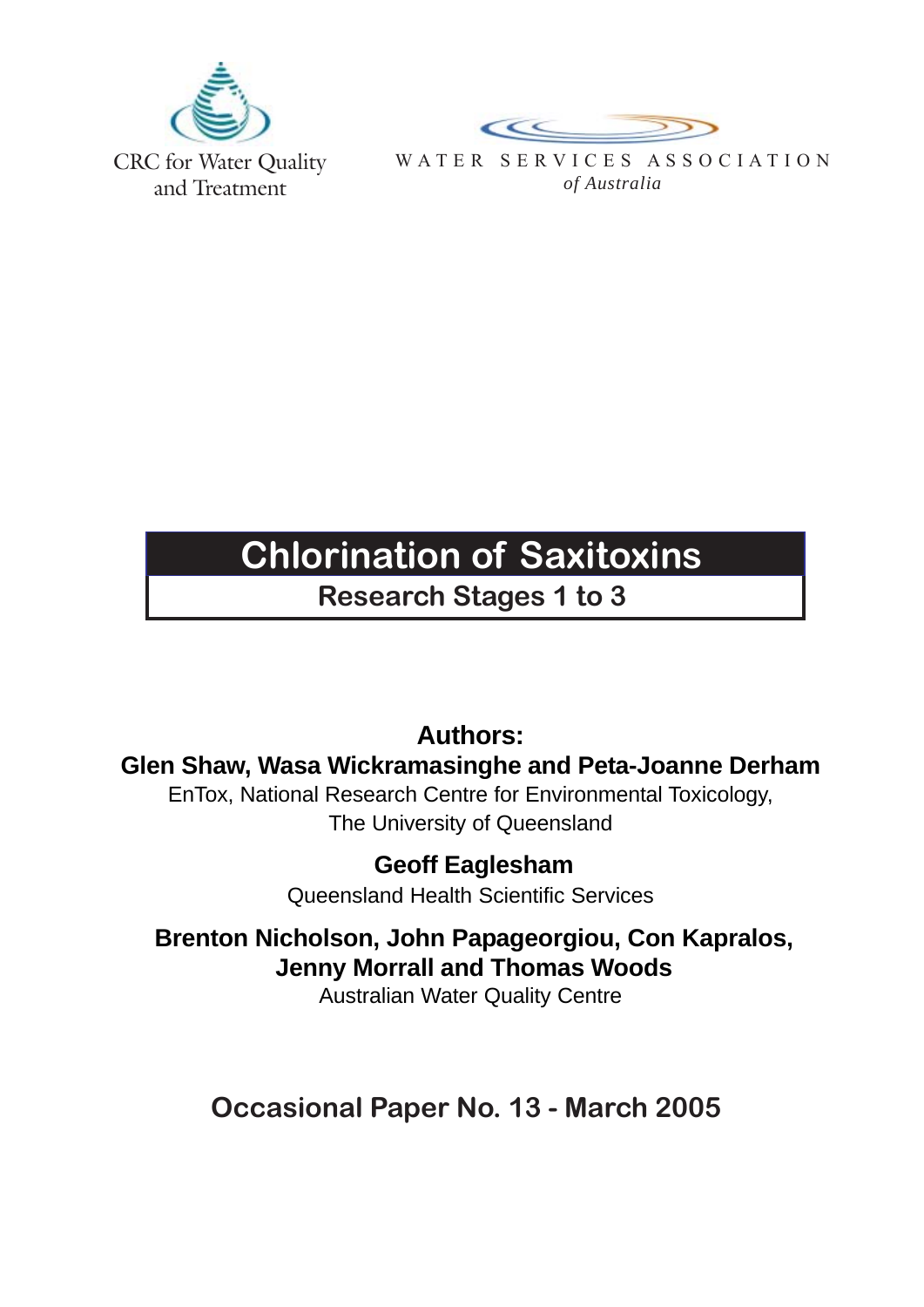## Prepared by:

## **Cooperative Research Centre for Water Quality and Treatment**

Private Mail Bag 3 **Salisbury** South Australia, 5108

for

## Water Services Association *of Australia*

## **COPYRIGHT**

This document is copyrighted. Apart from any use as permitted under the Copyright Act 1968, no part of this document may be reproduced or transmitted in any form or by any means, electronically or mechanical, for any purpose, without the express written permission of the Water Services Association of Australia Inc.

© Water Services Association of Australia Inc, 2005 ALL RIGHTS RESERVED

## **DISCLAIMER**

This occasional paper is issued by the Water Services Association of Australia Inc. on the understanding that:

- 1. The Water Services Association of Australia Inc., Cooperative Research Centre for Water Quality and Treatment and individual contributors are not responsible for the results of any action taken on the basis of information in this occasional paper, nor for any errors or omissions.
- 2. The Water Services Association of Australia Inc., Cooperative Research Centre for Water Quality and Treatment and individual contributors disclaim all and any liability to any person in respect of anything, and the consequences of anything, done or omitted to be done by a person in reliance upon the whole or any part of this occasional paper.

ISBN 1 920760 18 0



WATER SERVICES ASSOCIATION *of Australia*

INTERNET HOMEPAGE http://www.wsaa.asn.au MELBOURNE OFFICE 469 LATROBE STREET, MELBOURNE 3000 VICTORIA AUSTRALIA TEL: 03 9606 0678. FAX: 03 9606 0376 EMAIL info@wsaa.asn.au

SYDNEY OFFICE 321 PITT STREET, SYDNEY, NSW PO BOX A812, SYDNEY SOUTH, NSW, 1235 TEL: 02 9283 0725. FAX: 02 9283 0799 EMAIL: david.cox@wsaa.asn.au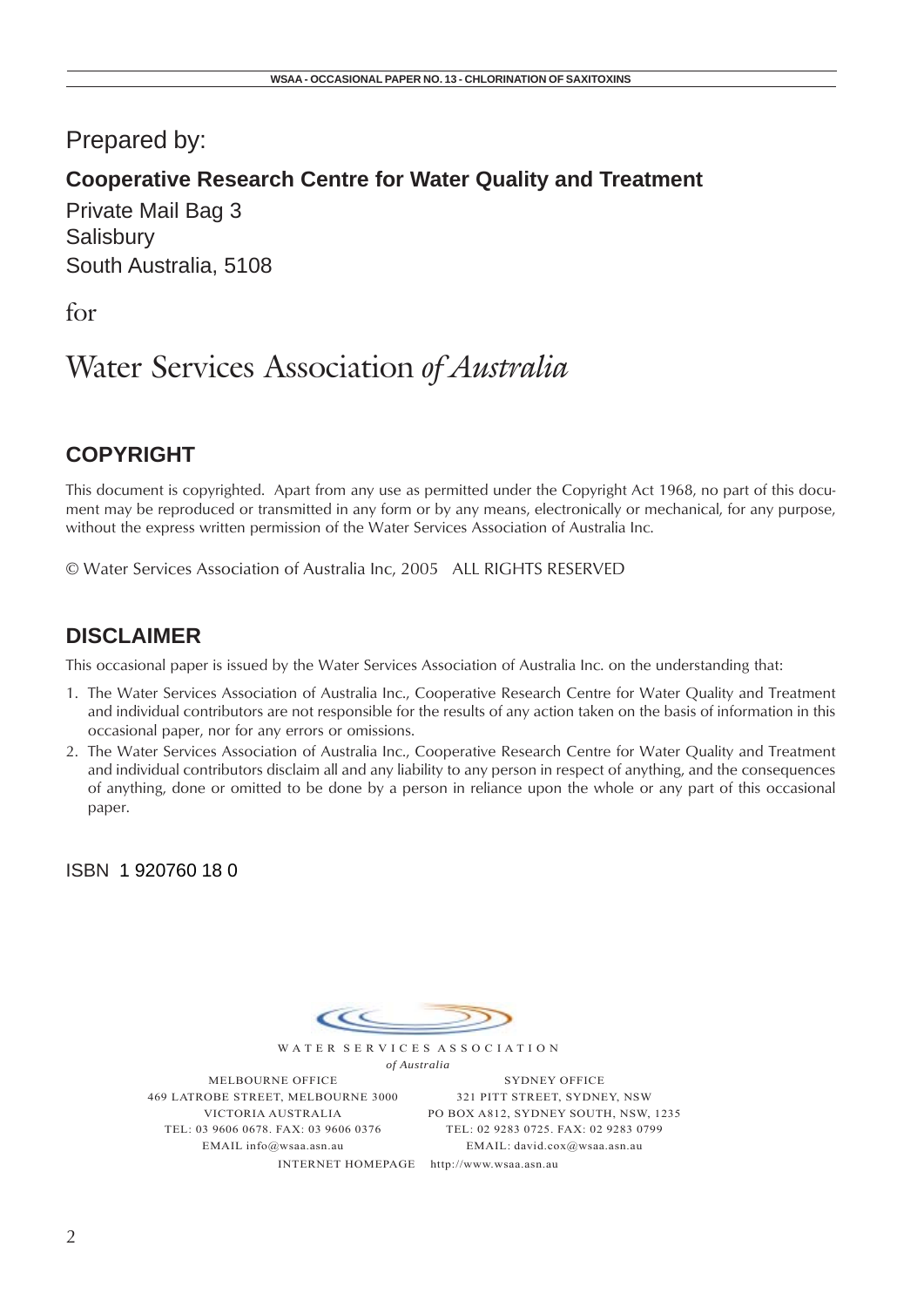# *Foreword*

This report has arisen from a Water Services Association of Australia (WSAA) funded project on chlorination of water to remove the cyanobacterial toxins, the saxitoxins (paralytic shellfish poisons).

The research was commissioned by WSAA in order to investigate methods for the removal of these toxins in drinking water and was undertaken in three separate stages. The results of these three discrete investigations are reported in this document as Stages 1 to 3.

Stage 1 of this research was published in June 2001 as WSAA Research Report No. 208.

The authors wish to thank the referees for this report, Professor Paul Lam, City University of Hong Kong and Professor Paolo Ricci, University of San Francisco, for their thorough critique of this manuscript, and their useful suggestions for improvement.

## Abbreviations used in this paper

| AWQC         | <b>Australian Water Quality Centre</b>                            |
|--------------|-------------------------------------------------------------------|
| С            | C-toxin                                                           |
| dcSTX        | Decarbamoyl saxitoxin                                             |
| DOC.         | Dissolved organic carbon                                          |
| <b>GTX</b>   | Gonyautoxin                                                       |
| <b>HPLC</b>  | High performance liquid chromatography                            |
| HPLC-MS/MS   | High performance liquid chromatography – tandem mass spectrometry |
| LD50         | Lethal dose to 50% of the test animals                            |
| <b>NHMRC</b> | National Health and Medical Research Council                      |
| <b>NRCET</b> | National Research Centre for Environmental Toxicology             |
| <b>PSP</b>   | Paralytic shellfish poison                                        |
| <b>STX</b>   | Saxitoxin                                                         |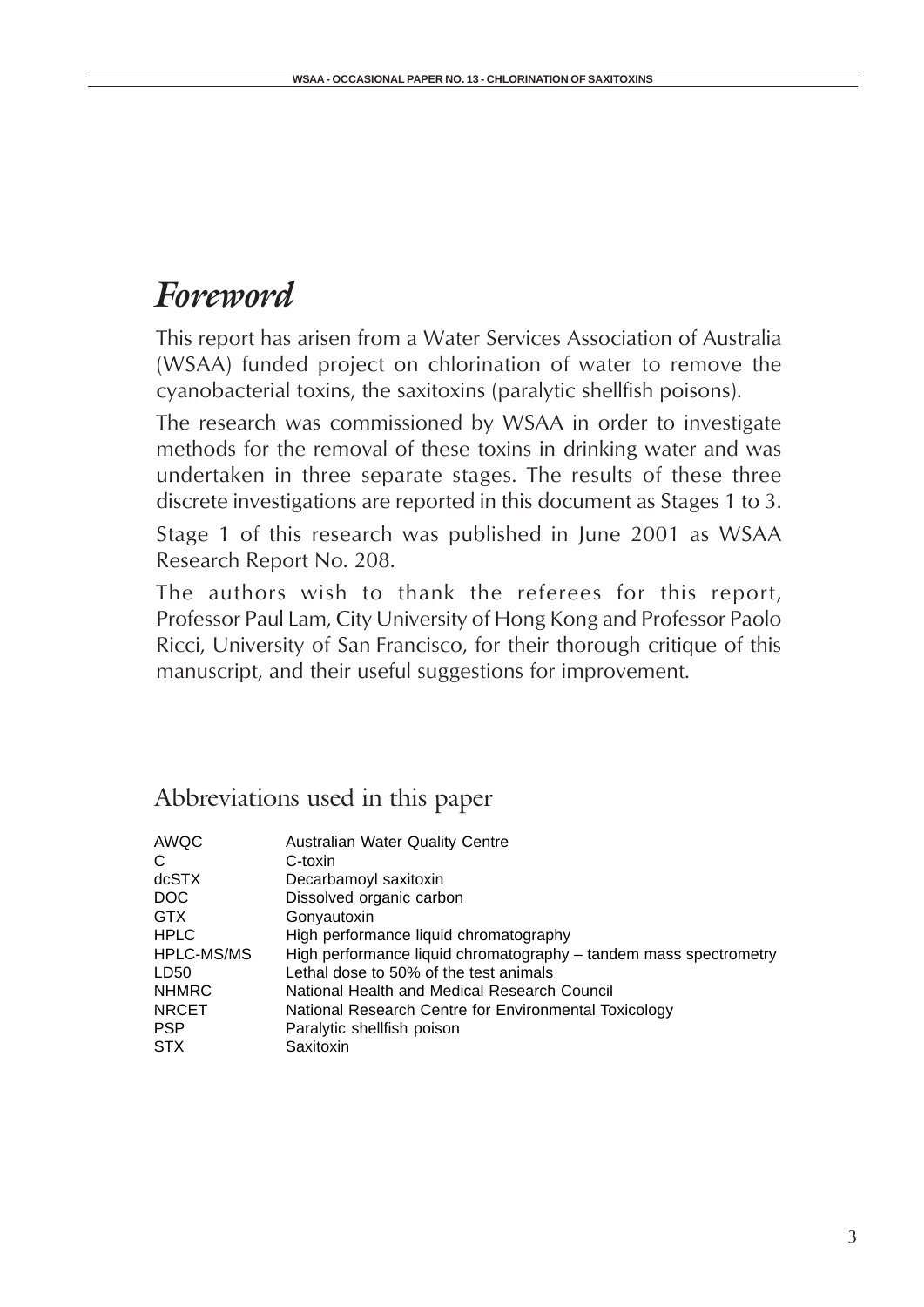# Table of Contents

| Chapter 1. Stage 1 Investigations - Degradation of saxitoxins by chlorination |  |
|-------------------------------------------------------------------------------|--|
| using gaseous chlorine, sodium hypochlorite over a range of pHs  10           |  |
|                                                                               |  |
|                                                                               |  |
|                                                                               |  |
|                                                                               |  |
|                                                                               |  |
|                                                                               |  |
| Chapter 2. Stage 2 Investigations - Degradation of saxitoxins by chlorination |  |
|                                                                               |  |
|                                                                               |  |
|                                                                               |  |
|                                                                               |  |
|                                                                               |  |
|                                                                               |  |
|                                                                               |  |
| Chapter 3. Stage 3 Investigations - Kinetics of Chlorination of Saxitoxins at |  |
|                                                                               |  |
|                                                                               |  |
|                                                                               |  |
|                                                                               |  |
|                                                                               |  |
|                                                                               |  |
|                                                                               |  |
|                                                                               |  |
|                                                                               |  |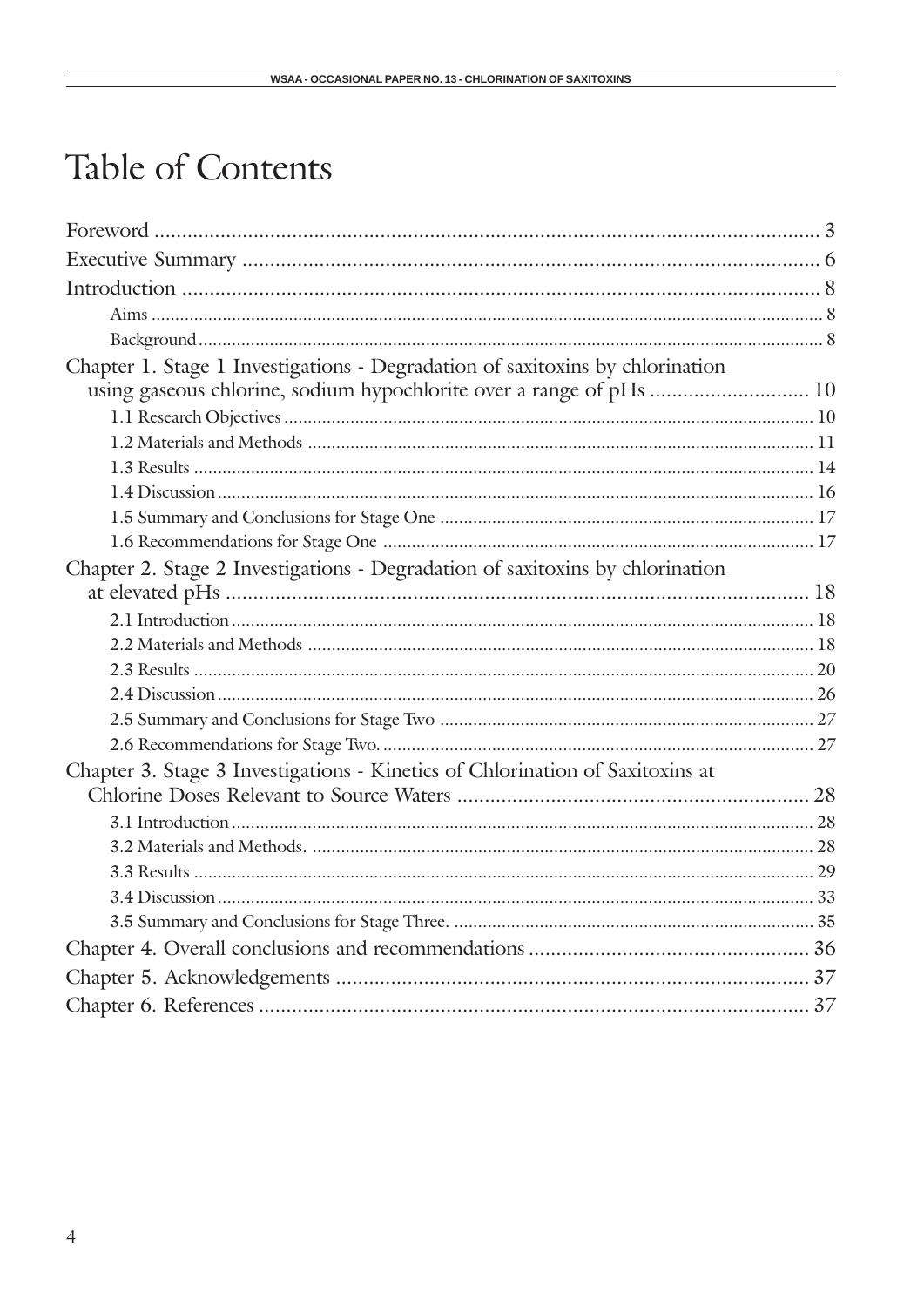Table of Contents *Continued*

| Appendix I - Quenching of Residual Chlorine Prior to Toxin Analysis  38                                                                              |    |
|------------------------------------------------------------------------------------------------------------------------------------------------------|----|
| Appendix 2 - Buffer Capacity Experiments                                                                                                             |    |
| Appendix 3 - Effect of Toxin Spiking and Chlorine Dosing on the pH of<br>Reservoir Water                                                             | 39 |
| Appendix 4 - Removal of Saxitoxins in Buffered High Purity Water Following<br>Chlorination, Contact Time 30 min - NRCET Results<br>. 40              |    |
| Appendix 5 - Removal of Saxitoxins in Raw Water Following Chlorination, Contact<br>Time 30 min - NRCET Results                                       | 40 |
| Appendix 6 - Saxitoxins Removal Following Chlorination in Hope Valley Reservoir<br>Water. Contact Time 30 min. Toxin Spike = 250 mL. AWQC Results 41 |    |
| Appendix 7 - Removal of Saxitoxins With Time in Buffer (pH 7) and Raw Water                                                                          |    |
| Appendix 8 - Saxitoxins Removal Following Chlorination in Hope Valley Reservoir                                                                      |    |
| Appendix 9 - Saxitoxins Removal Following Chlorination in Hope Valley Reservoir                                                                      | 44 |
| Appendix 10 - Results of Chlorination of Saxitoxins in Cell-free Extract and Cellular                                                                |    |
|                                                                                                                                                      |    |
|                                                                                                                                                      |    |
|                                                                                                                                                      |    |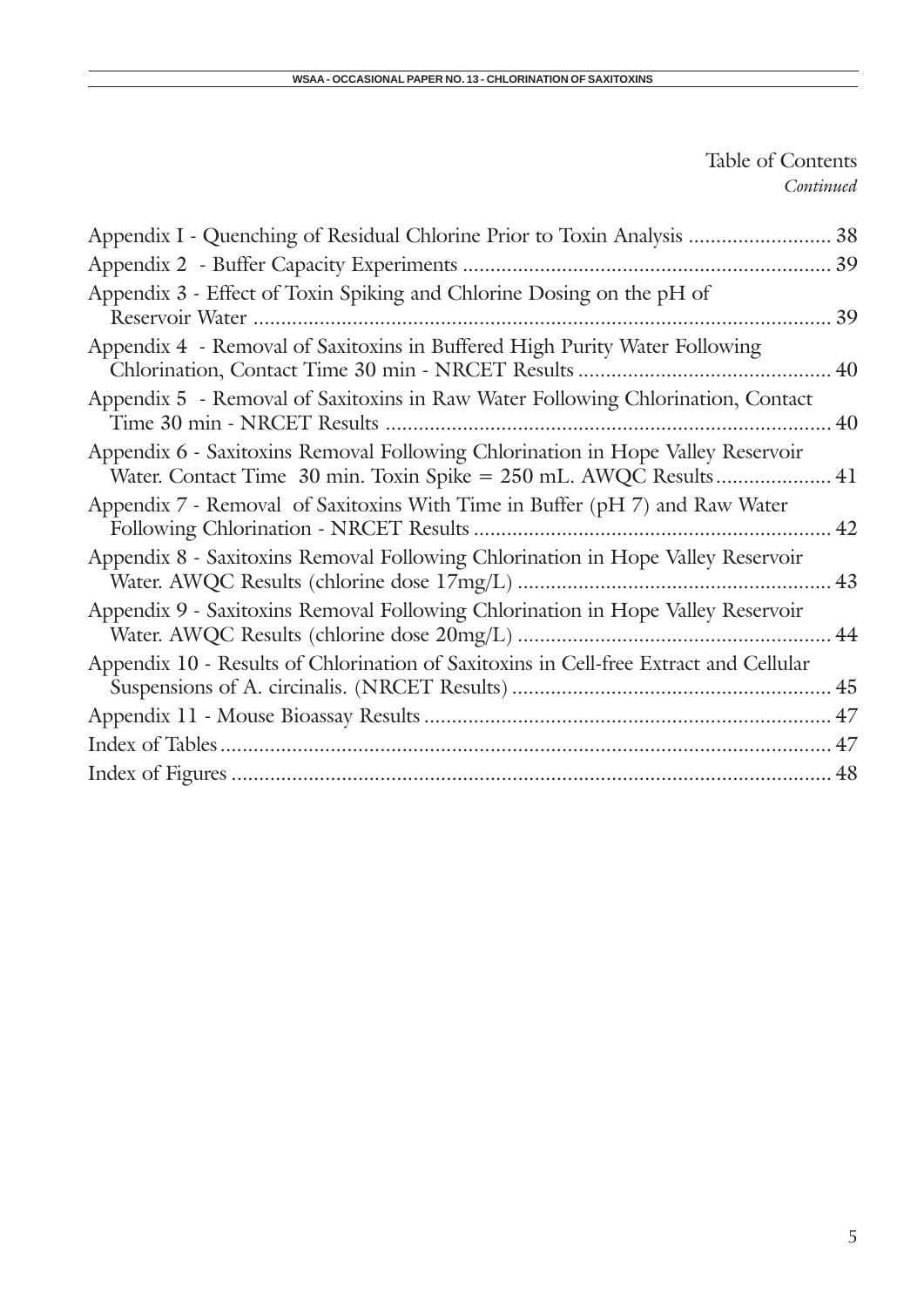## Executive Summary

Saxitoxins (paralytic shellfish poisons, PSPs) in water can be removed to varying degrees by chlorination. The order of ease of removal of the saxitoxins was saxitoxin  $(STX) > GTX3 \sim C2 > C1 > GTX2$ . The effectiveness is very pH dependent, with a high removal possible at pH 9 provided a residual of 0.5 mg/L free chlorine is present after 30 minutes contact time. Removal appears not to be greatly affected by chlorine dose in that doses leading to a higher residual after 30 minutes do not remove substantially more toxins. Removal as a function of pH is not linear with the degree of removal increasing rapidly at around pH 7.5. The form of the chlorinating agent, ie, whether gaseous chlorine or sodium hypochlorite, had no effect on saxitoxins removal when the effect of pH was taken into account. Chlorination without pH adjustment may be feasible if less than complete removal of saxitoxins is required, ie, removal to meet a health advisory level only is required. This will of course depend on the toxic composition and concentrations.

The more effective removal at higher pH was unexpected as chlorine is known to be a weaker oxidant under these conditions. However, this has been ascribed to the toxin molecules being present in an unprotonated form at higher pH and more susceptible to oxidation.

Given the nature of the effect of pH on removal, more work was undertaken on toxin removal in the pH range 7.5 - 9 in order to better determine optimum removal conditions. In addition, removal from cellular material was also investigated and the toxicity of a chlorinated sample was determined using the mouse bioassay. The latter assay was undertaken to determine if any of the oxidation products were toxic in the same manner as the parent compounds.

With the lower detection limits obtained in Stage 2 of the study, more precise removal efficiencies at the higher pH levels could be obtained. STX removal of over 95% was obtained at pH levels 7.5 and above with semipurified material. However, the other saxitoxins were more recalcitrant and a pH of 9 was required to effect >90% removal. Toxins in cell free extracts or in the presence of cellular extracts were removed to approximately the same, or slightly lower degree in the case of cell free extracts, at a given pH with a similar chlorine residual after 30 minutes contact time. The overall results from the range of experiments carried out indicate that a pH of 9 is required to remove > 90% of saxitoxins using chlorine when a residual of around 0.5 mg/L is present after 30 minutes contact time.

GTX5 (B1) and decarbamoylsaxitoxin (dcSTX) were also included in this Stage 2 study by NRCET for the first time. These toxins had been identified previously in some toxic *A. circinalis* (Negri *et al.*, 1995; Velzeboer *et al.*, 1998, 2000) but were not always quantified. Their removal was found to be equal to or better than that of STX. In the Stage 2 work, slightly higher removal efficiencies of C1 compared with C2 were obtained at the higher pH levels (>7) compared with those obtained in Stage 1. The ease of removal at these higher pH levels was GTX5 (B1)  $\sim$  dcSTX > STX > GTX3  $\sim$  C2  $\sim$  C1 > GTX2. Only slightly higher removal efficiencies were obtained at the higher chlorine dose of 20 mg/L, a result that had been found in Stage 1.

This research has demonstrated the kinetics of degradation of saxitoxins at pH's both in the alkaline range (9.0) and in the neutral range (around 7.5). Degradation was shown to follow second order kinetics and depended on concentration, with maximum degradation occurring immediately after chlorine dosing.

To more closely simulate the conditions operating in most treatment plants, chlorination was also undertaken using purified toxins spiked into low DOC water and an initial chlorine dose of approximately 2mg/L. Water was sourced from a reservoir used to supply water for drinking purposes to the northern suburbs of Brisbane.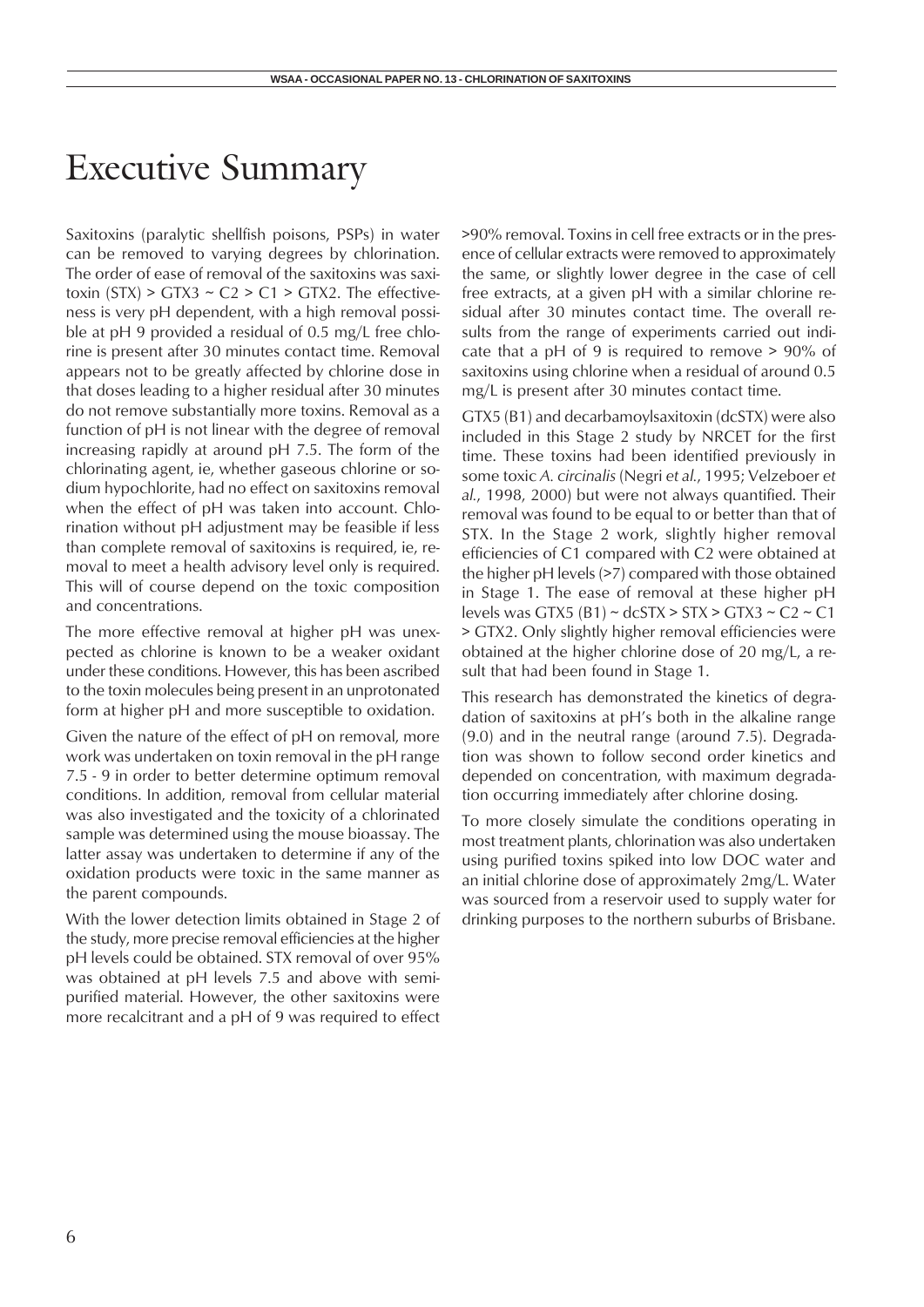Executive Summary *continued*

The raw water was at a pH of 7.7 and had a chlorine demand of 2.1mg/L over 30 minutes. For the chlorination experiments the water was filtered to remove particulate matter and purified saxitoxins were added to produce water containing appreciable levels of saxitoxins (C1,2 approx 30µg/L; GTX2,3 approx 20µg/ L; STX approx 20µg/L) but with low chlorine demand (less than 2µg/L). Chlorinations were performed on water containing purified STX, GTX, 3 and C1,2 individually and as mixtures of all toxins. Interestingly, enhanced degradation of GTX2,3 was demonstrated in the mixture compared with GTX2,3 alone. Slightly enhanced degradation of the other toxins investigated was also demonstrated in the mixture of all toxins.

Of most importance to the success of chlorination to remove saxitoxins is the requirement to elevate pH for optimum degradation. The relationship between enhanced degradation and elevated pH was still maintained at low initial chlorine doses but was not as apparent as with phase 1 and 2 research conducted at higher DOC and initial chlorine doses. The main factor for this was the fact that while GTX2,3 demonstrated significantly enhanced degradation at pH 9.0 compared with 7.5, the C toxins and STX did not. The fact that STX degrades to a significant extent at pH 7.5 was demonstrated at higher initial chlorine doses but the research did not demonstrate the same with the C toxins.

One key finding of the research was the fact that chlorination to degrade saxitoxins when low DOC water and correspondingly low chlorine doses (2mg/L) were used, was at least as efficient as higher initial chlorine doses (up to 20mg/L) in higher DOC water. As with higher initial doses of chlorine, dosing with chlorine at an initial concentration of 2mg/L produced second order degradation kinetics where the removal of saxitoxins was fastest in the first few minutes after chlorination. This is an important aspect of the research findings since it signifies that elevation of pH when chlorinating in

water treatment plants will remove most of the saxitoxins in the first 5 or 10 minutes. When considered in terms of return for effort, a diminishing return over longer periods of time will be experienced.

Australian *Anabaena circinalis* predominately produces C toxins, but these are the least toxic of the saxitoxins. Expression of the results of degradation on a saxitoxin toxic equivalent basis has permitted an estimation of the removal efficiency for toxicity in addition to removal of individual toxins. Although saxitoxins are removed in that the parent compounds are not detected by chemical analysis, there is no indication as to the nature of the oxidation products. To determine if they have any residual toxicity, toxicity testing was undertaken using mouse bioassay. This demonstrated that chlorination removed the acute toxicity of the samples. No information however exists to determine if any byproducts of chlorination exist which may exert some form of chronic toxicity.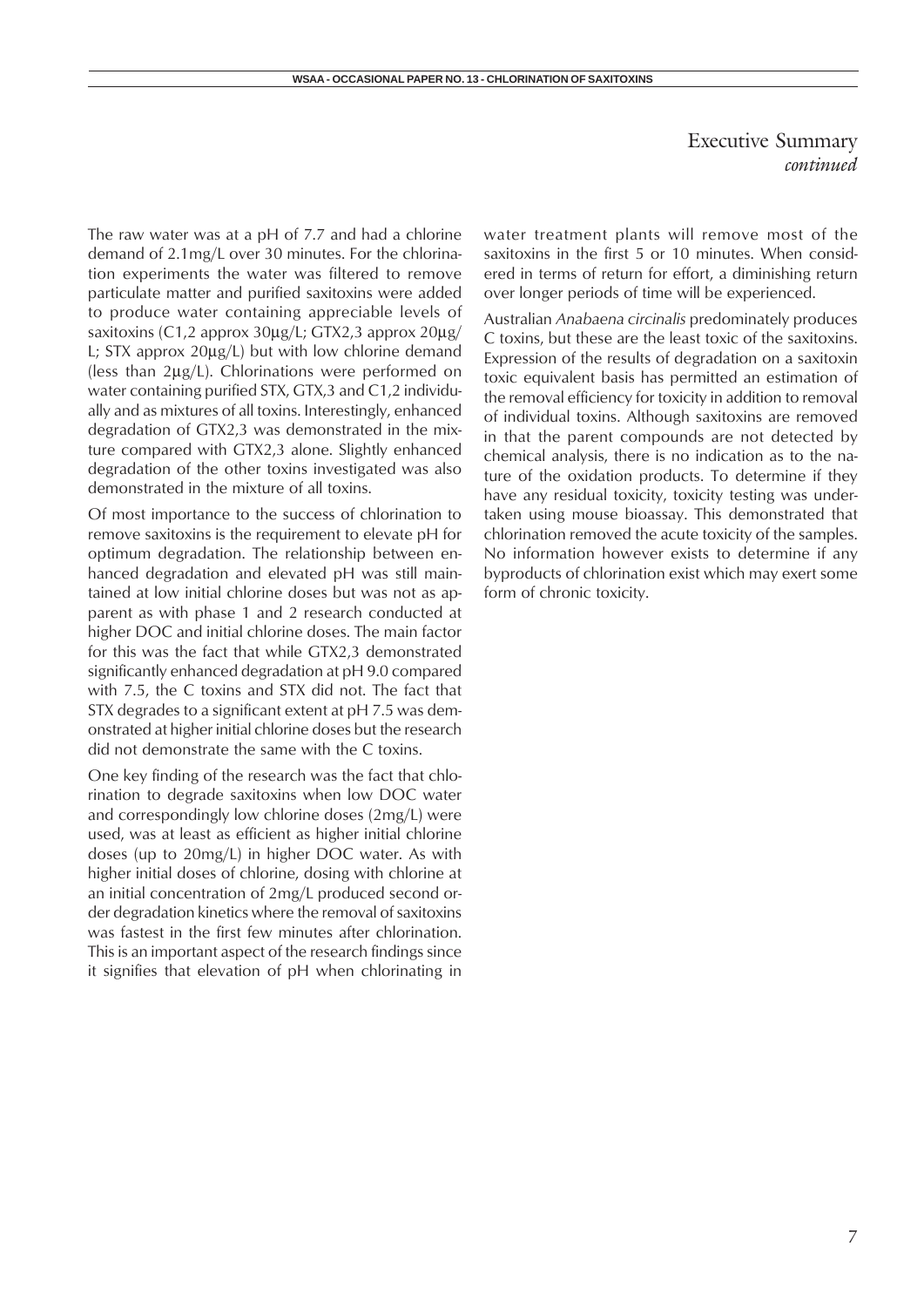# Introduction

## Aims

## Stage 1 Investigations

To determine the efficiency of chlorine in both gaseous form and as hypochlorite, to degrade a range of saxitoxins under differing pH values.

## Stage 2 Investigations

To determine the destruction of the saxitoxins in detail in the pH range 7.5 – 9, using cell-free extract and cellular material from *A. circinalis* in addition to semipurified toxins.

## Stage 3 Investigations

To evaluate the kinetics of degradation of saxitoxins that occur in *Anabaena circinalis* (C-toxins, gonyautoxins and saxitoxins) with DOC and chlorine dose levels that were relevant to natural source waters.

## Background

Cyanobacteria (blue-green algae) occur worldwide in both fresh and marine waters (Carmichael, 1997). These organisms can produce chemicals with intense taste and odour properties, as well as toxins. Blooms of these organisms appear to be increasing in frequency as a result of increasing nutrient enrichment of water bodies. Their toxins are of interest to the water industry as during a bloom, the potential exists for the toxins to be distributed in reticulated water. Water treatment processes which can remove toxins are therefore of considerable importance to the water industry.

Cyanobacteria can produce toxins of various classes with differing toxic properties (Codd *et al.*, 1999). Perhaps the most frequently encountered are the microcystins, hepatotoxic cyclic heptapeptides produced most commonly by species of *Microcystis* but also by other genera. *Microcystis aeruginosa* is a common species found in both hemispheres with blooms frequently being toxic (Codd, 1995). Not all blooms of a particular species are toxic, nor is toxicity necessarily constant throughout a particular bloom or over a particular time period (Fastner *et al.*, 1999). Microcystins are readily oxidised by chemicals commonly used for disinfection, eg, chlorine (Nicholson *et al.*, 1994; Tsuji *et al.*, 1997) and ozone (Rositano *et al.*, 1998b). Thus their removal by oxidation during the water treatment disinfection process can be readily achieved.

Another common bloom-forming cyanobacterial genus is *Anabaena*. Blooms of species of this genus are also relatively common worldwide. In the northern hemisphere, the common species is *A. flos-aquae* which produces primarily the neurotoxic alkaloid, anatoxin-a (Carmichael, 1997). In Australia, blooms are generally *A. circinalis* which, when neurotoxic, have been shown to contain the saxitoxins (Humpage *et al.*, 1994; Jones and Negri. 1997; Velzeboer *et al.*, 1998). To date, this is the only neurotoxic cyanobacterium yet found in Australia.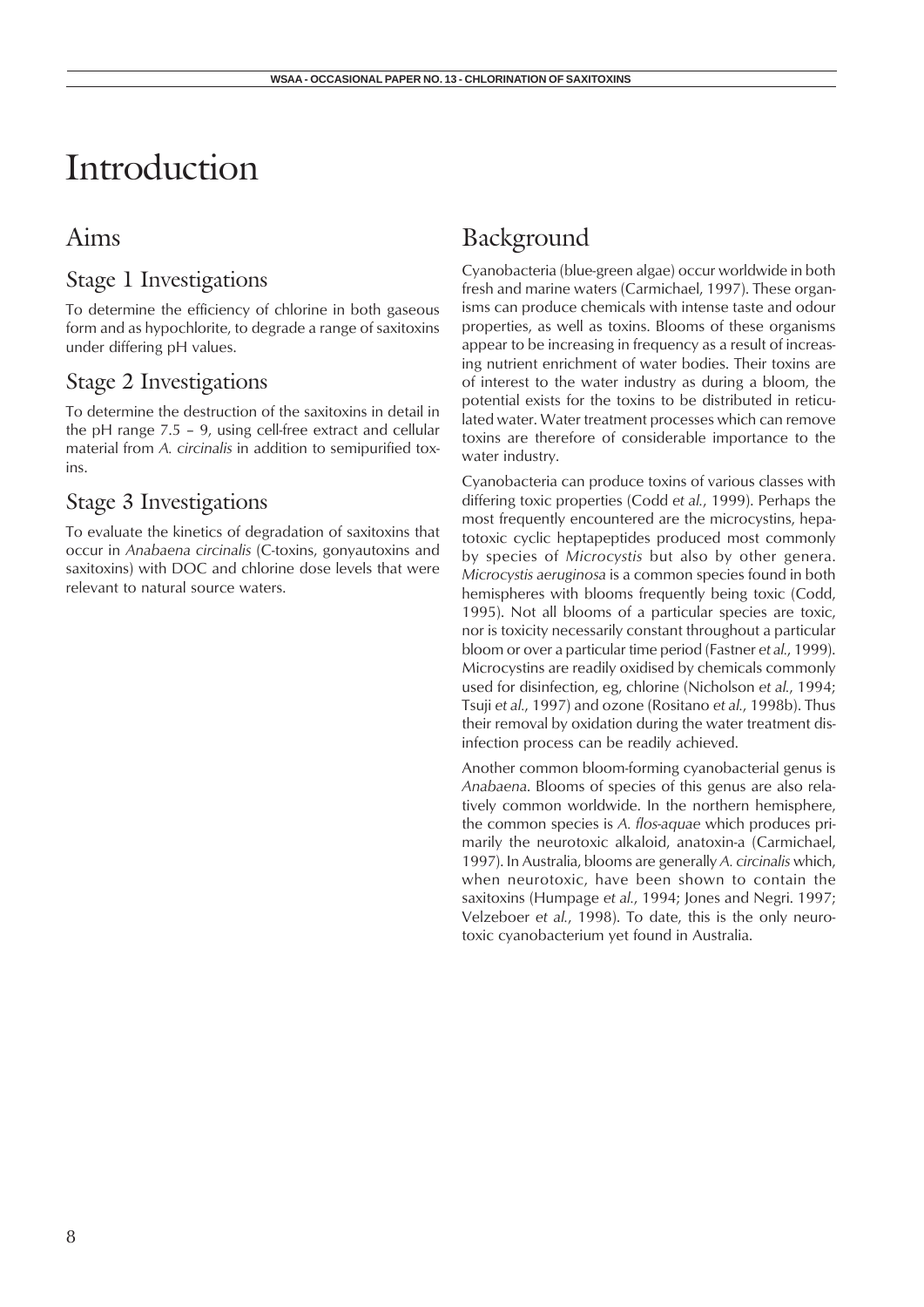#### Introduction *Continued*

#### **Figure 1. Structures of the Saxitoxins (Paralytic Shellfish Poisons)(PSPs). Toxicity data from Oshima** *et al.* **(1995)**



The saxitoxins are widely produced by dinoflagellates in the marine environment where they are known as paralytic shellfish poisons (PSPs), and shellfish feeding on these organisms can themselves become toxic and hazardous if consumed. Human fatalities have been recorded from the consumption of shellfish contaminated in this way (Kao, 1993). Poisoning incidents usually coincide with the sudden proliferation of these organisms to produce visible blooms, the so-called "red tides" (Anderson, 1994). Members of this group of toxins have also been recorded from other freshwater cyanobacteria, namely *Aphanizomenon flos-aquae* (Ikawa *et al.*, 1985), *Lyngbya wollei* (Carmichael *et al.*, 1997) and *Cylindrospermopsis raciborskii* (Lagos *et al.*, 1999).

The saxitoxins are a relatively complex class of 18 compounds with widely differing toxicities which can be divided into three groups as shown in Figure 1. They can also be divided into three groups based on the net charge of the molecule under acidic conditions (Shimizu, 1988; Hall *et al.*, 1990) (Figure 1). This grouping comprises the saxitoxins (saxitoxin (STX), neosaxitoxin (neoSTX) and decarbamoyl derivatives) (charge +2;), the gonyautoxins (GTXs) including decarbamoyl derivatives (charge +1) and C toxins (charge 0). Only the N-non-hydroxylated toxins have to date been found in Australian *A. circinalis*, ie, C1 and C2, GTX2 and GTX3, saxitoxin itself, and the decarbamoyl derivatives of GTX2, GTX3 and saxitoxin. Toxin profiles appear to be reasonably dominated by the less-toxic C toxins (Negri *et al.*, 1997; Velzeboer *et al.*, 1998).

The widespread occurrence of saxitoxins then makes them a very important class of cyanobacterial toxins for the Australian water industry. Their removal during water treatment is of particular interest.

Chlorination is widely used for disinfection in the water industry and has already been shown to be effective for destroying microcystins and cylindrospermopsin (Nicholson *et al.*, 1994; Tsuji *et al.*, 1997; Senogles *et al.*, 2000). If chlorine were also effective in destroying saxitoxins, then this would offer a very simple and convenient solution as the infrastructure for chlorination is in place in most water distribution systems. This study was therefore carried out to determine the effectiveness of chlorination for destroying saxitoxins. The outcome should be readily transferable to the water industry in terms of chlorination conditions which might be employed to destroy saxitoxins, ie, the "chlorine removal envelope".

The research was undertaken in three stages. The first demonstrated that chlorine has the capacity to degrade saxitoxins depending on pH. The second phase investigated more closely the pH range between 7 and 9 and additionally determined the kinetics of saxitoxin degradation. The third phase conducted degradation trials in low DOC water with purified saxitoxins and low initial chlorine doses (2mg/L) and showed that the efficiency of chlorine degradation of saxitoxins was not dependent on high initial doses of chlorine. The three phases are reported sequentially in separate sections of this report.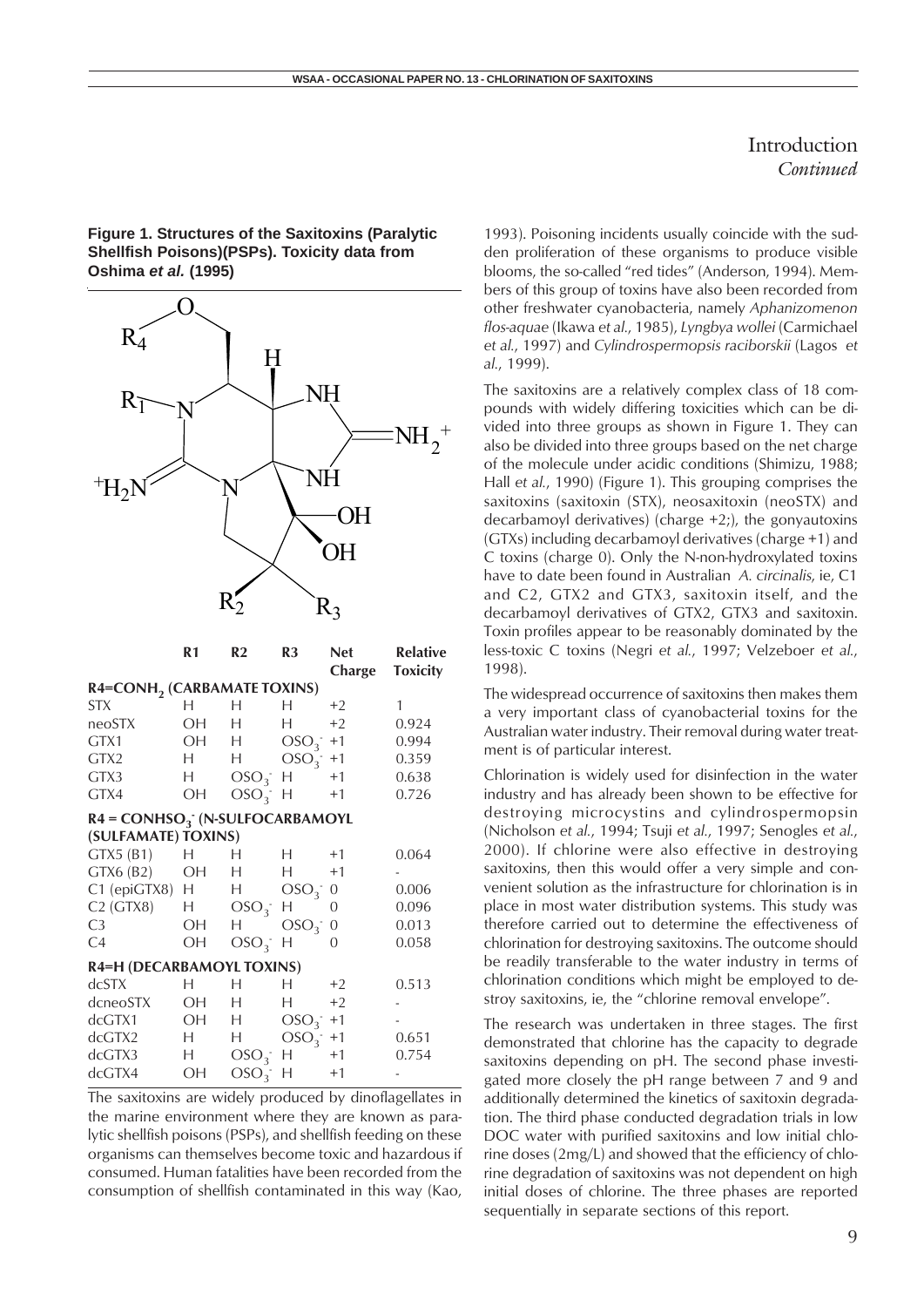# Chapter 1. Stage 1 Investigations

## **Degradation of saxitoxins by chlorination using gaseous chlorine, sodium hypochlorite over a range of pHs**

## 1.1 Research Objectives

The experimental protocol was developed to satisfy the following criteria.

- The experiments would be performed at a sufficiently high toxin concentration that samples do not need preconcentration of toxins using extraction procedures before analysis. This will overcome any problems of errors introduced by the extraction/concentration step. Concentration by rotary evaporation would be acceptable if required.
- "Environmentally relevant" concentrations would be used if possible. Then both absolute and relative removals can be used in the assessment of the suitability of chlorine for destroying saxitoxins. A concentration of around 50 µg/L for the individual C toxins, the toxins predominating in toxic *A. circinalis*, has been suggested as representative of a reasonably heavy bloom. However, material available for this study comprised frozen scum collected from Coolmunda Dam, Queensland, during a bloom. Since it is not feasible to isolate the individual saxitoxins for study, it was proposed to semi-purify the material in order to remove cellular material which would contribute to the consumption of chlorine during the chlorination experiments. This process would result in an extract with concentrations of the individual toxins in a ratio similar to the original material.

The experiments would be carried out on one dilution of the extract only. Multiple dilutions necessary to get each individual toxins around a particular concentration would not be carried out as this substantially increases the number of experiments.

Given the toxin profile of the study material, it was estimated that spiking water samples to produce concentrations of the C toxins around 50 µg/L would result in the concentration of saxitoxin itself being too low to be accurately determined by the analytical procedure. Therefore a compromise was reached where it was decided to spike water samples such that higher concentrations of the C toxins were produced. Given the toxin profile of this material (Velzeboer *et al.*, 1998), the following toxin concentrations should be attainable with a single spike of the semi-purified extract of the frozen scum material:

| <b>Toxin</b>     | Concentration $(\mu g/L)$ |
|------------------|---------------------------|
| C <sub>1</sub>   | 100                       |
| C <sub>2</sub>   | 210                       |
| GTX <sub>2</sub> | 13                        |
| GTX3             | 44                        |
| Saxitoxin        | 17                        |

- Both gaseous chlorine and sodium hypochlorite as sources of chlorine would be investigated. Although theoretically there should be no difference in speciation of chlorine from these two sources at the same pH, it would be wise to eliminate any possible variation in results due to the chlorine source.
- The experiments would be performed in buffered highpurity water to determine the effect of pH on toxin removal.
- Experiments would also be carried out with toxins spiked into real waters. These would consist of waters from both Adelaide and Brisbane.
- Toxin removal would be determined under conditions which result in a chlorine residual of 0.5 mg/L after 30 minutes. This reflects the conditions under which disinfection using chlorine is often carried out, and is also consistent with the conditions under which the chlorination of microcystins has been investigated. However, if chlorine doses sufficient to produce this residual are not sufficient to achieve adequate removal, higher doses will need to be examined.
- In practice, chlorine concentration (residual) and contact time will determine removal. Therefore measurements of degradation on a time basis to study kinetics of degradation would be undertaken on a limited number of samples.

In addition, cell-free extracts of cultures and live material should also be investigated at a later stage as there could there be a different result with live material, *cf*, permanganate and *Microcystis*. In this example it has been shown that intracellular toxin is not readily accessible to the oxidant, and therefore removal is not as effective as with the dissolved toxin.

Experiments were carried out at the Australian Water Quality Centre (AWQC), Adelaide and the National Research Centre for Environmental Toxicology (NRCET), Brisbane. Since both organisations used slightly different methodologies, each is discussed separately where relevant. The aims of the study were not fully realised at both organisations due to time constraints, in particular experiments on buffered samples were not carried out at AWQC due to problems associated with obtaining a suitable buffer which did not interfere with the toxin analysis method being utilised by that organisation.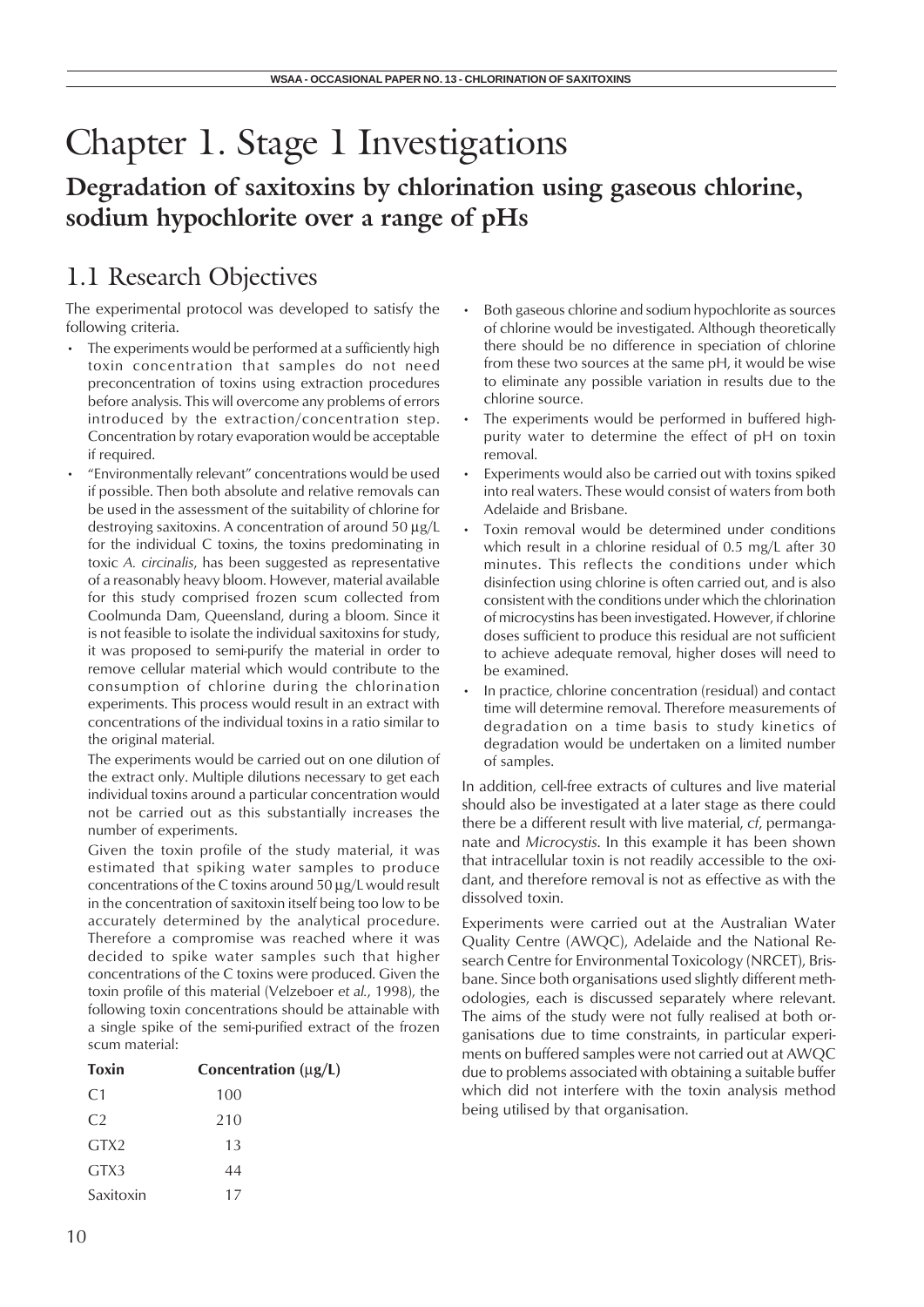## 1.2 Materials and Methods

### 1.2.1 Chemicals and Reagents

High purity water was obtained from a Milli-Q system (Millipore Corporation, USA). Chemicals were laboratory and analytical grades from various suppliers.

### 1.2.2 Source of Saxitoxins

Scum material collected during a bloom of toxic *A. circinalis* in Coolmunda Dam, Warwick, Queensland in May 1997 and kept frozen was used as the source of the saxitoxins. This highly toxic material had previously been shown to have the following toxin content (Velzeboer *et al.*, 1998):

| <b>Toxin</b>     | <b>Concentration</b><br>$\mu$ g/g dry wt. cellular material) |
|------------------|--------------------------------------------------------------|
| C <sub>1</sub>   | 1030                                                         |
| C <sub>2</sub>   | 2140                                                         |
| GTX <sub>2</sub> | 130                                                          |
| GTX3             | 440                                                          |
| dcGTX2           | present <sup>*</sup>                                         |
| dcGTX3           | present <sup>*</sup>                                         |
| saxitoxin        | 170                                                          |

\* not quantified due to unavailability of standards

The total toxin content was 3910 µg/g dry wt. cellular material or 720 µg/g as saxitoxin equivalents.

### 1.2.3 Semi-purification of Toxins

#### **Extraction**

The frozen scum material was thawed, then frozen and thawed a further twice to lyse the cyanobacterial cells. The sample was centrifuged at 10000 rpm for 30 min at 4°C, the supernatant removed and 0.05M acetic acid added to the cell pellet (0.6 mL per mL of original scum volume). Following sonication of the pellet in the aqueous acetic acid solution, centrifugation was again carried out at 10000 rpm for 30 min at  $4^{\circ}$ C. The supernatants were combined and concentrated to approximately onethird of their original volume by rotary evaporation at  $40^{\circ}$ C.

#### **Protein Precipitation**

To the concentrated extract, an equal volume of cold 95% ethanol was added and the solution allowed to stand on ice for 1 hour. It was then centrifuged at 10000 rpm for 30 min at 4°C, the supernatant removed and concentrated to approximately one quarter of its original volume by rotary evaporation at 40°C. This removed most of the ethanol. The concentrated extract was the filtered through a glass-fibre filter (GF/C).

#### **Pigment Removal**

Pigment removal was carried out using C18 column chromatography. The C18 packing (200g per 500 mL concentrated extract; Waters bulk packing material, 55-105 µm) was suspended in methanol and the slurry poured into a glass chromatography column (10 cm diameter) and allowed to settle to produce a bed of approximately 5 cm depth. The methanol was drained to the surface of the packing and 500 mL aliquots of 80%, 60%, 40% and 20% methanol sequentially added with draining to the surface of the column packing between additions. The packing was finally washed with water (1 L).

The concentrated extract was added to the column and allowed to drain to the surface of the packing with any eluate being collected. The column was then eluted with water (1 L) and 0.05M acetic acid (500 mL) with the eluate being collected each time. The eluates were combined and concentrated to a workable volume (as small as possible without being too viscous) by rotary evaporation. The concentrations of toxins in a typical extract (mg/L) were:

#### **Toxin Concentration Concentration Toxicity(%) ( STXequiv)**

| C1             | 104  | 0.62 | 3.5  |
|----------------|------|------|------|
| C <sub>2</sub> | 39   | 3.74 | 21.2 |
| GTX2           | 14.5 | 5.20 | 29.5 |
| GTX3           | 5.55 | 3.54 | 20.1 |
| saxitoxin      | 4.55 | 4.55 | 25.8 |

The extract also contained dcGTX2 and dcGTX3, but these were not quantified due to lack of standards. Toxins were recovered in proportions only roughly similar to those in the original material. This suggests incomplete recovery of some toxins, as well as possible interconversion of the epimers (C1 and C2, and GTX2 and GTX3) during the purification/concentration process.

#### **Column Cleanup**

The C18 column material was cleaned of extracted pigments by sequentially washing with 500 mL aliquots of 20%, 40%, 60% and 80% methanol. The column was then washed with methanol until the washings were colourless, and the C18 packing material stored under methanol.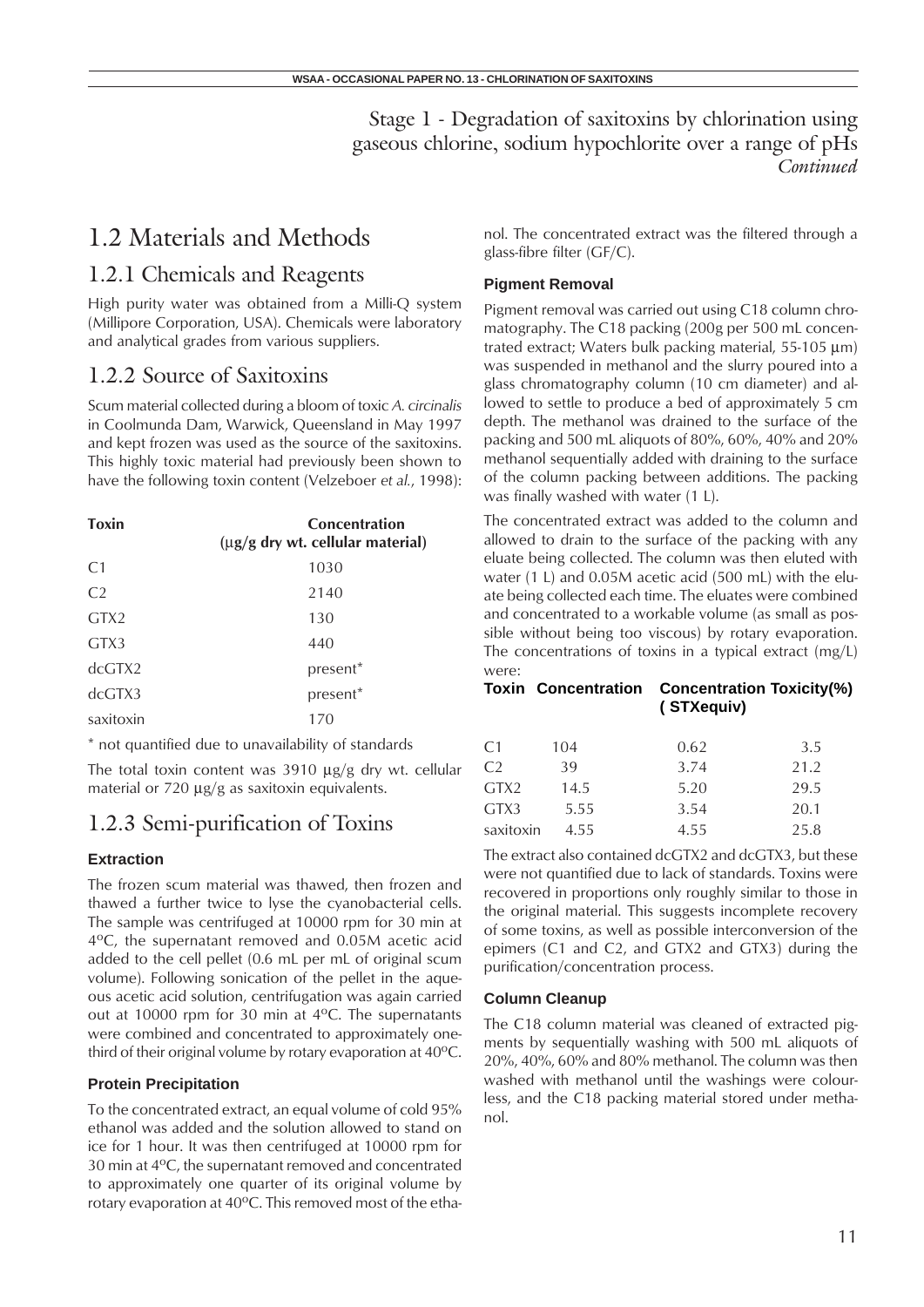## 1.2.4 Spiking Protocol

Initial experiments at AWQC were carried out by spiking water samples (125 mL) with 500 µL of the semi-purified, concentrated extract. However, the chlorine demand of these samples was relatively high, thereby leading to difficulties in obtaining low chlorine residuals after 30 minutes contact time with high precision. As a result, in later experiments, the extract was spiked at half this level, ie, 250  $\mu$ L, and the analytical procedure adjusted accordingly.

## 1.2.5 Water Samples

#### AWQC

The Adelaide reservoir water used in this study was collected from Hope Valley reservoir on 16 December 1999. It was stored at 4°C and before use filtered through a 0.45µm membrane (Gelman Supor-450). The pH was adjusted with either sodium hydroxide or phosphoric acid solutions.

#### **NRCET**

Raw water was collected from North Pine Dam Queensland. This water was drawn off at 15 metres water depth and was used as is, ie, without filtration. The pH of this water was 7.5 and the dissolved organic carbon content was 4.9 mg/L.

## 1.2.6 Buffered Water Samples

The effect of pH on toxin removal was investigated at NRCET using buffered high purity water at pH 5, 7 and 9. These waters were obtained by adjusting the pH of an 0.1M phosphate buffer prepared from disodium hydrogen phosphate (7.99 g/L) and potassium dihydrogen phosphate (5.95 g/L) with sodium hydroxide or phosphoric acid solutions to the desired levels. The evaluation of buffers is described in Appendix 2.

## 1.2.7 Chlorine Dosing

#### **Gaseous chlorine**

Gaseous chlorine was dosed as chlorine water prepared by sparging chlorine gas through high purity water cooled on ice for 2 min. The resultant chlorine water was stored at 4°C in the dark.

#### **Hypochlorite**

In order to obtain a chlorine solution with a chlorine level similar to the chlorine water, stock sodium hypochlorite was diluted 1 in 10 using high purity water. The resultant solution (approximately 1500 mg/L chlorine) was stored at 4°C in the dark.

#### **Standardisation of chlorine solutions**

In order to determine the volume of chlorine water or hypochlorite required for specific chlorine doses, the chlorine content of the stock solutions was determined on a daily basis.

#### AWQC

Chlorine levels were determined by FAS titration with DPD as indicator according to AWQC method AWQC T0136- 03.

#### NRCET

Free residual chlorine was measured using a HACH-2000 spectrophotometer, with DPD powder pillows in a 25 ml volume according to the manufacturer's specifications.

#### **Dosing**

The chlorine demand of the waters being tested was determined by dosing at various levels of chlorine and measuring the chlorine residual after 30 min. Dosing was then carried out at a level necessary to produce a residual of 0.5 mg/L free chlorine after 30 min. The pH was also monitored before dosing and at the end of the contact period. For a toxin spike of 250 µL, chlorine doses of around 0.75 mL of the stock solutions were required.

The specific procedure was as follows.

#### AWQC

The toxin extract  $(250 \mu L)$  was added to approximately 50 mL sample in a hypervial and the solutions mixed. The vial was filled almost to the top with sample, the chlorine dose added, the vial then completely filled with sample, sealed and the contents mixed. The sample volume of 125 mL was required to enable both chlorine residual and toxin measurements to be carried out. After 30 min in the dark the vial was uncapped and the analyses carried out. For the chlorine demand experiments, a 100 mL aliquot was removed for chlorine determination. For the toxin degradation experiments, a 25 mL aliquot was removed and the remaining chlorine quenched prior to analysis for the saxitoxins. The remaining 100 mL in the vial was transferred to a titration flask and the chlorine residual determined. The pH was determined before and after addition of the toxin spike and the chlorine solution on duplicate samples. Blanks of undosed spike toxins were also carried out.

#### NRCET

A similar procedure to that used at AWQC was employed, except that the experiments were carried out on 125 mL of sample in 250 mL Schott bottles, and 25 mL aliquots were removed for toxin analysis and 25 mL for residual chlorine determination.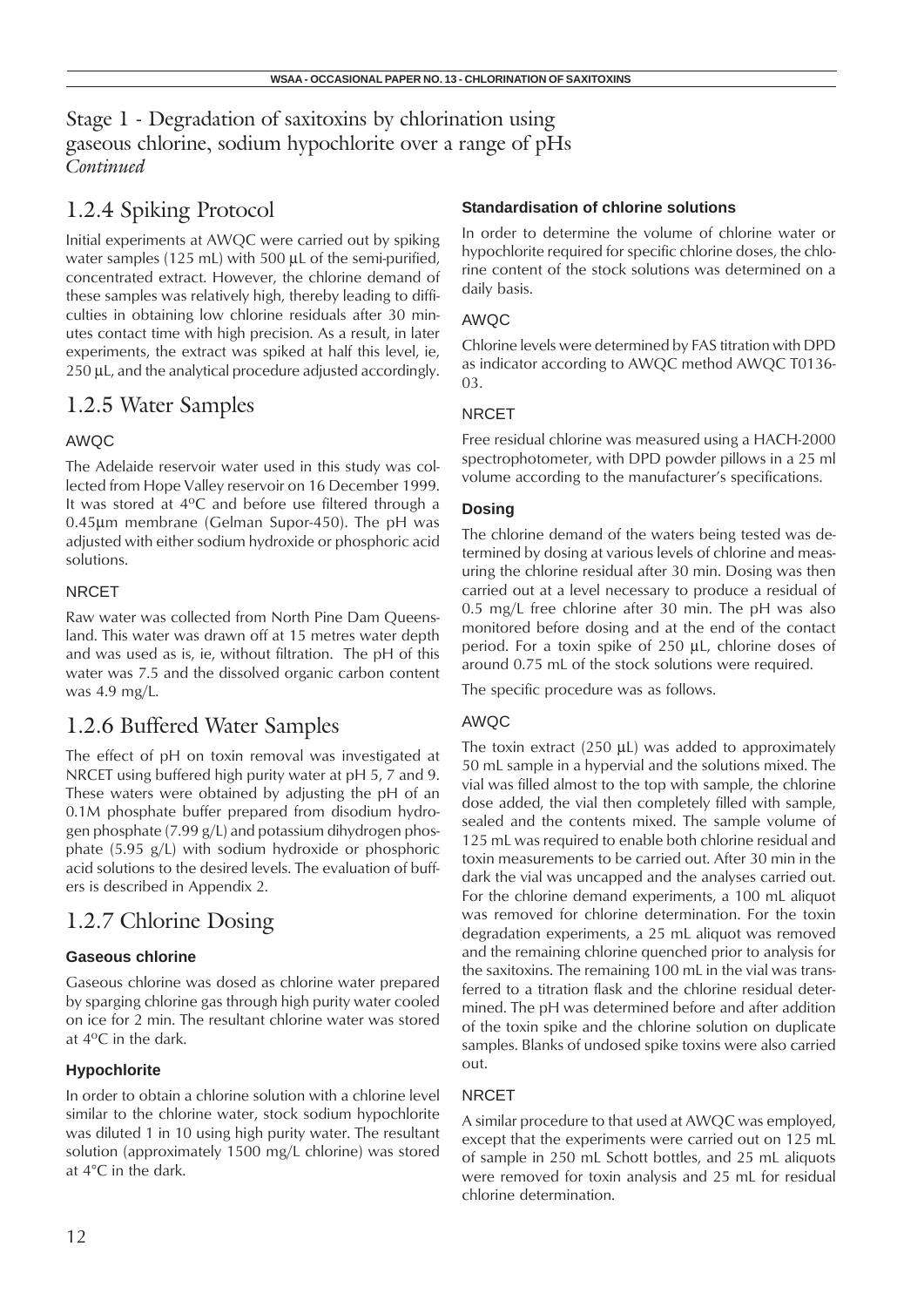Kinetics of degradation was examined as a time course using gaseous chlorine only. Samples were collected at 0, 5, 10, 15, 20, 30, 40, 50, 60, and 120 minutes after chlorination for toxin and free chlorine analysis. The chlorine dose used was that which in earlier experiments on toxin degradation gave a residual of 0.5 mg/L after 30 minutes contact time. Raw water (no pH adjustment) and buffer solution pH 7 were the only samples tested. A final sample volume of 650 ml was used in a sealed 1 L Schott bottle.

#### **Quenching of residual chlorine**

#### AWQC

Residual chlorine was quenched after 30 min contact time in a sample aliquot taken for toxin analysis by the addition of sodium thiosulphate solution. A stock solution was prepared by dissolving sodium thiosulphate pentahydrate at the rate 0.27 g per mL of water and storing at  $4^{\circ}$ C. For quenching, 40 µL of the stock solution was added to 25 mL of sample. Other quenching agents were examined prior to selecting sodium thiosulphate (see Appendix 1).

#### NRCET

Residual chlorine was quenched by the addition of a sodium sulphite solution (40 µL) to 25 mL of sample. The sodium sulphite solution was prepared at a concentration of 0.14 g/mL and stored at 4°C.

### 1.2.8 Determination of Chlorine Concentrations

#### AWQC

The method used for the standardisation of the chlorine solutions and the determination of chlorine residuals was based on Australian Water Quality Centre internal method AWQC T0012-03. This procedure utilises titration of 100 mL samples against FAS with DPD as indicator. All reagents were prepared according to the method except the analytical buffer which was prepared with all components at 5 times the concentrations listed in the method. This was necessary so that the buffering capacity was sufficient to overcome the buffering capacity of the samples, especially the buffered samples. The ionic strength of the buffer in the buffered samples needed to be relatively high in order for there to be sufficient capacity to counter the effect of the relatively high chlorine doses required.

#### **NRCET**

Chlorine residuals were determined as described earlier.

#### 1.2.9 Analysis for Saxitoxins

#### AWQC

Analysis was carried out by the standard AWQC procedure using HPLC separation of the toxins, post-column derivatisation and fluorescence detection (Rositano *et al.*, 1998a). This method follows that of Oshima *et al.* (1989) very closely and requires three separate analytical runs to determine the range of saxitoxins. In this study samples were analysed directly without concentration (C toxins) or initially concentrated by a factor of around 10 by rotary evaporation for determination of saxitoxin and the GTX toxins. It was found that the concentration step for saxitoxin and the GTX toxins could be avoided if the HPLC injection volume was increased to 150 µL when analysing for these compounds. This could be achieved without any deterioration in analytical performance, eg, peak shapes were still excellent with no broadening or tailing. Detection limits using this approach were

| <b>Detection</b><br>Limit $(\mu g/L)$ | <b>Injection</b><br>Volume (µL) |  |
|---------------------------------------|---------------------------------|--|
| 20                                    | 10                              |  |
| 10                                    | 10                              |  |
| $\mathfrak{D}$                        | 150                             |  |
|                                       | 150                             |  |
| 2                                     | 150                             |  |
|                                       |                                 |  |

#### NRCET

At NRCET/QHSS toxins were analysed by pre-column oxidation HPLC with fluorescence detection, using the method QHSS EMM-042 (based on Lawrence *et al*., 1995). A 100 µL sample following quenching of residual chlorine was mixed with 250  $\mu$ L of 1 M sodium hydroxide and 25  $\mu$ L of 10% hydrogen peroxide and allowed to stand for three minutes. The addition of 25 µL glacial acetic acid neutralized the solution. Samples were then analysed on an Alltima C18 (150 x 4.6 cm, Alltech, Australia) HPLC column with a gradient of 0 to 10% acetonitrile in an ammonium formate buffer. The fluorescent oxidation products were detected using a band fluorescence HPLC detector at an excitation wavelength of 330 nm and emission wavelength of 390 nm.

The oxidation product of saxitoxin elutes as a single peak. The oxidation products of the gonyautoxins (GTXs) co-elute, as do the oxidation products of the C toxins. Peak areas were compared to a saxitoxin standard and a mixed GTX standard (GTX2 and GTX3). No C toxin standard was available and results for these compounds are reported as a percentage of peak area compared to the non-chlorinated control samples. Limits of detection were as follows:

| Saxitoxin   | 0.1 $\mu$ g/L                                               |
|-------------|-------------------------------------------------------------|
| <b>GTXs</b> | $0.5 \mu$ g/L                                               |
| C toxin     | 0.2% area of the original peak area before<br>chlorination. |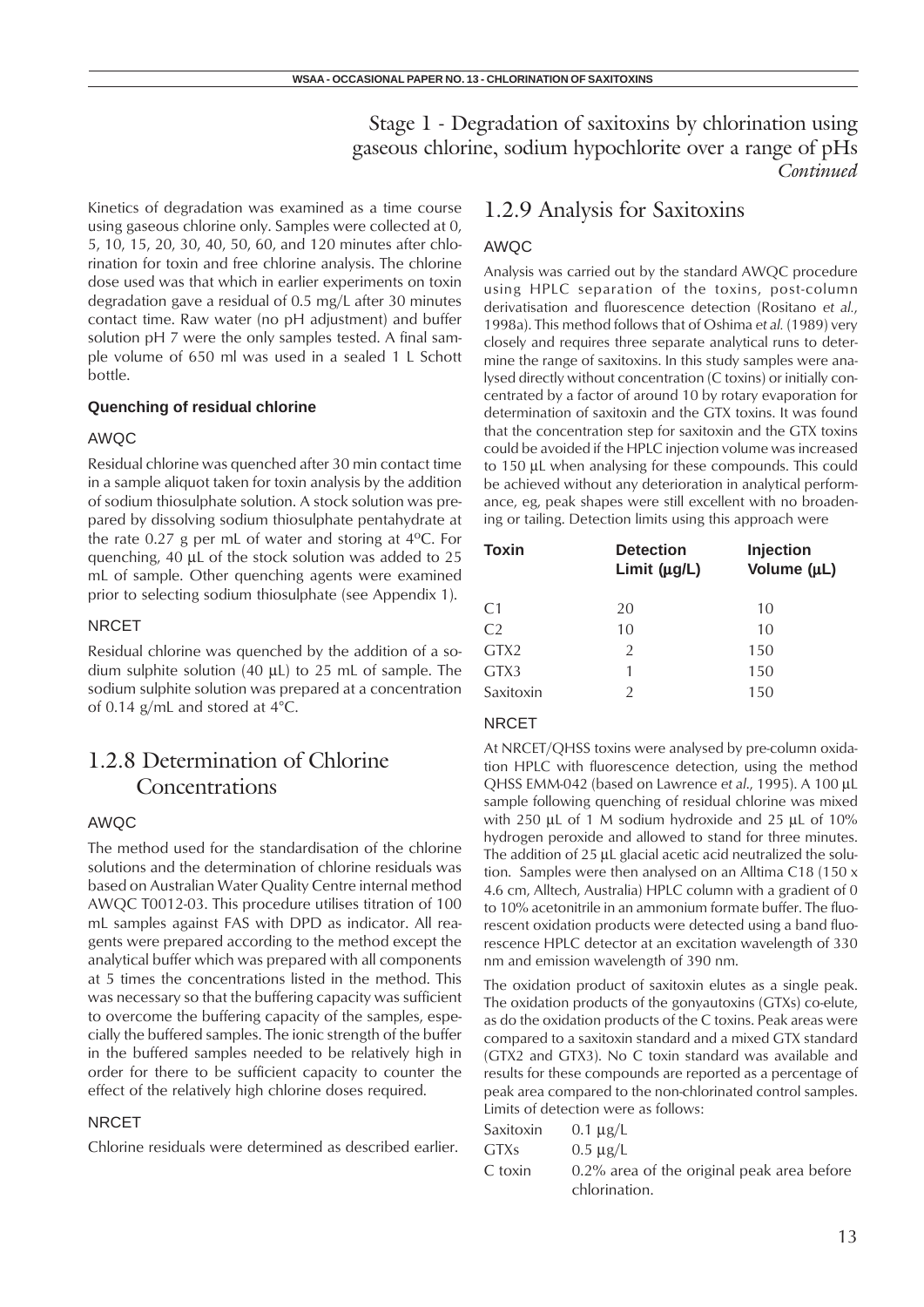## 1.3 Results

## 1.3.1 Initial Experiments with High Level Spikes – Buffered High Purity Water

Initial experiments with buffered waters at AWQC utilised a spike of 500 µL semi-purified extract in 125 mL water sample. Chlorine doses required to obtain a residual of 0.5 mg/L free chlorine after 30 minutes were relatively high (around 35 mg/L), thereby necessitating the use of a phosphate buffer with an ionic strength of 0.1M (Appendix 2). At these high buffer strengths, HPLC analysis with the larger injection volumes (150 µL) necessary for quantification of the GTX toxins gave rise to such poor chromatography that the peaks were too broad and poorly shaped for quantification to be carried out. The phosphate buffer at this concentration therefore interfered in the analysis and this work could not be pursued.

Later work where the toxin spike volume and consequently the chlorine dose were halved with toxins still being able to be determined accurately with sufficient sensitivity suggested that the buffer ionic strength could be reduced under these conditions with the buffering capacity still being maintained. The reduced buffer ionic strength and its effect on buffering capacity have still to be examined in detail.

## 1.3.2 Buffering Capacity

Some preliminary experiments on the effect of spiking toxins and dosing chlorine under the experimental conditions adopted in this study on the pH of real waters was undertaken. This was carried out to determine if these reservoir waters had any buffering capacity when their pH levels were adjusted with acid or base. The results are tabulated in Appendix 3 for the two reservoir waters used, and indicate the large changes resulting from spiking and dosing, even with the lower volume toxin spikes and consequent lower chlorine dose rates. Thus pH must be carefully monitored during these experiments with the pH following chlorine dosing being the actual pH at which the reaction is occurring. This pH following chlorine dosing was taken as the pH of the saxitoxin removal process.

### 1.3.3 Toxin Removal

#### *Buffered High Purity Water (NRCET***)**

Experiments at NRCET were carried out to examine the effect of a chlorine dose sufficient to provide a residual of around 0.5 mg/L after 30 minutes contact time, but also to observe any effect with elevated chlorine doses with 30 minutes contact time might have on toxin degradation. Experiments were run in duplicate and the average free chlorine residuals using both sodium hypochlorite and gaseous chlorine together with toxin removals are listed in Appendix 4. Similar chlorine doses were required using either hypochlorite or gaseous chlorine to obtain similar chlorine residuals. In general chlorine doses of approximately 15 mg/L hypochlorite and 17.5 mg/L gaseous chlorine were required to give a free chlorine residual of 0.5 mg/L after 30 minutes

It was clear from these results that pH has a significant effect on the degradation rate. At pH 5 only around 80% of STX was removed whereas at both pH 7 and 9 removal was around 95%. Greater influence of pH on GTX and C toxins removal was observed. Removal of GTXs was only around 15% at pH 5, increasing to around 25% at pH 7 and up to around 70% removal at pH 9. At pH 5 approximately 20% of the C toxins were removed, with approximately 30% and 80% removal at pH 7 and 9 respectively. Overall the increase in removal when the pH was increased from 5 to 7 was much less than the removal observed when the pH was in creased from 7 to 9. The chlorine dose had very little effect on toxin removal. Higher doses leading to higher residuals (around 1 - 2.5 mg/L rather than 0.5 mg/L) after 30 minutes contact produced only marginally greater toxin removals. STX was the toxin most easily removed, followed by the C toxins and then the GTX toxins.

#### **Reservoir Waters (AWQC and NRCET)**

Experiments were carried at both organisations out to examine the effect of a chlorine dose sufficient to provide a residual of around 0.5 mg/L after 30 minutes contact time on the removal of saxitoxins from natural (reservoir) waters. These were carried out with both gaseous chlorine and sodium hypochlorite. These were also carried out at the natural pH of the water as well as on the water following pH adjustment to 5, 7 and 9. As indicated previously, the relatively high chlorine doses necessary to produce the required residual under the designated experimental conditions resulted in large pH changes. Consequently it was important to measure pH following the addition of the chlorine, and use this value as the pH at which the saxitoxins were removed, and this was done at both organisations (Appendix 3). The results are tabulated in Appendices 5 and 6, and graphed in Figures 1.1 – 1.5. For the purpose of graphing, where toxin was not detected after chlorination, removal was nominally recorded as 95%. Curves presented in these figures are included only as an aid for visual interpretation of degradation trends.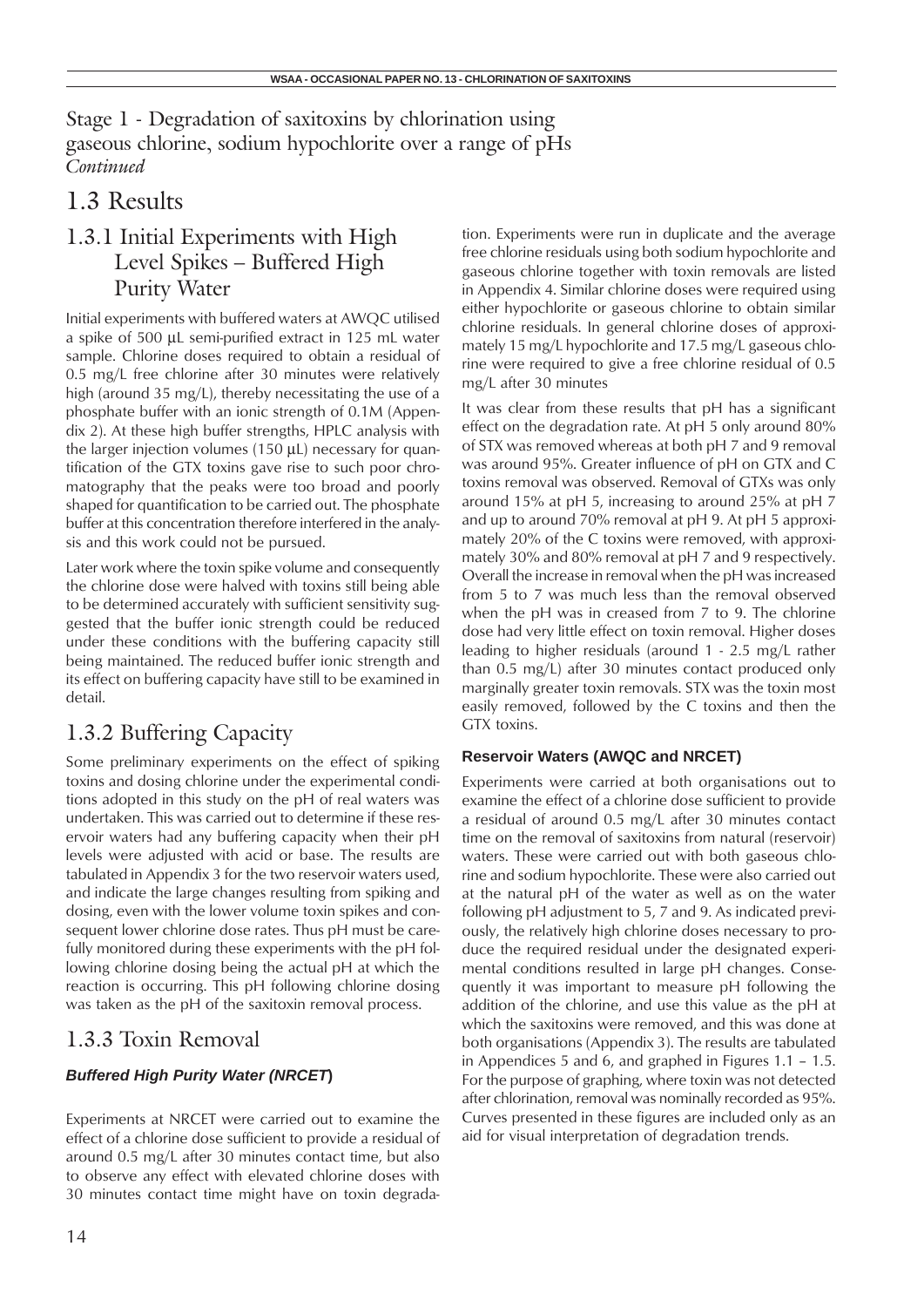

**Figure 1.1: Removal of C1 toxin as a function of pH Figure 1.4: Removal of GTX3 toxin as a function of pH**







pH



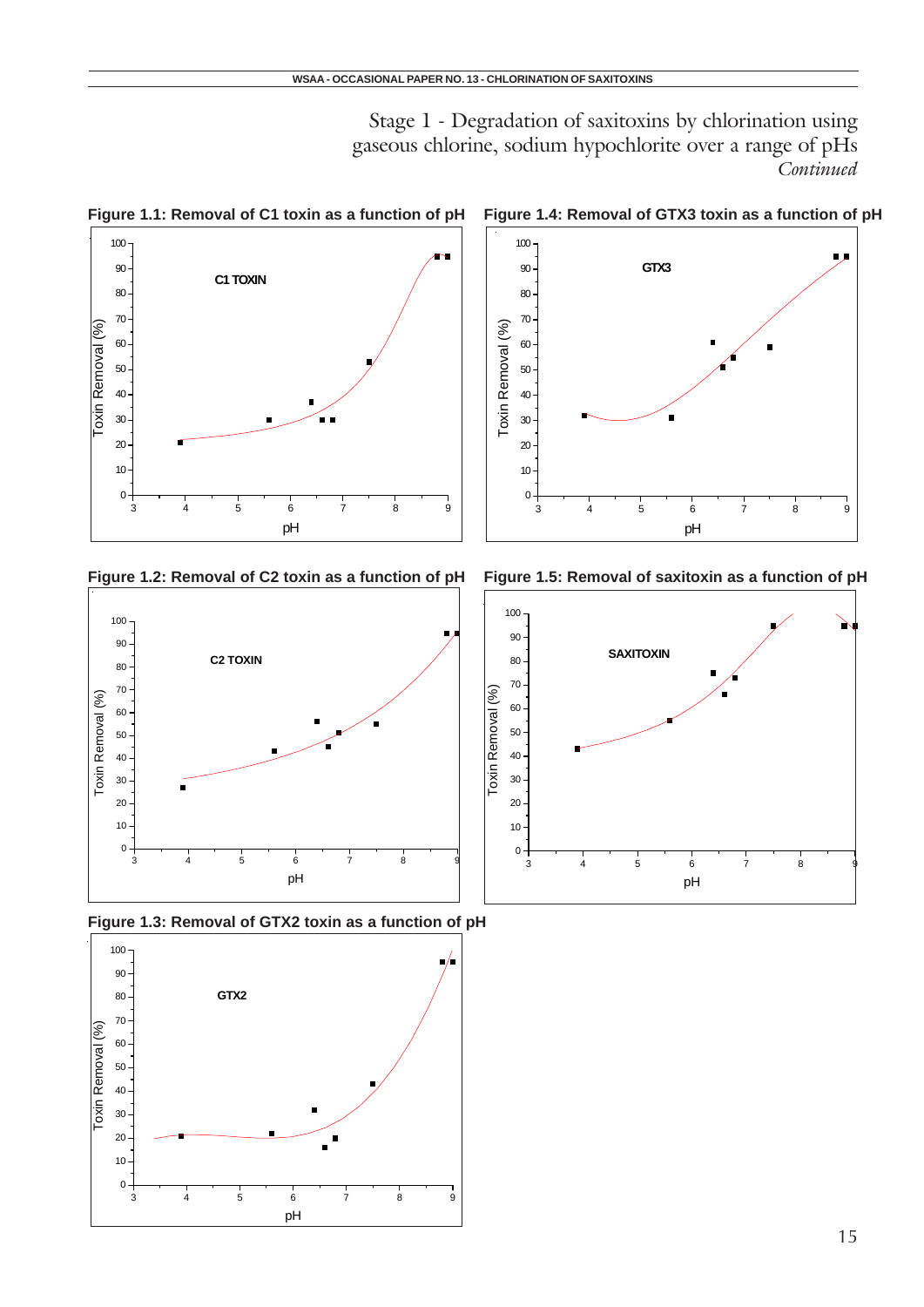## 1.4 Discussion

As with the buffered high purity water results, there was a marked effect of pH on toxin removal. Removal was more effective at higher pH values (9) compared with lower pH values (5 and 7). Again the increase in removal when the pH was increased from 5 to 7 was much less than the removal observed when the pH was in creased from 7 to 9.

With the NRCET results, removal using gaseous chlorine was much less than that obtained using sodium hypochlorite at the same pH. The reason for these discrepancies is not clear. The measured pH values after treatment with gaseous chlorine appear much higher than expected. If these pH values were in reality much lower, then a poorer removal would be expected. Removals obtained by NRCET were also much lower than those obtained by AWQC at the same pH for both gaseous chlorine and sodium hypochlorite. The difference with gaseous chlorine may be partly due to a pH effect discussed above. This difference may have been also partly due to some bias in the NRCET analytical procedure as the removals for the reservoir water were significantly less than those obtained for the buffered high purity water samples at the same pH.

The results obtained by AWQC indicate high removal at pH 9. The removal of GTX2 can be more accurately determined at high removal efficiencies as the analytical detection limit is lower. Given that GTX2 which is the most recalcitrant of the saxitoxins to removal is very high, removal of the other toxins is probably much higher than suggested by the data. The order of ease of removal of the saxitoxins was  $STX > GTX3 \sim C2 > C1 > GTX2$ . The form of the chlorinating agent, ie, whether gaseous chlorine or sodium hypochlorite, had no effect on toxin removal when the effect of pH was taken into account.

The more effective removal of STXs at higher pH was somewhat surprising. The effectiveness of chlorine as an oxidising agent is greater at lower pH. This is due to the predominance of hypochlorous acid at low pH over hypochlorite which has a lower oxidation potential (Glaze, 1990). Thus less effective oxidation at higher pH is expected. However the saxitoxins are molecules with a purine alkaloid nucleus which contains nitrogen atoms. These nitrogen atoms will be protonated to a degree which depends on pH. At higher pH these atoms will be unprotonated and it may be that these molecules are much more susceptible to oxidation, even by hypochlorite which is a weaker oxidant compared with hypochlorous acid. This finding does, however, reflect the effect that pH has on the sensitivity of detection of these saxitoxins in analytical procedures using post-column oxidation. Sensitivity which depends on the oxidation of the toxins to a fluorescent derivative increases as the pH increases from 6.5 (Sullivan *et al.*, 1985). This indicates that oxidation, at least to form fluorescent products, is more efficient as the pH increases.

There was no evidence of high pH values alone effecting removal of the toxins. STX which is the most readily removed of the toxins was found at much the same concentration in all control samples, irrespective of the pH. Control samples were samples carried through the whole experimental process but without chlorine being added.

### 1.4.1 Kinetic Study of Toxin Removal (NRCET)

The kinetics of toxin removal was investigated by determining removal as a function of time with gaseous chlorine and both buffered high purity water and reservoir samples. The results are shown in Appendix 7. The results obtained compare well with results obtained in previous experiments at the same pH. Again toxin removal in the raw reservoir water was less than that obtained at a similar pH with buffered water samples. A kinetic examination indicates that the majority of toxin degradation occurs within the first 5 minutes. There was further toxin removal after 30 minutes contact time. Allowing the chlorine contact time to run for up to 24 hours did result in some further removal of GTX and C toxins in both the buffered and raw water samples which was surprising given that the chlorine was almost totally consumed after 30 minutes.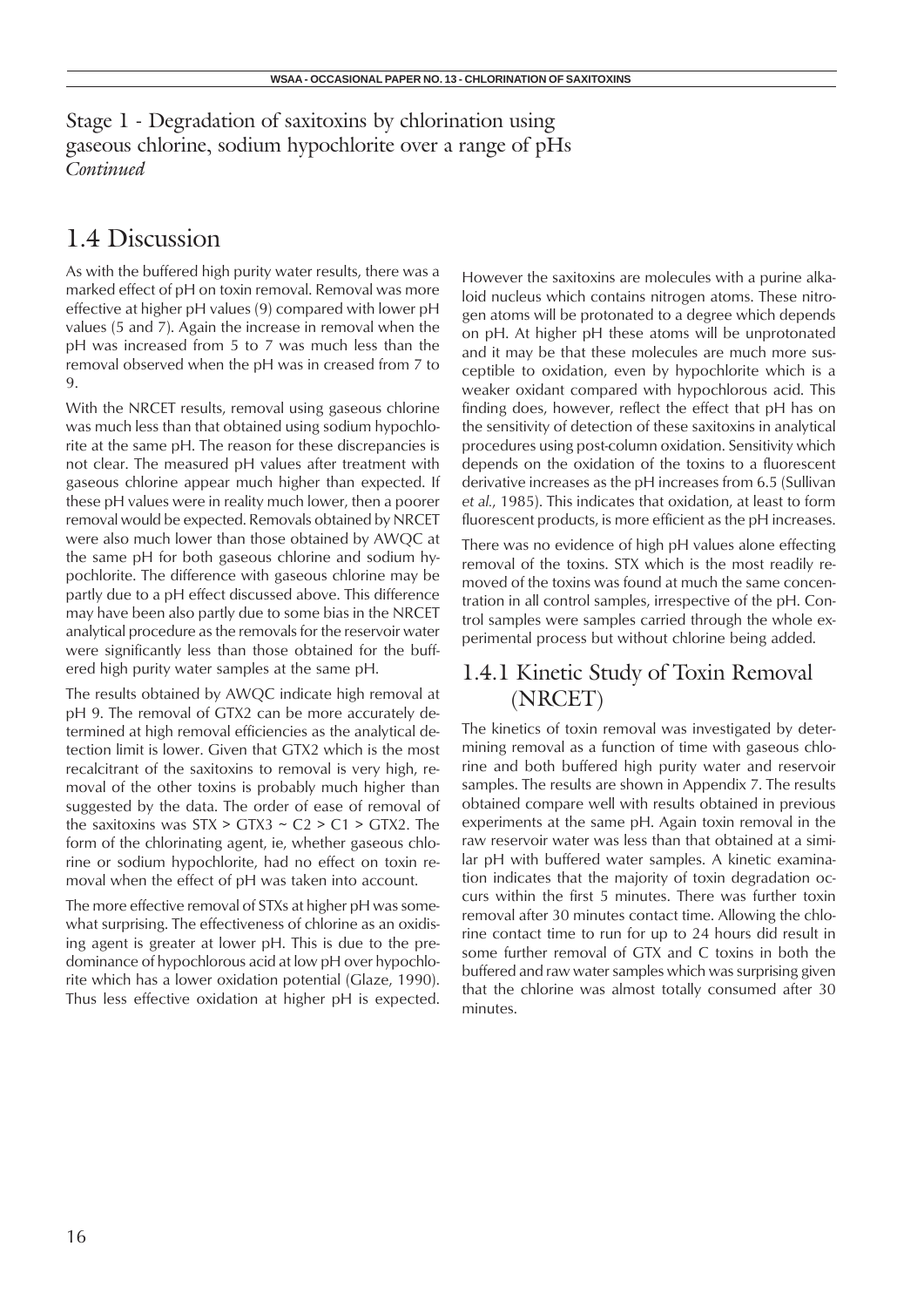## 1.5 Summary and Conclusions for Stage One

Saxitoxins in water can be removed by chlorination. The effectiveness is very pH dependent, with a high removal possible at pH 9 under conditions where a residual of around 0.5 mg/L free chlorine is present after 30 minutes contact time. Removal appears not to be greatly affected by chlorine dose in that doses leading to a higher residual after 30 minutes do not remove substantially more toxins. Removal as a function of pH is not linear with the degree of removal starting to increase rapidly at around pH 7.5. The order of ease of removal of the saxitoxins was STX >  $GTX3 \sim C2 > C1 > GTX2$ . The more effective removal at higher pH was unexpected as chlorine is known to be a weaker oxidant under these conditions. However, this may be due to the toxin molecule being present in a form at higher pH which is more susceptible to oxidation. The form of the chlorinating agent, ie, whether gaseous chlorine or sodium hypochlorite, had no effect on toxin removal when the pH was taken into account.

## 1.6 Recommendations for Stage One

The pH dependence of toxin removal, together with the rapidly increasing effectiveness as the pH increases above 7.5, indicates that further studies should be done in the pH range 7.5 - 9 to determine optimum conditions for removal of toxins. If effective removal at a pH closer to 7.5 can be demonstrated, this will make it more feasible for chlorination to be used in practice for toxin removal as the degree of pH adjustment necessary for most waters will be much reduced. For many waters pH might not require adjustment at all, especially as chlorine doses in practice even to produce a residual of 0.5 mg/L free chlorine after 30 minutes contact time are usually sufficiently low that the pH of the water is not greatly changed.

Determining removal where the individual toxins are measured is desirable although more time consuming as it produces more rigorous results. However, the method for determining individual toxins as employed by AWQC in these studies did not have a sufficiently low detection limit to allow an accurate determination of toxin removal once removals reached around the 80% level. Thus the analytical conditions should be investigated to improve sensitivity by a factor of at least 5. If this can be achieved, removal efficiencies of greater than 95% should be able to be measured.

Further work is required to determine toxin removal in the presence of cellular material, and with live material, to determine whether there are any confounding factors under these conditions which much more closely reflect the real-world situation. This should be carried out at the optimum pH conditions.

Although saxitoxins are removed in that the parent compounds are not detected by chemical analysis, there is no indication as to the nature of the oxidation products. To determine if they have any residual toxicity, a sample which has had the toxins successfully removed by chlorine as indicated by chemical analysis should be tested by mouse or cell receptor bio-assay.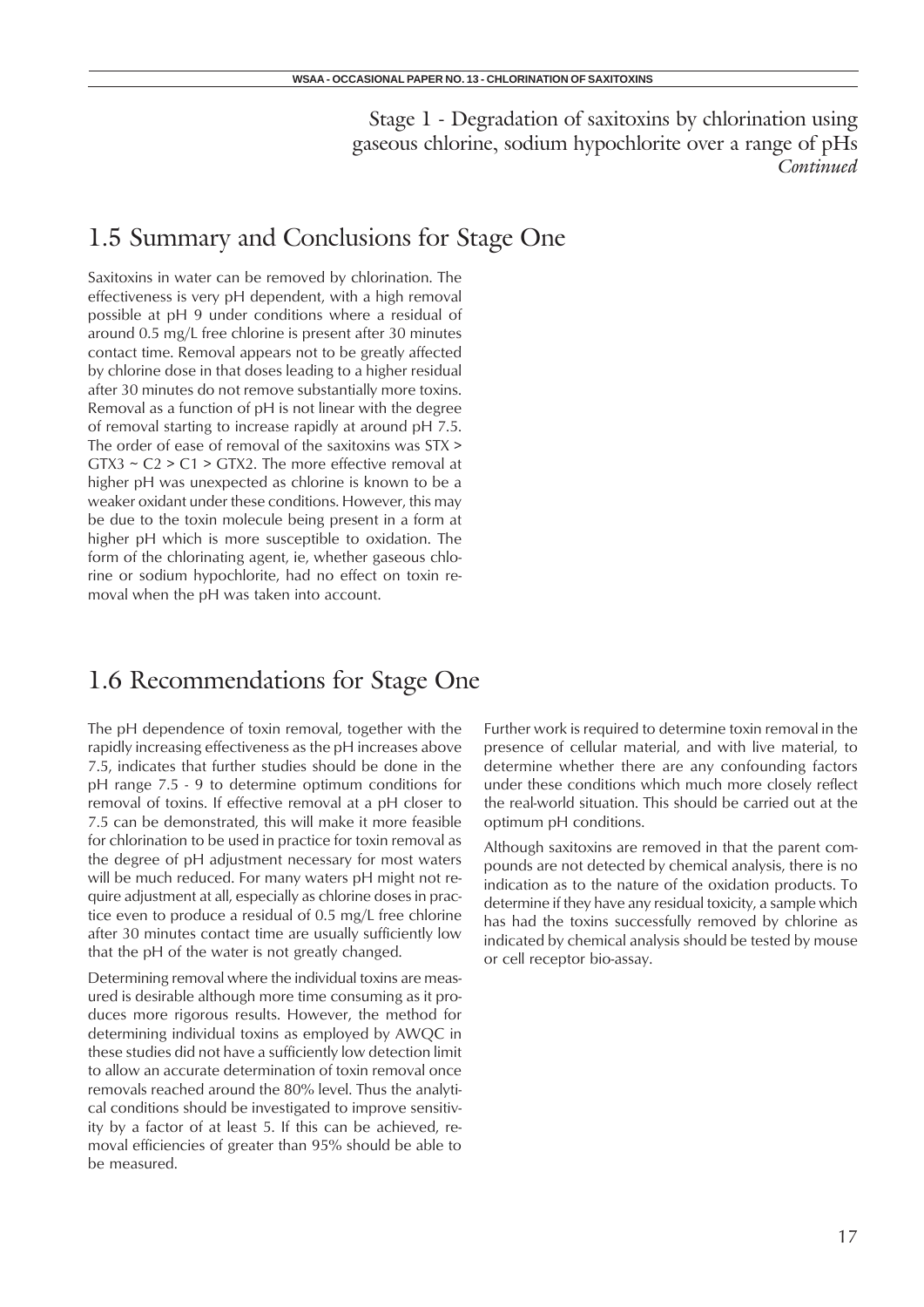## Chapter 2. Stage 2 Investigations

Degradation of saxitoxins by chlorination at elevated pHs

## 2.1 Introduction

The experimental protocol was described in detail in report of Stage 1 of these investigations.

Again experiments were carried out at the Australian Water Quality Centre (AWQC), Adelaide and the National Research Centre for Environmental Toxicology (NRCET), Brisbane. Since both organisations used slightly different methodologies, each is discussed separately where relevant.

The experimental procedures were as described in the Stage 1 report with some minor differences. The detection limit for the saxitoxins analysis at AWQC was improved by increasing the instrument sensitivity resulting in higher removal efficiencies being able to be more accurately determined. The emphasis was on determining the destruction of the saxitoxins in some detail in the pH range 7.5 – 9, as well as some work directly with cell-free extract and cellular material from *A.circinalis.*

In Stage 2, gaseous chlorine only was used at AWQC as previous results had shown, as expected, no difference in the behaviour of gaseous chlorine *versus* sodium hypochlorite for a given pH. Since in Stage 1 the chlorine dose resulting in a residual of 0.5 mg/L free chlorine after 30 minutes contact time was close to 17 mg/L, all experiments in Stage 2 at AWQC were carried out at this dose. In addition, experiments were also carried out with higher doses of 20 mg/L for semi-purified material.

Two doses were used with cell-free extract and cellular material to produce chlorine residuals of the order of 0.5 mg/L. In these experiments (NRCET), sodium hypochlorite was used as the chlorinating agent.

### 2.2 Materials and Methods

#### 2.2.1 Toxin material

A freeze-dried sample of *Anabaena circinalis*, sourced from Coolmunda Dam QLD, (1997 bloom) was supplied by AWQC. This was also the source of the semi-purified material.

#### 2.2.2 Raw Water

A raw water sample from Lake Samsonvale (North Pine dam) was used in experiments with cell-free extract and cellular material. This was collected from 0.5 m depth near the southern arm next to NRCET test site (GPS co-ordinates of site are 27 deg 17.260 S, 152 deg 54.627 E) on 25/01/02. This has shown a chlorine demand of 2.0 mg/ L. This water (stored at  $4^{\circ}$ C) was used in all experiments without any filtration. Water from Hope Valley reservoir was again used by AWQC for experiments with semi-purified material, including the samples generated for toxicity testing.

### 2.2.3 Chlorination of Dam Water Containing Cell Free Extract

To Coolmunda freeze-dried material (250 mg) was added water (30 mL) and the suspension was sonicated for 30 minutes. This was then centrifuged and the supernatant liquid separated. The pellet was re-extracted with 50 mM acetic acid (2 x 30 mL). With each extraction the sample was sonicated for 15 minutes. All extractions were then combined and ultracentrifuged for 1 hour at 35 000 rpm at 4ºC. The supernatant liquid was carefully separated and lyophilised to reduce volume (final volume adjusted to 10.0 mL). Preliminary extraction processes have shown that two extractions of 50 mM acetic acid will release all the toxin. This material then contained the saxitoxins plus other soluble co-extractives from *A. circinalis.*

All chlorinations at NRCET were done with NaOCl. The experiments were conducted in 50 mL tubes in duplicate. To 50 ml of North Pine raw water, was added the above toxin extract (500 µL). The pH was adjusted with 100 mM KOH and NaOCl solution added to give a  $Cl<sub>2</sub>$  concentration of 7.2 mg/L. The solution pH was measured. The samples were stirred in the dark for 30 minutes. At this stage a portion of the sample (15 mL) was neutralised with a  $Na<sub>2</sub>S<sub>2</sub>O<sub>3</sub>$  solution to remove excess chlorine. The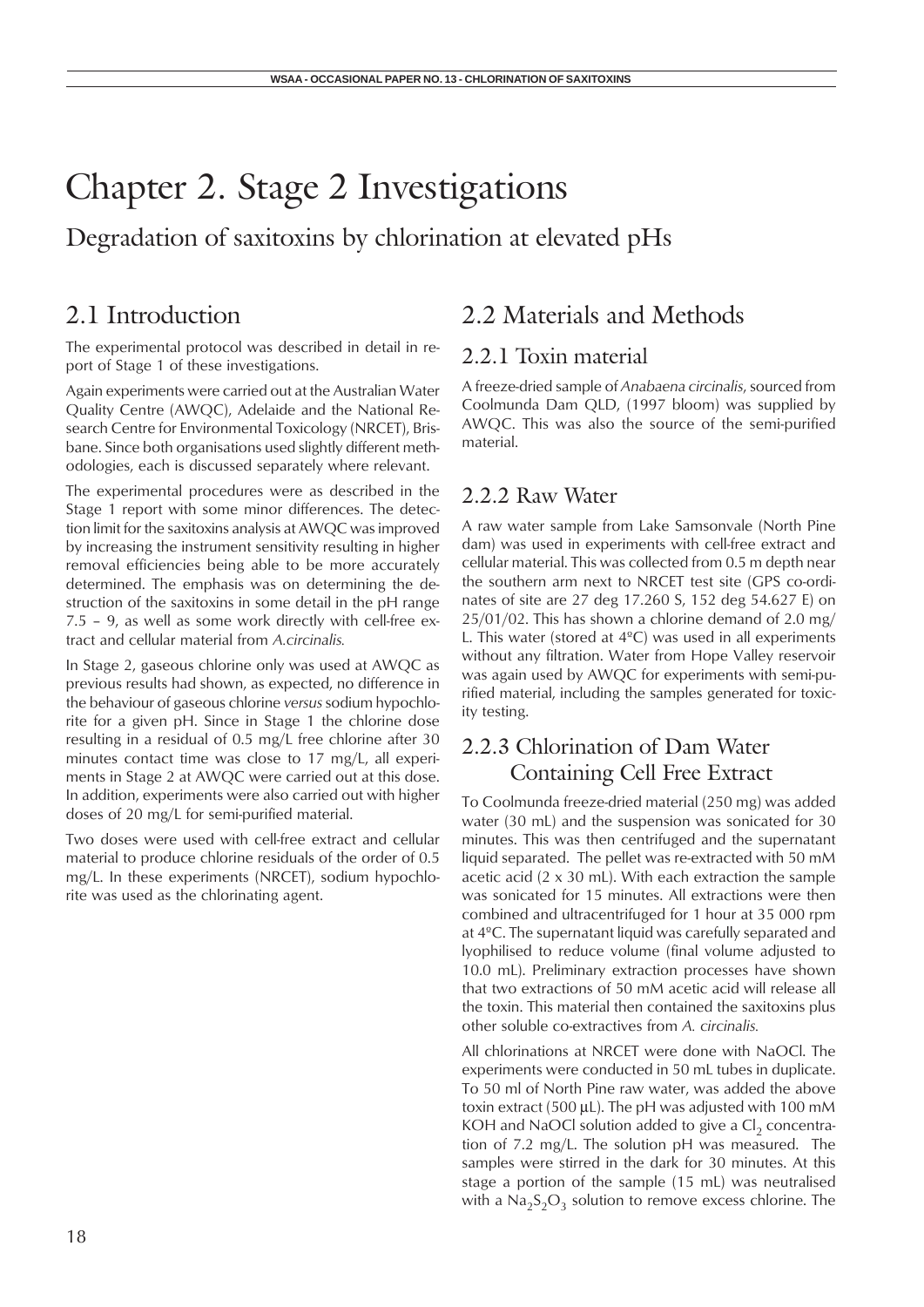residual chlorine was measured using  $Cl<sub>2</sub>$  powder pillows. These values varied from 0.3 to 0.85 mg/L. A portion of the neutralized solution (10.0 mL) was then carefully lyophilised to reduce the volume. The final volume was adjusted to 1.0 mL and toxin concentrations were determined by HPLC as described in the Stage 1 report.

### 2.2.4 Chlorination of Dam Water Containing Toxins in the Presence of Cellular Material

The chlorination experiments were performed in 50 mL tubes in duplicate. Coolmunda *A. circinalis* (100 mg) was sonicated in the presence of 50mM acetic acid (40 mL). This suspension (2mL) was added to 48 mL of North Pine raw water, the pH adjusted with 100 mM KOH and NaOCl solution added to give a  $Cl<sub>2</sub>$  concentration of 20.0 mg/L. The pH was then measured. The samples were then stirred in the dark for 30 minutes. A portion of the test sample (15 mL) was neutralised with  $Na<sub>2</sub>S<sub>2</sub>O<sub>3</sub>$  after the 30 minute period. The residual chlorine of the remaining sample was measured using  $CI<sub>2</sub>$  powder pillows. These were measured to be 0.5 to 1.1 mg/L. A portion of the neutralized sample (10.0 mL) was then carefully lyophilised and the final volume adjusted to 1.0 mL and toxin concentrations were determined by HPLC as described in the Stage 1 report.

### 2.2.5 Kinetics of chlorination of saxitoxins at pH 9.2

Saxitoxin material was used as previously described and was added to raw dam water in the form of a cellular suspension. The pH of the study was 9.2 and sodium hypochlorite was used as oxidant. The chlorine dose was 20mg/L and the chlorine demand of the dam water was 2mg/L. The chlorine residual was 1.6mg/L after 30 minutes. All results are the mean of duplicate determinations.

#### 2.2.6 Mouse bioassay.

The mouse bioassay was carried out by MedVet Science, Adelaide, South Australia with mice of approximately 20 g in weight. A water sample (Hope Valley Reservoir) was spiked with a larger dose (2.5 mL) of semi-purified toxin material, chlorinated to give a concentration of 20 mg/L chlorine under conditions where a final pH of 9 was aimed for after 30 minutes contact time. However, the larger dose of semi-purified toxin caused a greater decrease in pH than expected and the samples after addition of the chlorine were adjusted to pH 9 with sodium hydroxide solution. A larger dose of semi-purified was required due to the unavailability of the semi-purified material used in other experiments. The only semi-purified material available contained the C toxins at concentrations similar to the original material, but the other toxins were at concentrations approximately 10 times less. Therefore to generate samples amenable to analysis by the procedures used here, the spiked volume needed to be 10 times more to compensate for the reduced concentrations. The higher dose was also necessary to produce solutions which, following a reasonable degree of concentration, were acutely toxic to mice. Higher concentration factors would have also produced samples with high dissolved salts concentrations which may have been, by themselves, lethal to mice.

The pH after 30 minutes contact time was only slightly lower. The chlorine residual and toxin concentration were determined as described except that a 50 mL aliquot was used for the chlorine determination. A 40 mL aliquot was concentrated to 2.5 mL by rotary evaporation and 1 mL injected intraperitoneally into a mouse. A negative control (Hope Valley water treated with chlorine and the chlorine quenched with sodium thiosulphate) and positive controls (Hope Valley water spiked with toxins with and without sodium thiosulphate) were also carried out. All controls were concentrated in the same manner as samples (rotary evaporation of 40 mL aliquots to 2.5 mL prior to intraperitoneal injection). Controls and samples were tested in duplicate. Toxin concentrations were not monitored by HPLC in these samples except for the C toxins which were monitored as an indicator of toxin removal. Based on the known LD50 of the saxitoxins and the concentration in the semi-purified material used for spiking, the amount of toxin in 1 mL injected into a mouse following concentration would be about twice the lethal dose.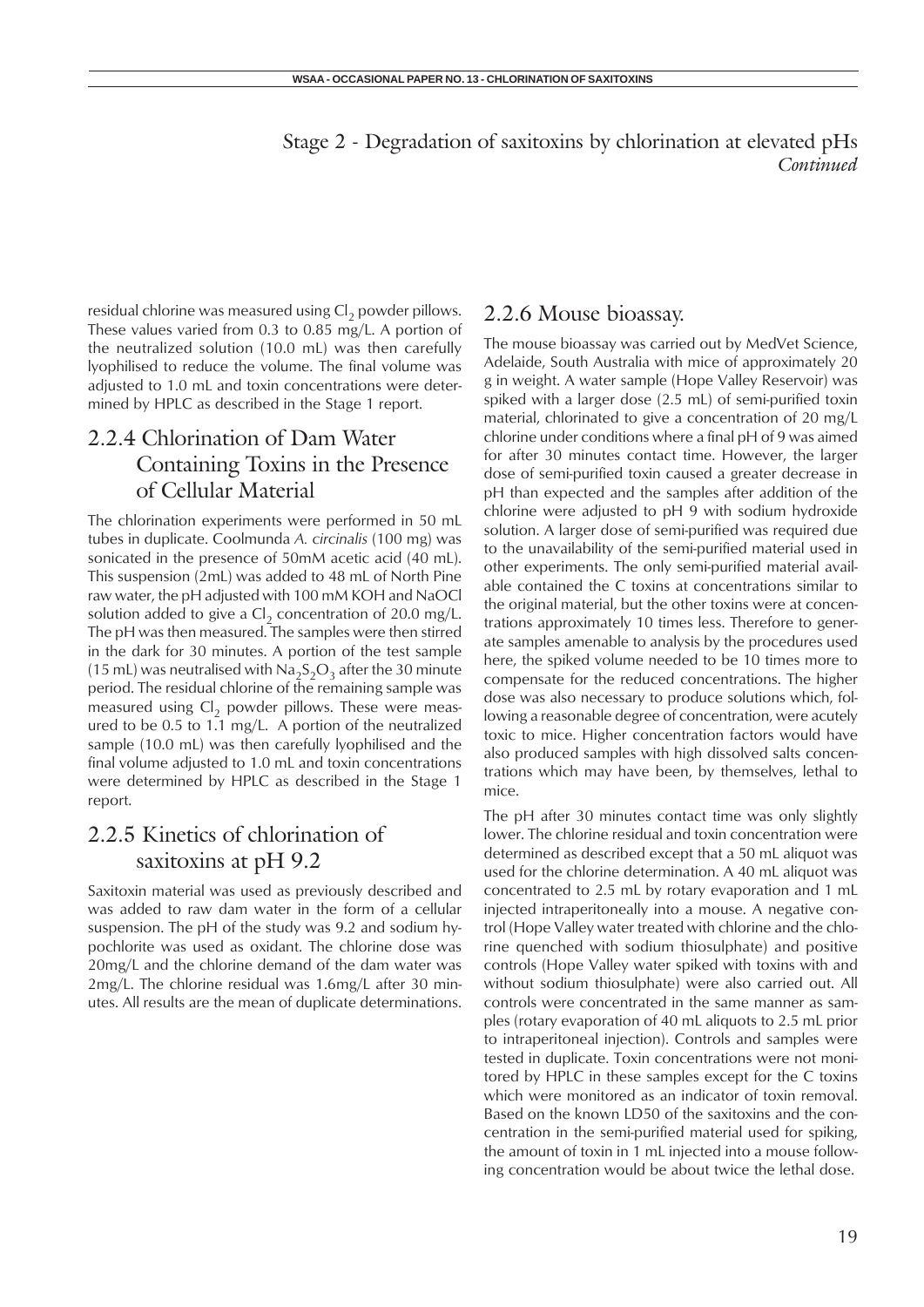## 2.3 Results

### 2.3.1 Chlorination of semi-purified extracts

By running the instrumentation at higher sensitivity, lower detection limits were achieved which resulted in higher removal efficiencies being more accurately determined. The results for the 17 and 20 mg/L dose rates are shown in Figures 2.1 – 2.5 and Appendices 1 and 2. Also included in the plots are the data obtained in Stage 1.

Removals with these higher doses were only slightly higher than those obtained with a 17.0 mg/L dose rate. After 30 minutes contact time, higher chlorine residuals were recorded as expected. However, the additional residuals were less than the additional chlorine added, suggesting that the chlorine demand is not fully satisfied in 30 minutes. The high chlorine demand in these experiments was due to the high concentration of extracts which was necessary to obtain toxin concentrations which could be readily measured. In a treatment situation it is likely that the chlorine demand would be lower than in these experiments. Effective removal should therefore be achieved with lower chlorine doses.

In the Stage 2 work, slightly higher removal efficiencies of C1 compared with C2 were obtained at the higher pH levels (>7) compared with those obtained in Stage 1. The ease of removal at these higher pH levels was STX > GTX3  $\sim$  C2  $\sim$  C1  $>$  GTX2. Only slightly higher removal efficiencies were obtained at the higher chlorine dose of 20 mg/L, a result that had been found in Stage 1.

With the lower detection limits obtained in this Stage 2 study, more precise removal efficiencies at the higher pH levels could be obtained. STX removal of over 95% was obtained at pH levels above 8. With a higher chlorine dose of 20 mg/L, >95% removal could be obtained at a pH as low as 7.5. However, the other saxitoxins were more recalcitrant and a pH of 9 was required to effect >90% removal of these compounds.

### 2.3.2 Chlorination of cell-free extract and cellular material

The results of chlorination of a cell-free extract and *A. circinalis* cellular material, including percentage removal of toxins, chlorine dose and chlorine residual at a range of pH values from 7.5 to 9.6 are tabulated in Appendix 10. These data are graphed in Figures 2.6 and 2.7.

#### **Figure 2.1: Removal of C1 toxin as a function of pH**

Note: The straight lines presented in Figures 2.1 to 2.5 represent linearised visual fits of the data to demonstrate the lowest pH at which >90% removal of toxin occurs. Curves over the complete pH range are included only for visual interpretation of degradation trends.



**Figure 2.2: Removal of C2 toxin as a function of pH**

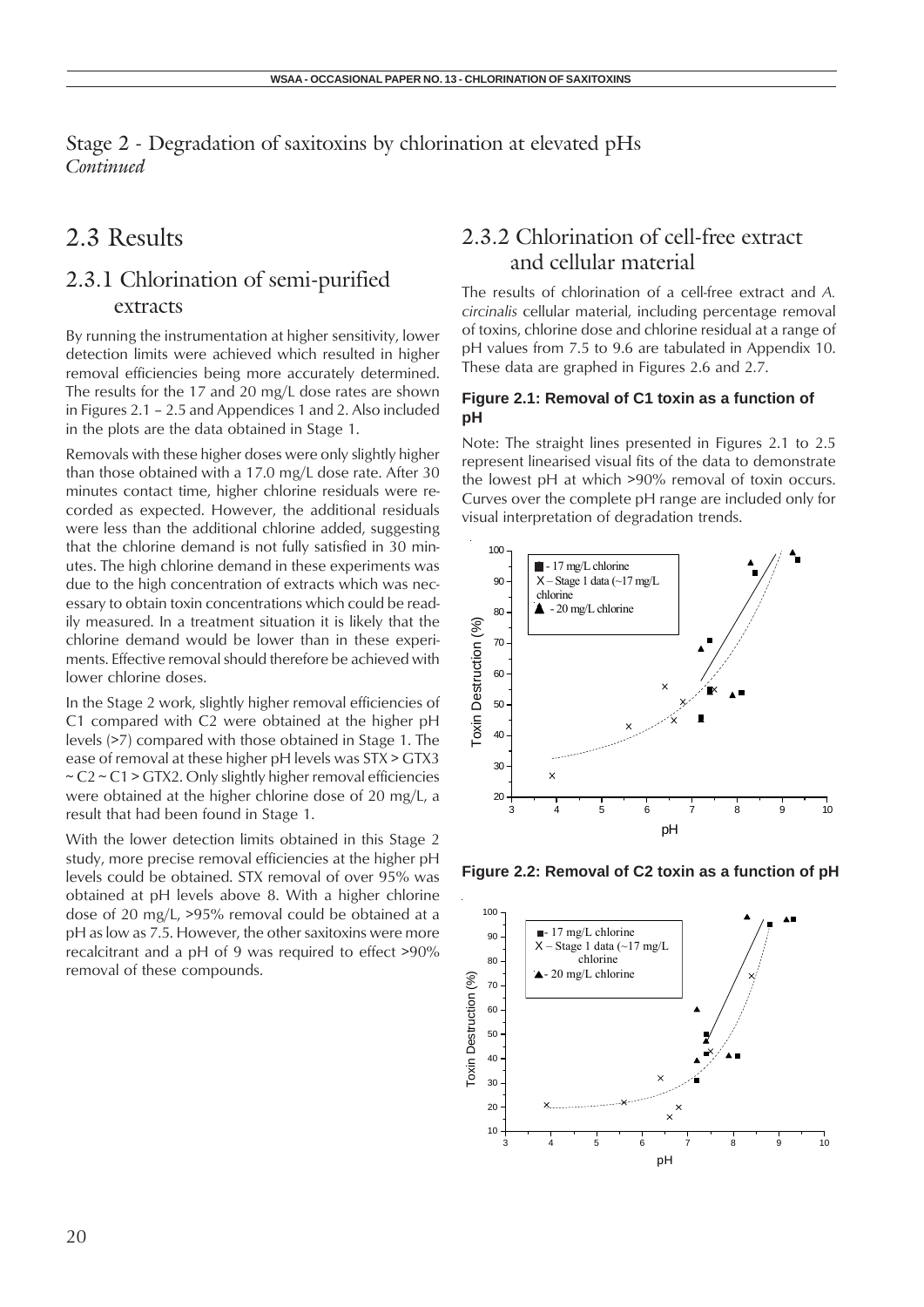

**Figure 2.3: Removal of GTX2 toxin as a function of pH**

**Figure 2.4: Removal of GTX3 toxin as a function of pH**







#### **Figure 2.6. Degradation of saxitoxins in** *A. circinalis* **cell-free extract. Toxin B1 is also known as GTX5.**







Percentage degradation of PSP toxins in the presence of cellular material as a function of pH

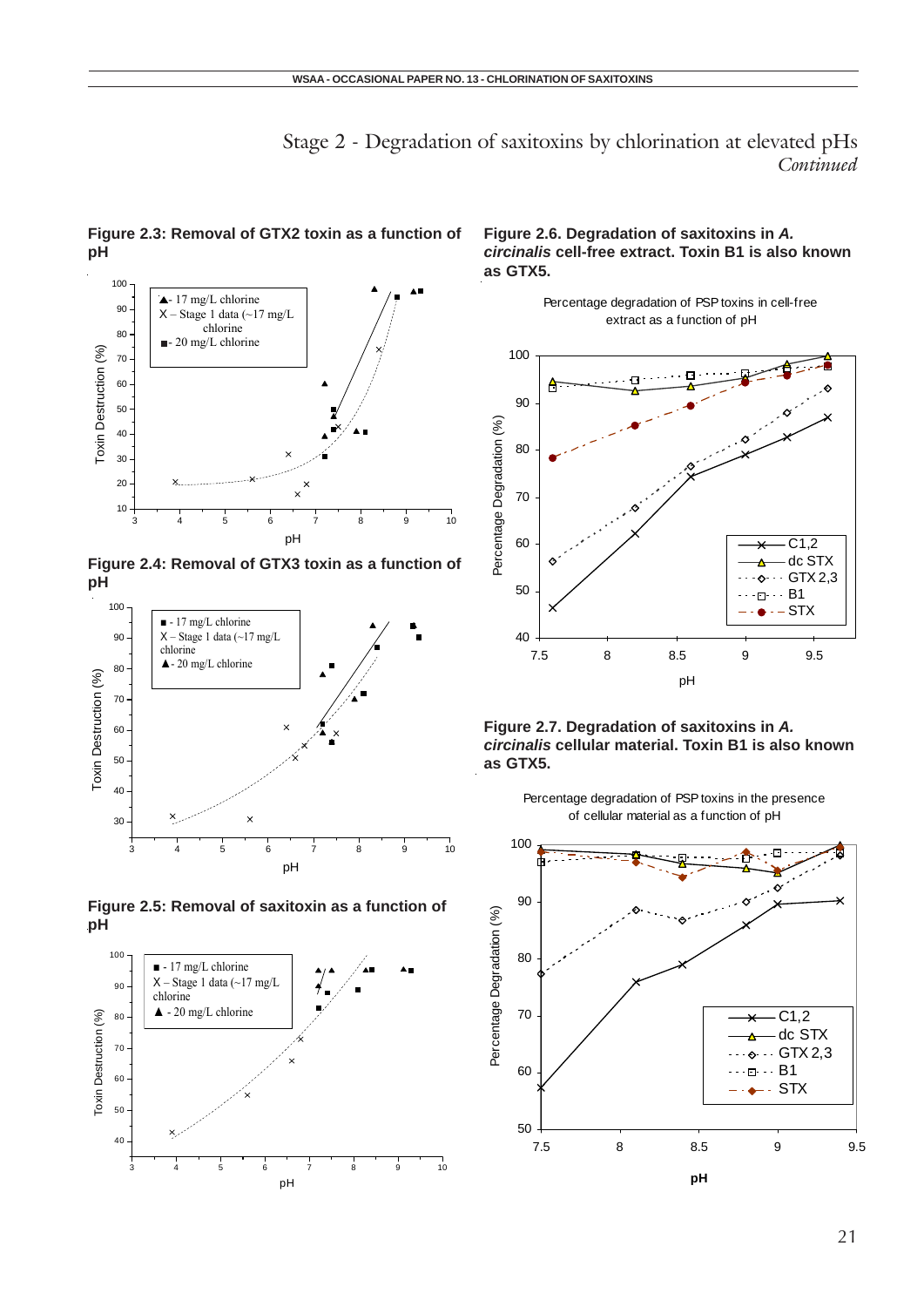### 2.3.3 Kinetics of chlorination of saxitoxins at pH 9.2.

Table 2.1 presents results of the chlorination with respect to time. These results are also plotted with respect to time in the accompanying figures as are the reciprocals of the toxin concentrations which are essentially linear indicating a second order removal of the toxins. The plots of toxin concentration versus time show an exponential decay with most removal of toxins in the first few minutes of chlorination. Figures 2.8 to 2.13 also show calculated values for removal of toxins using second order decay kinetics.

**Table 2.1. Removal of saxitoxins with respect to time after chlorination.**

| Time after   | $C_1 + C_2$ | <b>STX</b>  | $GTX_2 +$    |
|--------------|-------------|-------------|--------------|
| chlorination | conc.       | conc.       | $GTX3$ conc. |
| (mins)       | $(\mu g/L)$ | $(\mu g/L)$ | $(\mu g/L)$  |
| 0            | 129         | 1.5         | 20.2         |
| 1            | 86          | 0.49        | 8.2          |
| 2            | 67          | 0.38        | 6.4          |
| 5            | 42          | 0.27        | 3.5          |
| 10           | 30          | 0.19        | 2.4          |
| 15           | 29          | 0.15        | 2.1          |
| 20           | 23          | 0.08        | 1.2          |
| 30           | 18.4        | 0.05        | 0.9          |
| 45           | 14.7        | 0.04        | 0.8          |
| 60           | 11.9        | 0.03        | 0.7          |

#### **Figure 2.8. Degradation kinetics of carbamoyl toxins. (predicted concentration based on second order kinetics).**

Degradation of  $C_{1,2}$  Toxin by Chlorine at pH 9.2



#### **Figure 2.9. Second order kinetic plot for carbamoyl toxins.**



#### **Figure 2.10. Degradation kinetics of saxitoxin. (predicted concentration based on second order kinetics)**

Degradation of STX toxin by Chlorine at pH 9.2



#### **Figure 2.11. Second order kinetic plot for saxitoxin**

1/[STX] Vs Time

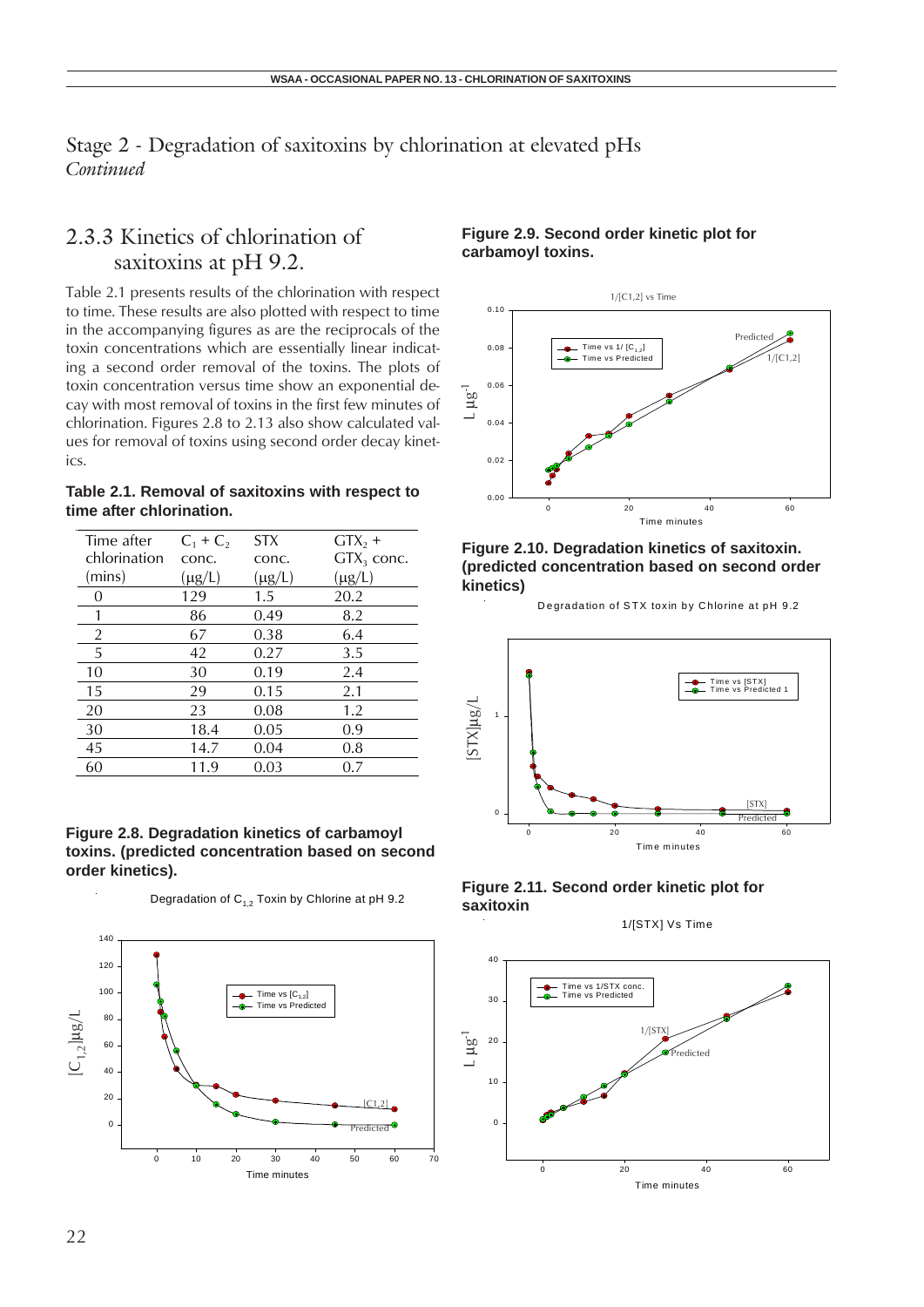#### **Figure 2.12. Degradation kinetics of gonyautoxins 2 and 3. (predicted concentration based on second order kinetics)**

Degradation of GTX Toxin by Chlorine at pH 9.2





Tim e m inutes 0 10 20 30 40 50 60 70 0 1 Tim e vs 1/G TX 2,3 conc. Tim e vs Predicted Predicted 1/[GTX2,3] L µg-1

1/[GTX  $_{2,3}$ ] Vs Time

Note: In figures 2.8 to 2.13, the curves shown for degradation of individual toxins are included only for visual interpretation of degradation trends. Predicted degradation curves are also included and are calculated from second order kinetics. The lines in the second order kinetic plots (figures 2.9, 2.11 and 2.13 are calculated using equations for second order rate processes.

### 2.3.4 Expression of kinetic study results as saxitoxin toxic equivalents

It is of importance to determine the kinetics of removal of saxitoxins based on saxitoxin toxic equivalents. This was achieved by normalizing mouse unit toxicity of the individual saxitoxins to saxitoxin (STX) as unity. Saxitoxin equivalent concentrations were then determined by multiplying the concentrations of individual saxitoxins by the toxicity relative to saxitoxin. In the kinetics study, the C toxins and GTX toxins were investigated as groups rather than C1, C2, GTX2 and GTX3 separately. The data from the stage 2 chlorination of individual toxins was used to estimate the proportion of individual toxins in groups and also the removal ratios of individual toxins in the groups based on toxicity equivalents. Figure 2.14 provides details of the degradation of the toxin groups expressed as saxitoxin equivalents. Figure 2.15 presents details of degradation of total toxins (summation of all saxitoxins present) expressed as saxitoxin equivalents.

#### **Figure 2.14. Kinetics of degradation of saxitoxin classes at pH 9.0 expressed as saxitoxin toxic equivalents.**

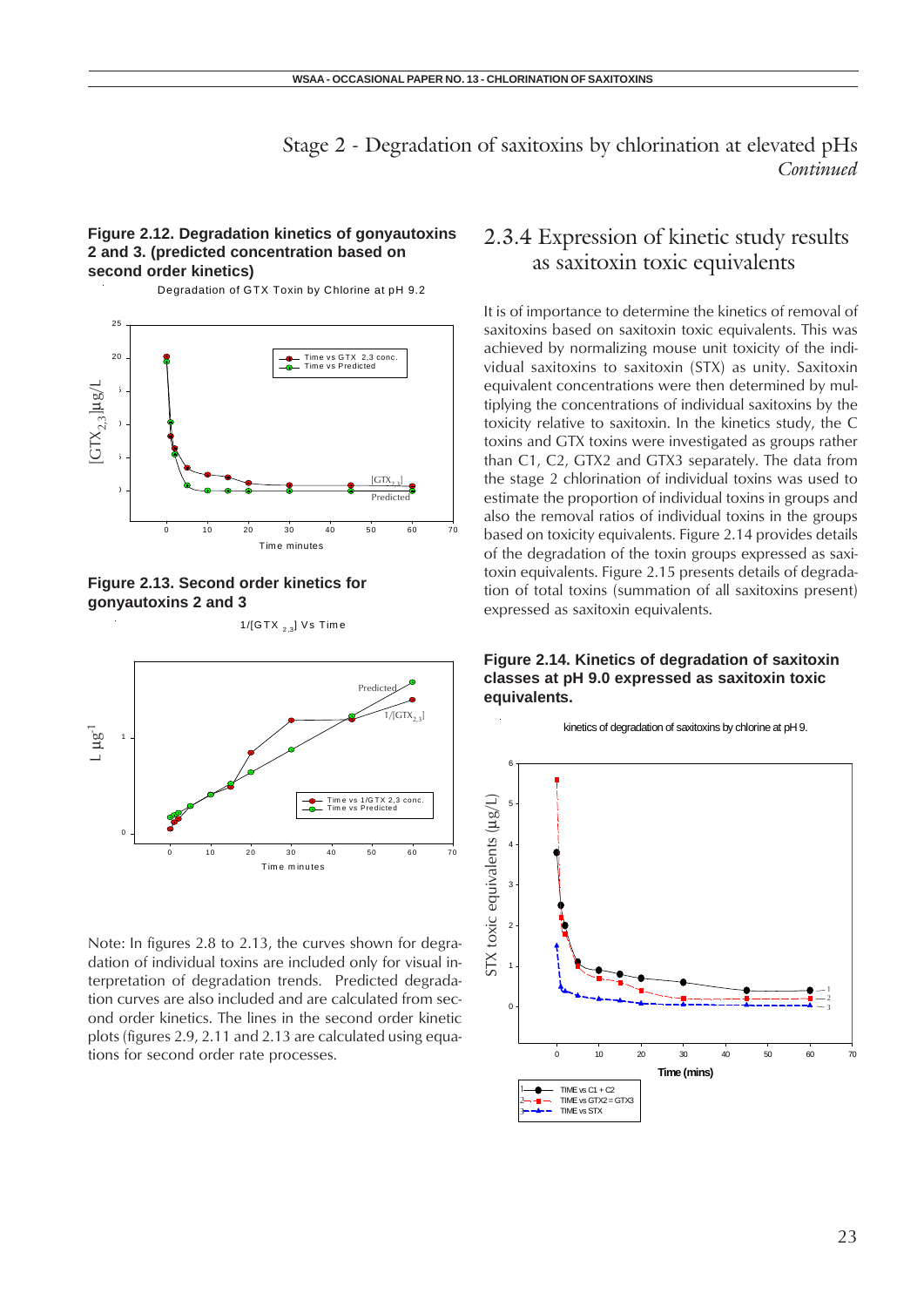#### **Figure 2.15. Kinetics of degradation of total toxins at pH 9.0 expressed as saxitoxin toxic equivalents**

Degradation of toxins expressed as total STX toxic equivalents **Time (mins)** 0 10 20 30 40 50 60 70  $\Omega$ 2 4 6 8 10 12 **TIME** vs TOTAL STX TOX EQ Total STX toxic equivalents ( Total STX toxic equivalents ( $\mu$ g/L)

### 2.3.5 Expression of results of stage 2 chlorination study as saxitoxin toxic equivalents.

The data produced by NRCET from the study on the effect of pH on saxitoxins degradation has been expressed in terms of saxitoxin equivalents of total toxins and plotted against pH for both the semipurified toxin and cellular material experiments. These data are shown in Figures 2.16 and 2.17.

**Figure 2.16. Destruction of total saxitoxins in semipurified form, expressed as saxitoxin toxic equivalents with pH. (Note that the data point at pH 4 represents total STX equivalent concentration before chlorination and the value of 4 was arbitrarily chosen to display trends)**

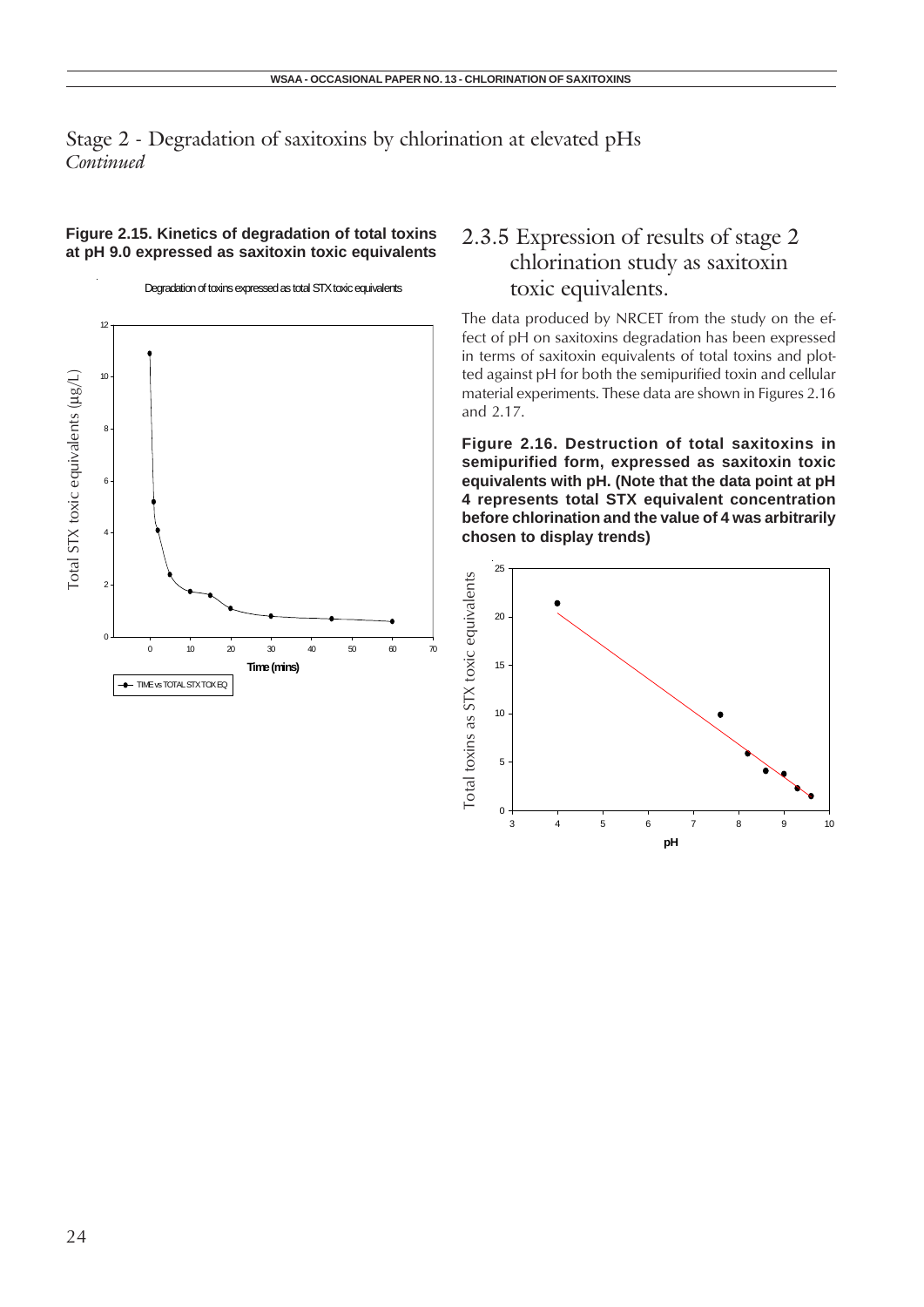**Figure 2.17. Destruction of total saxitoxins as cellular material, expressed as saxitoxin toxic equivalents with pH (Note that the data pointat pH 4 represents total STX equivalent concentration before chlorination and the value of 4 was arbitrarily chosen to display trends)**

**Figure 2.18. Destruction of total saxitoxins in semipurified material in Hope Valley water dosed at 17mg/L chlorine, expressed as saxitoxin toxic equivalents with pH (Note that the data point at pH 4 represents total STX equivalent concentration before chlorination and the value of 4 was arbitrarily chosen to display trends)**



The data from AWQC in stage 2 (for chlorine dose 17mg/ L, producing residuals 0.2 to 0.5mg/L) has been evaluated in terms of total saxitoxin toxic equivalents and are presented in Figure 2.18.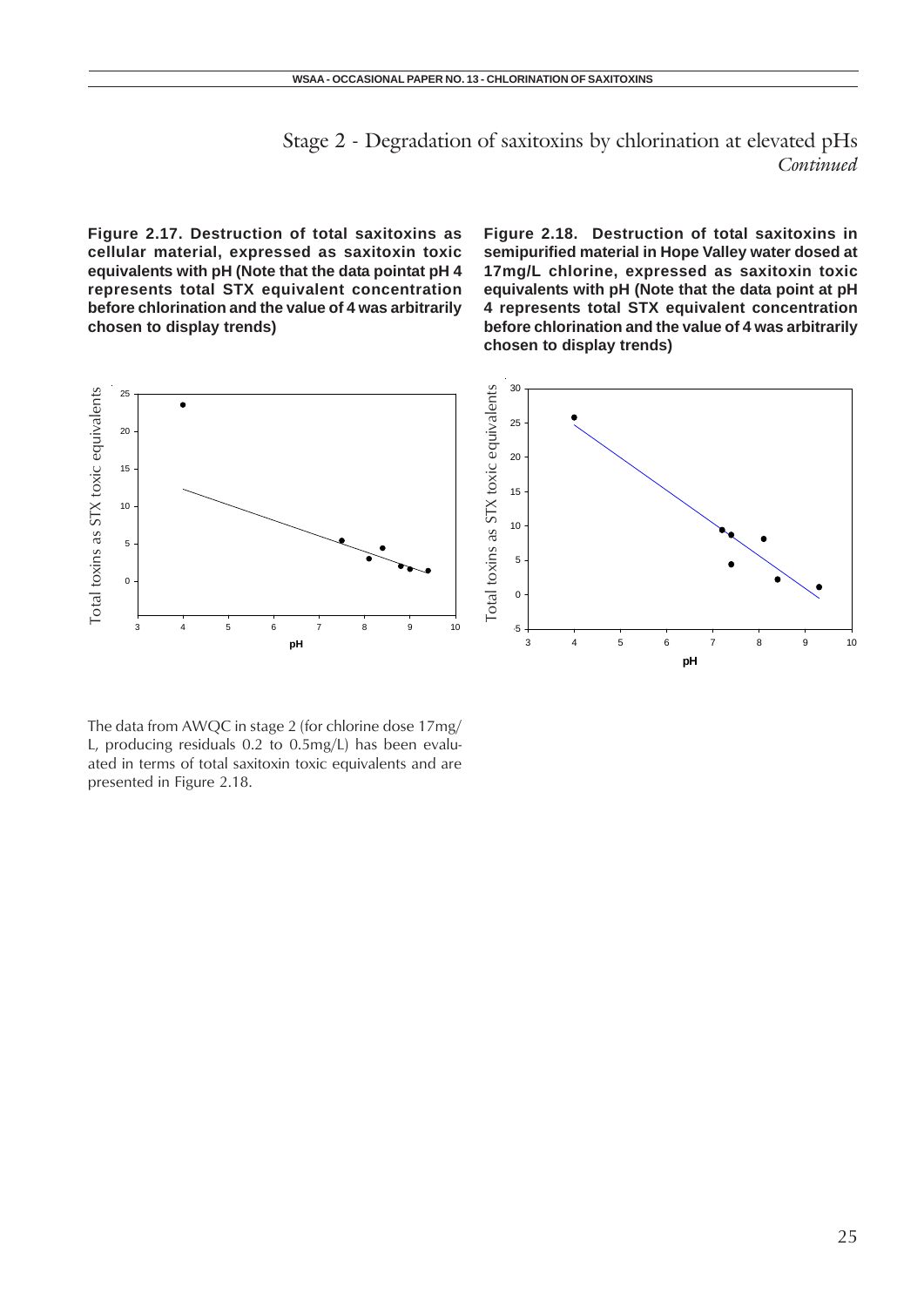## 2.4 Discussion

The behaviour of toxins in the cell-free extract and in the presence of cellular material was similar to that of the semipurified material, ie, removal increased as the pH was increased. Removals at a particular pH were similar to, or slightly lower than in the case of cell free extracts, those obtained with semi-purified material although this may not be readily apparent from the graphs due to the different scales used. GTX5 (B1) and dcSTX were also included in this Stage 2 study and their removal was found to be equal to or better than that of STX.

The chlorine source used in the experiments with cell-free and cellular material was sodium hypochlorite which in water dissociates according to:

| NaOCI + $H_2O$ | $\rightarrow$ | HOCI + NaOH                                                    |
|----------------|---------------|----------------------------------------------------------------|
| $HOCI + H2O$   |               | $\rightarrow$ H <sub>3</sub> O <sup>+</sup> + OCI <sup>-</sup> |
| NaOH           | $\rightarrow$ | $Na^+ + OH^-$                                                  |

Originating from a strong base (NaOH) and a weak acid (HOCl), the degree of dissociation of NaOCl is pH dependent. At pH 7.5, hypochlorous acid and hypochlorite ion are in equal proportion. At the solution pHs used in this study, the proportion of hypochlorous acid and hypochlorite ion are as follows:

| pH 7.0 | 75:25 |
|--------|-------|
| pH 7.5 | 50:50 |
| pH 9.0 | 3:97  |

It was clear from the results that the greatest degradation of saxitoxins occurred at high pH. Since hypochlorous acid is known to be a stronger oxidant than the hypochlorite ion, the pH effect appears to be more important for the degree of protonation of the saxitoxins and its analogues. The general saxitoxin structure has two guanidinium nitrogens of different pKa values. There are also distinct charge differences between the three classes of saxitoxin (ie. STX, GTX and C toxins) in the samples studied which may also influence the degree of protonation at different pH levels which in turn may effect the oxidation process. Essentially at higher pH, the degree of protonation of the guanidinium ions is reduced therefore making the toxins more susceptible to attack at these sites. Saxitoxin itself has two free guanidinium ions whereas other classes of saxitoxins have one or both of these ions sulphated which may confer a degree of protection against oxidative attack.

The results demonstrate that chlorine degrades saxitoxins at high pH according to a second order rate process. This equates to more rapid destruction initially at higher toxin concentrations with the majority of toxin (and saxitoxin toxic equivalents) being removed before 5 minutes after dosing. In addition, it can be observed when evaluating the results of stage 2 from both NRCET and AWQC that removal efficiency of total toxins (expressed as saxitoxin equivalents) follows a linear relationship with pH with highest efficiency being demonstrated at pH 9 or above.

The results of the mouse bioassay experiments are shown in Appendix 4. The C toxins only were monitored by HPLC as an indicator of removal of toxins in general. This and previous work has shown that the C toxins are removed at rates similar to the other toxins (GTX 2 and 3, and saxitoxin). In the positive controls, the C toxin concentrations remained constant while in the samples treated with chlorine, complete removal was observed indicating complete removal of all toxins. Toxin removal as determined by HPLC was accompanied by removal of acute neurotoxicity. Therefore the saxitoxins are not converted to highly acutely toxic products. It would appear, then, from these results that the products of chlorination are relatively benign.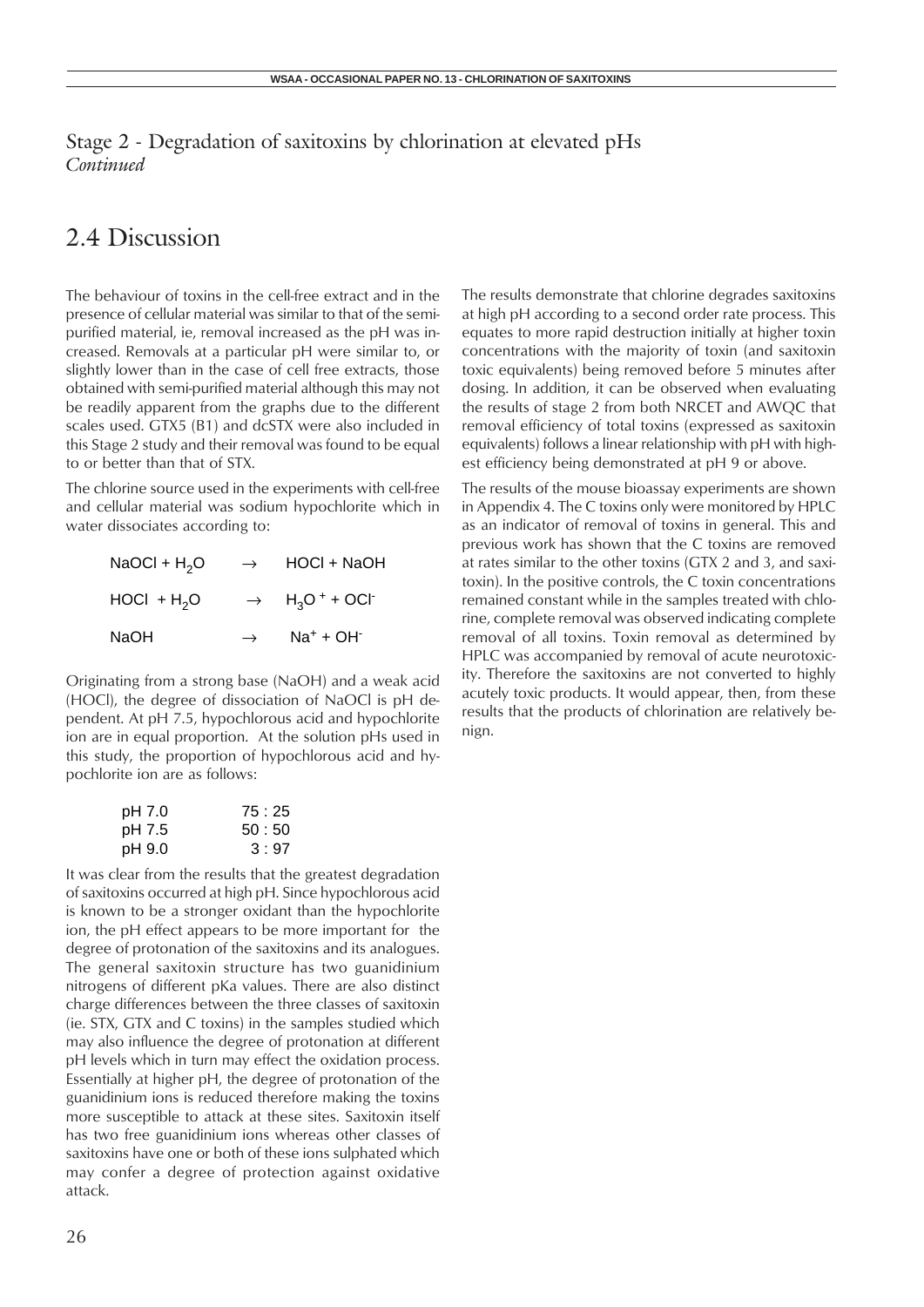## 2.5 Summary and Conclusions for Stage Two

Saxitoxins in water can be removed by chlorination but the effectiveness is very pH dependent. Removal as a function of pH is not linear with the degree of removal starting to increase rapidly at around pH 7.5. Removal appears not to be greatly affected by chlorine dose in that doses leading to a higher residual after 30 minutes do not remove substantially more toxins. Removal as a function of pH was not greatly affected by whether the toxins were present in a semi-purified form, as cellular extracts or present with cellular material provided that sufficient chlorine was used to achieve a residual of 0.5 mg/L after 30 minutes contact time. Cellular extracts did appear to give consistently slightly lower removals however. GTX5 (B1) and dcSTX were also included in this Stage 2 study and their removal was found to be equal to or better than that of STX. The overall results from the range of experiments carried out indicate that, to ensure a high level (> 90%) of removal of all saxitoxins produced by Australian strains of *Anabaena circinalis*, ie, the non-hydroxylated toxins, a pH of 9 is required under conditions where a residual of around 0.5 mg/L free chlorine is present after 30 minutes contact time.

The order of ease of removal of the saxitoxins was GTX5  $(B1) \sim$  dcSTX > STX > GTX3  $\sim$  C2  $\sim$  C1 > GTX2 at the higher pH levels.

Because a second order rate process was shown to control the degradation of saxitoxins, this means that the majority of the degradation occurs in the first few minutes after the start of chlorine dosing and that after an hour only a small extent of additional degradation would be expected to occur.

Removal of toxins is accompanied by the disappearance of acute neurotoxicity suggesting that the products of chlorination are relatively benign.

In the experiments with semi-purified material, the high concentration of the extracts resulted in a high demand and correspondingly high chlorine doses. In a natural bloom the chlorine demand would be expected to be lower and the required residual achieved with chlorine doses less than those utilised here and probably similar to normal operations.

## 2.6 Recommendations for Stage Two.

To ensure a high level (> 90%) of removal of all saxitoxins produced by Australian strains of *Anabaena circinalis*, ie, the non-hydroxylated toxins, a pH of 9 is required under conditions where a residual of around 0.5 mg/L free chlorine is present after 30 minutes contact time. Water filtration plants will therefore need to operate under this relatively severe pH regime to ensure removal of saxitoxins during blooms of *A. circinalis*. If less removal is required, then operation at lower pH levels may be possible. This will depend on initial toxin concentrations and the final concentrations required. Because of the kinetics of degradation of saxitoxins with chlorine, any adjustment of pH to higher levels would not need to be for extended time periods.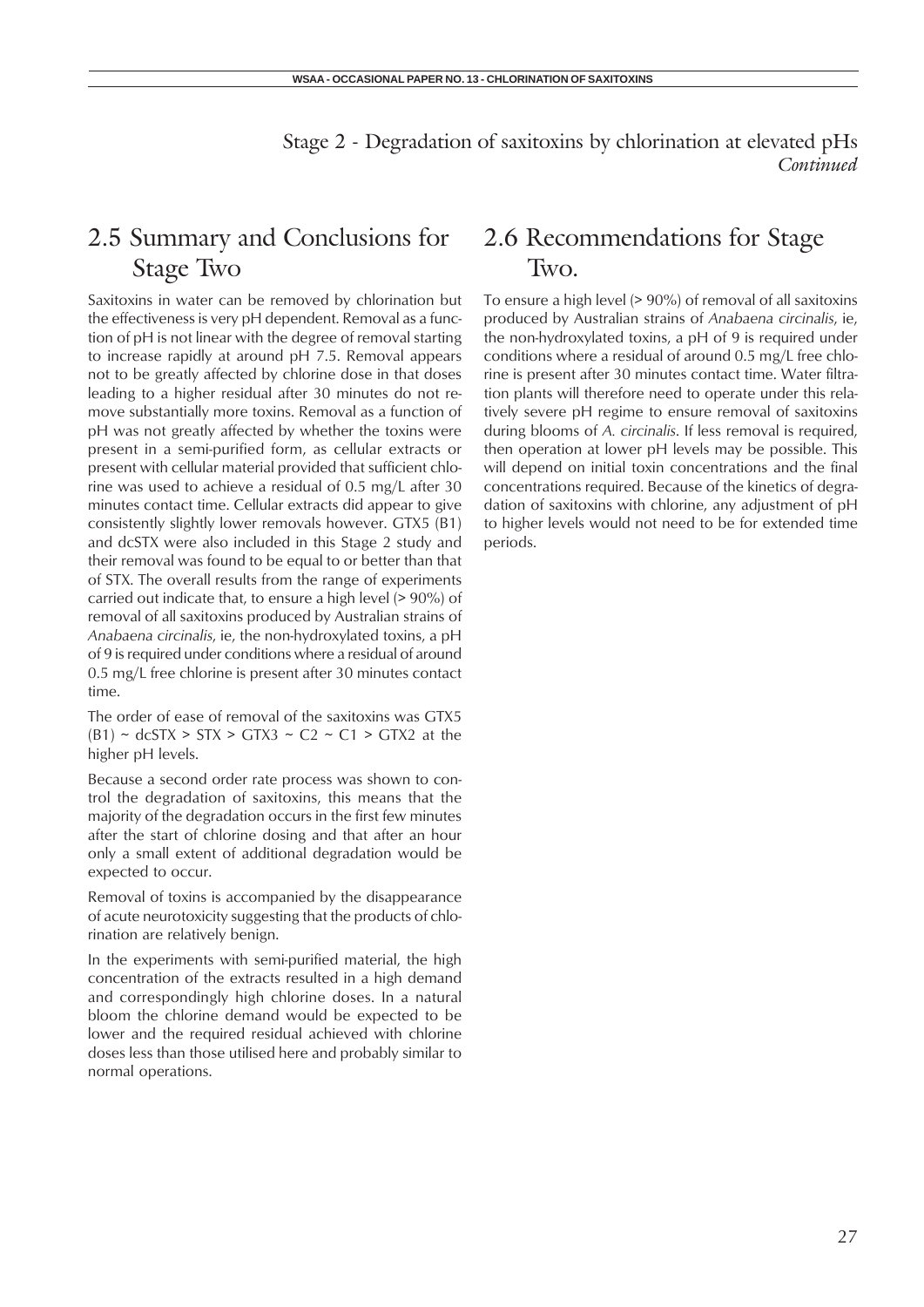## Chapter 3. Stage 3 Investigations

## Kinetics of Chlorination of Saxitoxins at Chlorine Doses Relevant to Source Waters

## 3.1 Introduction

It was proposed to evaluate the kinetics of degradation of saxitoxins that occur in *Anabaena circinalis* (C-toxins, gonyautoxins and saxitoxins) with DOC and chlorine dose levels that were more relevant to natural source waters than those used in stages 1 and 2 of this research. The research was conducted on natural reservoir water that has been spiked with purified saxitoxins instead of the use of semipurified toxin material that imparted a high chlorine demand to the test waters. This ensured that the DOC levels of the spiked water were less than 5mg/L, similar to most reservoir waters. The initial chlorine dose should be less than 5mg/L. A number of time points between zero and 60 minutes were used to produce the kinetic data and all studies were performed in duplicate. Results on the kinetics of degradation with chlorine were produced for the groups of saxitoxins (C-toxins, GTXs and STXs) individually as purified toxins and for a mixture of these toxins. All chlorinations were performed at pH 7.5 and pH 9.0. Results are also be interpreted and reported in terms of saxitoxin toxic equivalents to give a better indication of removal of toxicity from the treated waters.

## 3.2 Materials and Methods

## 3.2.1 Toxin Purification

The toxins used in this phase of the degradation studies (C1, C2, GTX2, GTX3, STX) were isolated and purified from freeze-dried cellular material of *Anabaena circinalis* sourced from Coolmunda Dam as used in the previous phases of this investigation. Toxins were purified initially on a BioGel P2 column using 100 mM acetic acid as the eluent. The column was run at a flow rate of 1 ml/min and fractions (5 ml) were collected. The individual toxin fractions were identified by mass spectrometry. Similar fractions were pooled, lyophilized and dissolved in milliQ water. These were then separated on a cationic exchange resin Bio-Rex 70 using an acetic acid gradient (0 – 2.5 M). The column was run at a flow of 2.0 ml/min. Toxin fractions were identified by HPLC-mass spectrometry and quantified by prechromatographic oxidation/HPLC. These (single component fractions of purity > 90%) were used in chlorination experiments individually or as mixtures of known composition. Toxin standards for use in quantitative estimations were purchased from the National Research Council in Canada as certified reference standards with the exception of the C toxins, which were not commercially available. Purified C toxins produced in this work were used as primary standards.

### 3.2.2 Processing of Water

The water used in the experiments was collected from North Pine Dam, which is source water for Brisbane's northern regions water supply. The pH of the water was 7.7 and had a chlorine demand of 2.1 mg/L (over 30 minute period). The water used in the study was allowed to stand overnight for particulate matter to settle, decanted and stirred in an open beaker (5L) for 2 hours, then filtered using glass fibre filters (0.7 micron). In a blank study, the chlorine concentration (2.0 mg/L) did not change significantly over a 30 minute period.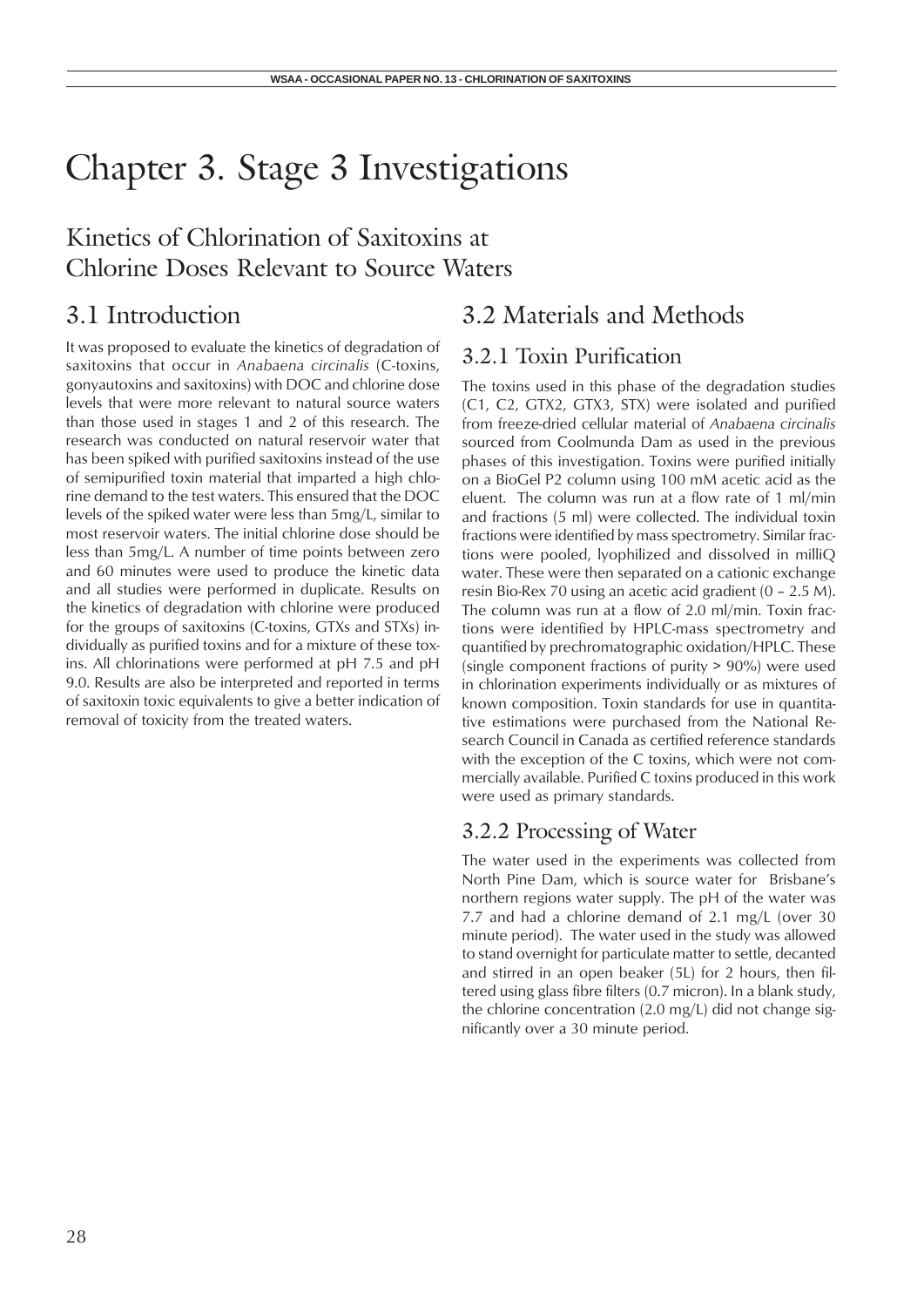#### 3.2.3 Chlorination

Chlorination was undertaken on source water spiked with purified saxitoxins both individually and in mixtures. The chlorination was performed using chlorine water. This was prepared by passing chlorine gas through (for 5 minutes) MilliQ water (250 ml) contained in a 500 ml Schott bottle kept in ice. The resultant straw coloured solution was kept refrigerated at  $4^0C$  and the chlorine content was determined using HACH powder pillows by serial dilution just prior to use.

To a 300 ml glass beaker containing 250 ml of water and a magnetic stir bar, a known amount of toxin (approximately 5 –8 µg was added, to give a final toxin content of  $20 - 32 \mu g/L$ ) which would be representative of the maximum level of saxitoxins likely to be encountered in source waters featuring low chlorine demand when a bloom of *Anabaena circinalis* had occurred. The pH was adjusted using 100 mM NaOH solution. A subsample (1 ml) was taken at this point. A known amount of  $Cl<sub>2</sub>$  water was then added to the solution to give a final  $\left[CI_{2}\right]$  of 2.0 mg/ L. The time measurement was started at this point. At predetermined time intervals, a 10.0 ml sample was withdrawn and added to a 50 ml tube containing 10  $\mu$ L of Na<sub>2</sub>S<sub>2</sub>O<sub>3</sub> (1.0 M) to quench the excess  $Cl_2$ . During the experiment, the pH was maintained by the addition of a small amount of 50 mM NaOH. The samples removed at predetermined time intervals were carefully lyophilized, final volume adjusted to 1.0 ml with milliQ water and toxin concentration was determined by precolumn oxidation and HPLC-MS/ MS. The Cl<sub>2</sub> concentration was also measured at predetermined time intervals by withdrawing 10.0 ml of reaction medium and diluting to 25 ml. The  $Cl<sub>2</sub>$  measurement was done using HACH powder pillows. Throughout the experiment the solution was stirred by means of a magnetic stirrer.

The results tabulated are the average of duplicate experiments.

### 3.3 Results

Table 3.1 gives results for residual free chlorine levels in source water containing the various purified saxitoxins at 30mins and 60mins after dosing with chlorine at 2mg/L.

#### **Table 3.1. Chlorine Levels after 30 and 60 minutes**

| Toxin                | рH  | Initial<br>Chlorine<br>Dose | Chlorine<br>30 min | Chlorine<br>level after level after<br>60 min |
|----------------------|-----|-----------------------------|--------------------|-----------------------------------------------|
| GTX 2,3              | 7.5 | 2.0                         | 0.8                | 0.6                                           |
| GTX 2,3              | 9.0 | 2.0                         | 0.9                | 0.7                                           |
| C1,2                 | 7.5 | 2.0                         | 1.2                | 1.0                                           |
| C1,2                 | 9.0 | 2.0                         | 1.2                | 0.9                                           |
| <b>STX</b>           | 7.5 | 2.0                         | 1.5                | 1.5                                           |
| <b>STX</b>           | 9.0 | 2.1                         | 1.8                | 1.7                                           |
| <b>Toxin Mixture</b> | 7.5 | 2.0                         | 0.9                | 0.7                                           |
| <b>Toxin Mixture</b> | 9.0 | 2.0                         | 0.9                | 0.6                                           |

The kinetic degradation data for the C toxins, GTXs and saxitoxin are presented in Table 3.2. This table gives concentration/time data and percent decomposition at times to 60mins. As with previous phases of the study, it can be observed that increased degradation occurs with elevated pH. Additionally in this phase of the study featuring lower chlorine demand, it was observed that the efficiency of degradation of C1 and C2 toxins is higher than previously determined in test waters with higher levels of DOC.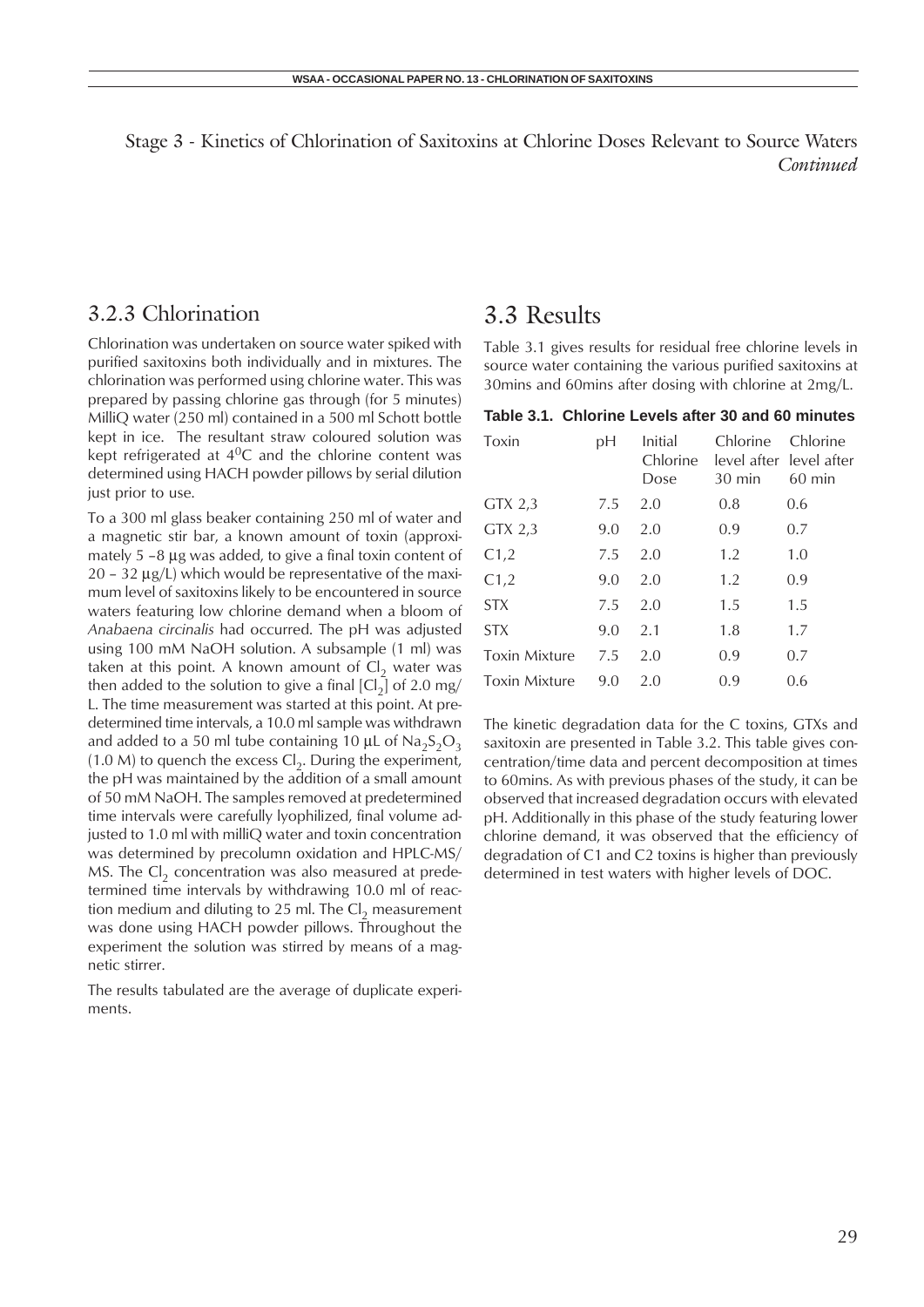| Time<br>min | [C 1,2]<br>$\mu$ g/L<br>pH 7.5 | $\sqrt[0]{\!0}$ | $\overline{\text{[GTX2,3]}}_{\frac{0}{6}}$<br>$\frac{\text{deg}}{\text{decom}}$ $\mu$ g/L $\frac{\text{deg}}{\text{decom}}$<br>pH 7.5 |                | [STX]<br>$\mu$ g/L<br>pH 7.5 | $\frac{0}{0}$<br>decom | [C 1,2]<br>$\mu$ g/L<br>pH 9.0 | $\%$<br>decom | $\overline{\text{IGTX2,3}}$ $\frac{1}{\%}$<br>$\mu$ g/L<br>pH 9.0 | decom          | [STX]<br>$\mu$ g/L<br>pH 9.0 | $\frac{0}{0}$<br>decom |
|-------------|--------------------------------|-----------------|---------------------------------------------------------------------------------------------------------------------------------------|----------------|------------------------------|------------------------|--------------------------------|---------------|-------------------------------------------------------------------|----------------|------------------------------|------------------------|
| 0.0         | 27.1                           | $\Omega$        | 20.0                                                                                                                                  | $\Omega$       | 35.6                         | $\mathbf{0}$           | 28.7                           | $\mathbf 0$   | 20.4                                                              | $\overline{0}$ | 19.8                         | $\mathbf{0}$           |
| 0.5         | 19.8                           | 27              | 15.8                                                                                                                                  | 21             |                              | ۰                      | 25.1                           | 13            | 16.7                                                              | 18             | 1.8                          | 91                     |
| 1.0         | 15.2                           | 44              |                                                                                                                                       | $\blacksquare$ | 11.6                         | 67                     | 20.0                           | 30            | 13.7                                                              | 33             | 1.7                          | 91                     |
| 2.0         | 13.0                           | 52              | 14.6                                                                                                                                  | 27             | 27.5                         | 23                     | 15.2                           | 47            | 11.8                                                              | 42             |                              | -                      |
| 5.0         | 13.2                           | 51%             | 15.2                                                                                                                                  | 24%            | 17.4                         | 51%                    | 12.8                           | 55%           | 9.5                                                               | 53%            | 1.2                          | 94%                    |
| 10.0        | 9.9                            | 63              | 18.5                                                                                                                                  | 7              | 17.0                         | 52                     | 14.2                           | 50.1          | 7.2                                                               | 65             | 1.1                          | 94                     |
| 15.0        | 8.7                            | 68              | 15.3                                                                                                                                  | 23             | 17.8                         | 50                     | 11.4                           | 60            | 6.5                                                               | 68             | 0.9                          | 95                     |
| 20.0        | 10.1                           | 63              | 17.1                                                                                                                                  | 14             | 15.0                         | 58                     | 9.0                            | 69            | 5.8                                                               | 72             | 1.1                          | 94                     |
| 30.0        | 8.9                            | 67%             | 15.4                                                                                                                                  | 23%            | 13.0                         | 63%                    | 7.3                            | 75%           | 4.6                                                               | 77%            | 1.1                          | 94%                    |
| 45.0        | 7.3                            | 73              | 15.6                                                                                                                                  | 22             | 8.9                          | 75                     | 5.3                            | 82            | 3.7                                                               | 82             | 0.7                          | 96                     |
| 60.0        | 6.9                            | 75%             | 14.0                                                                                                                                  | 30%            | 7.9                          | 78%                    | 2.0                            | 93%           | 4.0                                                               | 80%            | 0.5                          | 98%                    |

**Table 3.2. Individual Toxin Degradation Data**

Degradation data for the mixed toxins at both pHs is presented in Table 3.3. In this set of experiments it was shown that degradation efficiency of the GTXs was improved compared with chlorination of these toxins individually. The reason for this difference is not obvious unless there is some degree of catalytic activity from the presence of the other toxins or their possible degradation products.

| Time<br>min | [C 1,2]<br>$\mu$ g/L<br>pH 7.5 | $\%$<br>decom | $\llbracket \mathsf{GTX2,3} \rrbracket_{\substack{\text{o}_{\text{O}}}}$<br>$\mu$ g/L<br>pH 7.5 | decom    | [STX]<br>$\mu$ g/L<br>pH 7.5 | $\%$<br>decom | [C 1,2]<br>$\mu$ g/L<br>pH 9.0 | $\frac{0}{0}$<br>decom | $\left\Vert \text{GTX2,3}\right\Vert _{\text{0/6}}$<br>$\mu$ g/L<br>pH 9.0 | decom        | [STX]<br>$\mu$ g/L<br>рH<br>9.0 | $\%$<br>decom |
|-------------|--------------------------------|---------------|-------------------------------------------------------------------------------------------------|----------|------------------------------|---------------|--------------------------------|------------------------|----------------------------------------------------------------------------|--------------|---------------------------------|---------------|
| 0.0         | 37.45                          | $\Omega$      | 18.95                                                                                           | $\Omega$ | 19.70                        | $\Omega$      | 32.00                          | $\Omega$               | 20.40                                                                      | $\mathbf{0}$ | 18.200                          |               |
| 0.5         | 29.15                          | 22            | 16.35                                                                                           | 14       |                              | -             | 31.40                          | 2                      | 9.30                                                                       | 54           | 1.40 92                         |               |
| 1.0         | 26.10                          | 30            | 14.30                                                                                           | 25       | 2.00                         | 90            | 30.10                          | 6                      | 8.60                                                                       | 58           | 0.80                            | 96            |
| 2.0         | 21.05                          | 44            | 12.65                                                                                           | 33       | 2.00                         | 90            | 24.55                          | 23                     | 6.70                                                                       | 67           | 0.90 95                         |               |
| 5.0         | 17.15                          | 54%           | 11.30                                                                                           | 40%      | 2.70                         | 86%           | 17.95                          | 44%                    | 3.15                                                                       | 85%          | 0.50 97%                        |               |
| 10.0        | 15.75                          | 58            | 9.30                                                                                            | 51       | 2.30                         | 88            | 14.85                          | 54                     | 2.20                                                                       | 89           | 0.30                            | 98            |
| 15.0        | 17.10                          | 54            | 8.75                                                                                            | 54       | 2.00                         | 90            | 11.80                          | 63                     | 2.65                                                                       | 87           | 0.60 97                         |               |
| 20.0        | 12.65                          | 66            | 7.05                                                                                            | 63       | 0.80                         | 96            | 8.10                           | 75                     | 1.40                                                                       | 93           | 0.30                            | 98            |
| 30.0        | 11.80                          | 68%           | 5.10                                                                                            | 73%      | 0.60                         | 97%           | 9.30                           | 71%                    | 1.05                                                                       | 95%          | 0.20                            | 99%           |
| 45.0        | 8.90                           | 76            | 5.90                                                                                            | 69       |                              |               | 3.70                           | 88                     | 0.92                                                                       | 95           |                                 |               |
| 60.0        | 7.60                           | 80%           | 4.85                                                                                            | 74%      | 0.60                         | 97%           | 2.00                           | 94%                    | 0.94                                                                       | 95%          | 0.26                            | 99%           |

**Table 3.3 Degradation Data for the Mixed Toxins**

The degradation of toxins is represented graphically in Figures 3.1 to 3.8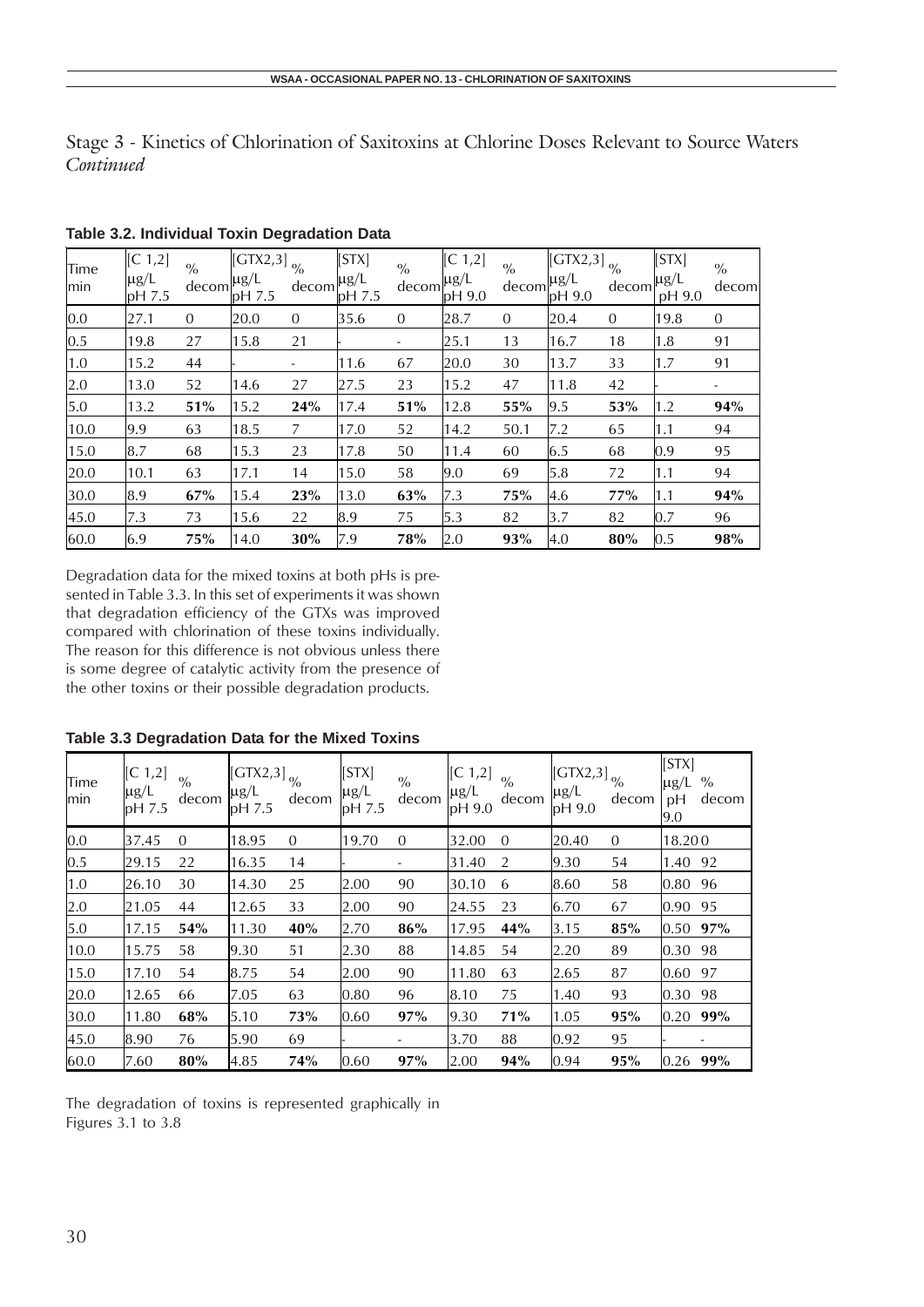

**Figure 3.1. Decomposition of C1,2 toxins with time at pH 7.5 and residual chlorine levels over time.**

**Figure 3.3. Degradation of STX toxin with time at pH 7.5 and free chlorine levels**



**Figure 3.2. Degradation of GTX2,3 toxins with time at pH 7.5 and free chlorine levels**

**Figure 3.4. Degradation of C1,2 toxins over time at pH 9.0 and free chlorine levels**



l.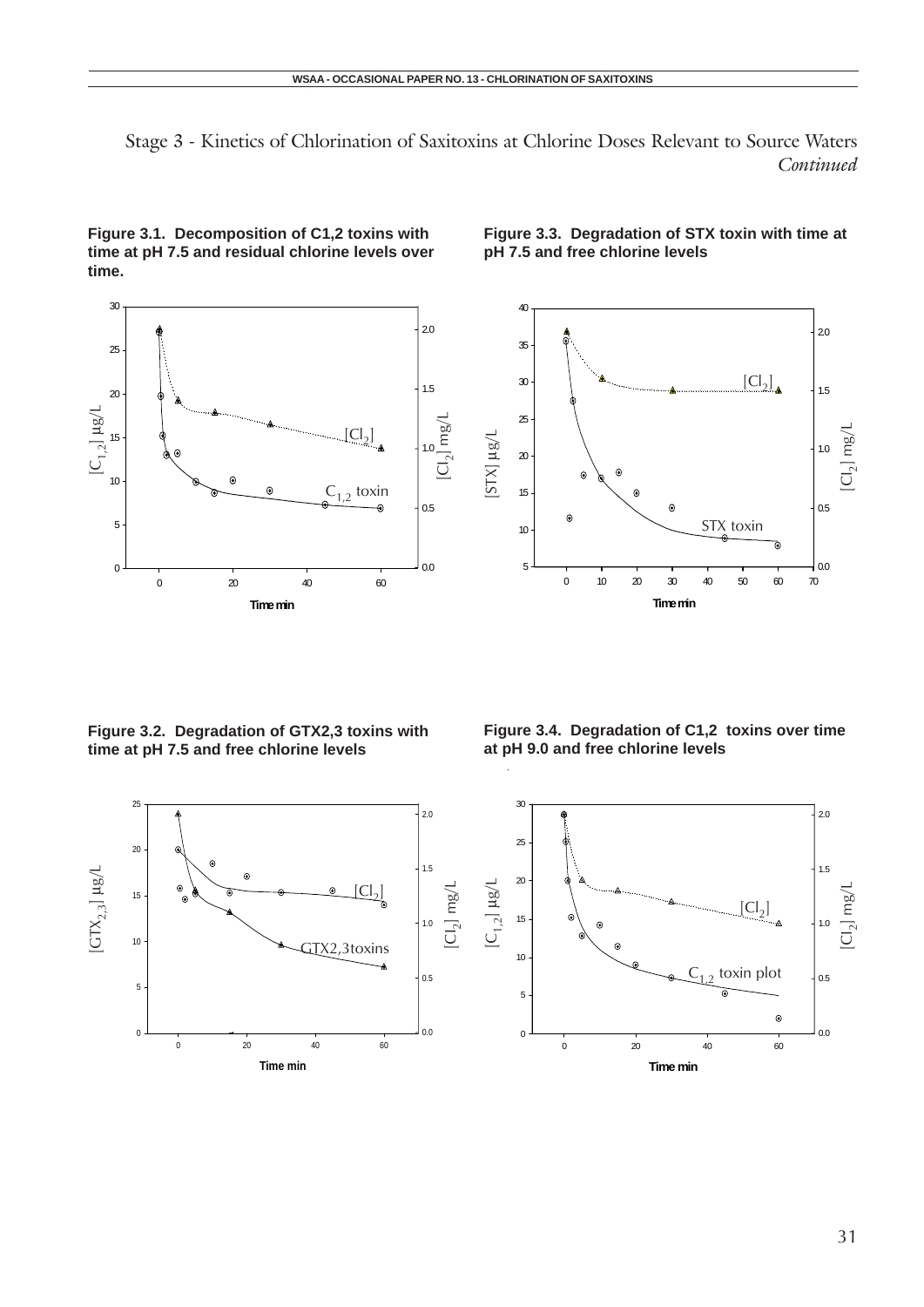



**Figure 3.7. Degradation of the mixture of saxitoxins over time at pH 7.5 and free chlorine levels**



**Figure 3.6. Degradation of STX over time at pH 9.0 and free chlorine levels**

**Figure 3.8. Degradation of the mixture of saxitoxins over time at pH 9.0 and free chlorine levels**

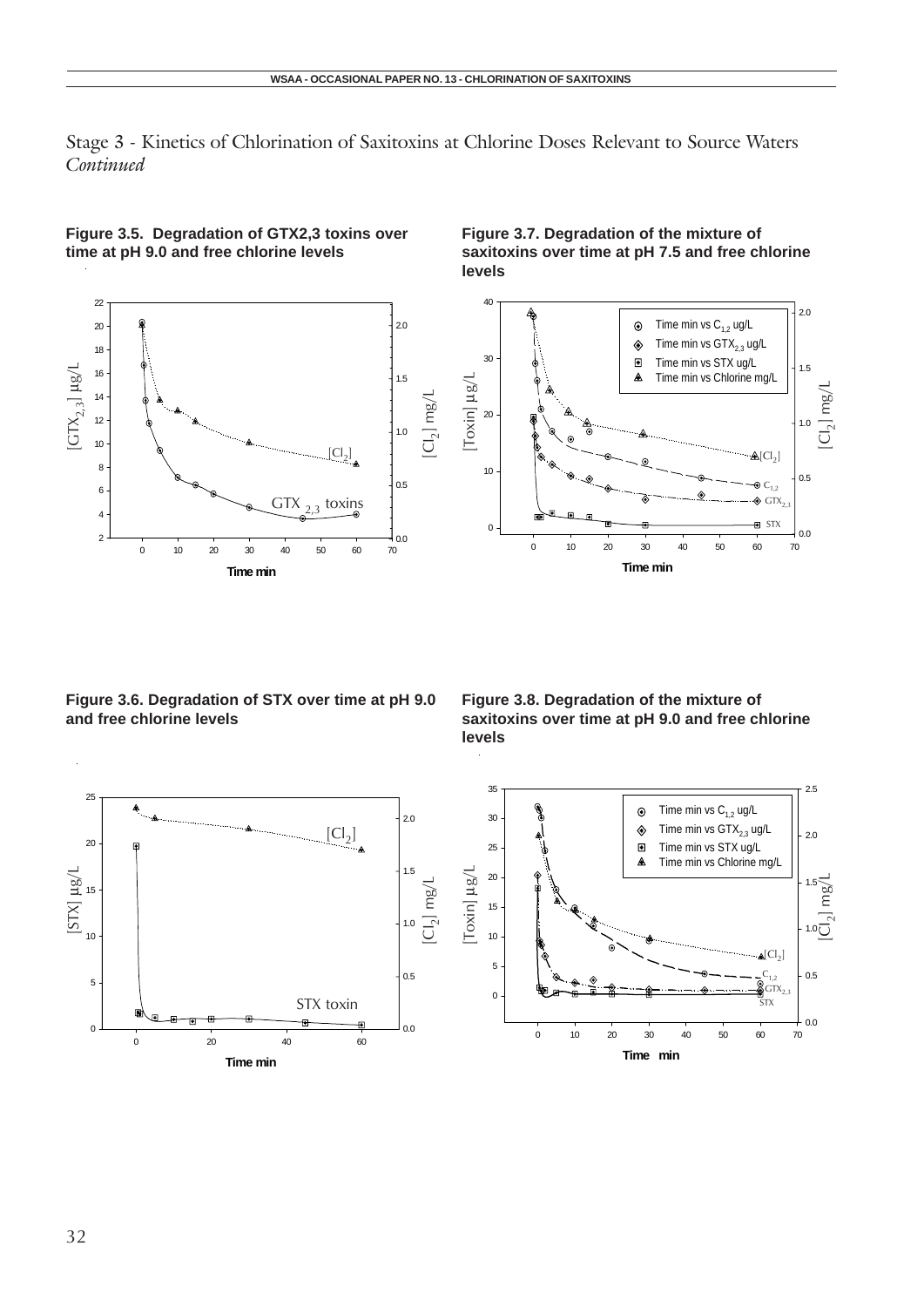## 3.4 Discussion

When the organic background is low, as in the case of some source waters and pre-treated and filtered water (but not disinfected ) a 2.0 mg/L chlorine dose was sufficient to remove the majority of saxitoxins toxins at pH 9.0. With an individual toxin concentration set to about 30  $\mu$ g/L as in the case of a severe toxic A*nabena circinalis* bloom, at pH 9.0, about 50% of  $C_{1,2}$  and  $GTX_{2,3}$  toxins will degrade within 5 minutes with a chlorine dose of 2 mg/L. During the same time period over 90% of STX has decomposed. After 30 minutes over 75%  $C_{1,2}$  and  $GTX_{2,3}$  toxins have decomposed, whereas STX decomposition was already complete.

When a mixture of toxins were chlorinated (Table 3.3) at pH 9.0, over 97% STX and over 85% GTX2,3 toxins decomposed within the first 5 minutes whereas only 44% C1,2 toxins decomposed. After 30 minutes, the decomposition had increased to over 95% for STX and GTX2,3 and over 70% for C1,2 toxins.

Chlorination of an organic compound is a complicated process, and it is possible that several parallel reactions taking place at the same time. This will complicate the kinetic studies due to several different reactions happening simultaneously, but at different rates. However, at pH 9.0 and above, the bulk of the chlorination reaction with most of the saxitoxins studied follows second order kinetics when excess chlorine is present. When *Time Vs Toxin concentrations* were plotted, (Figures 3.1- 3.8) the line joining the data points in most cases represents the general trend of decomposition. These plots were further analysed to obtain the order of reaction. The plots of *Time Vs Reciprocal of saxitoxin concentration*, in an ideal second order situation represent a straight line. In most cases at high pH, the bulk of the reaction  $(> 70\%)$  can be explained this way by a second order process. The straight lines shown (Figures 3.9 – 3.11) for individual toxin degradation represent the lines of best fit for the calculated second order reactions.

**Figure 3.9 Second order rate plot for decomposition of C1,2 toxins.**



**Note: The point representing 60 minutes is an outlier and was disregarded in calculating the line of best fit for the second order rate process.**

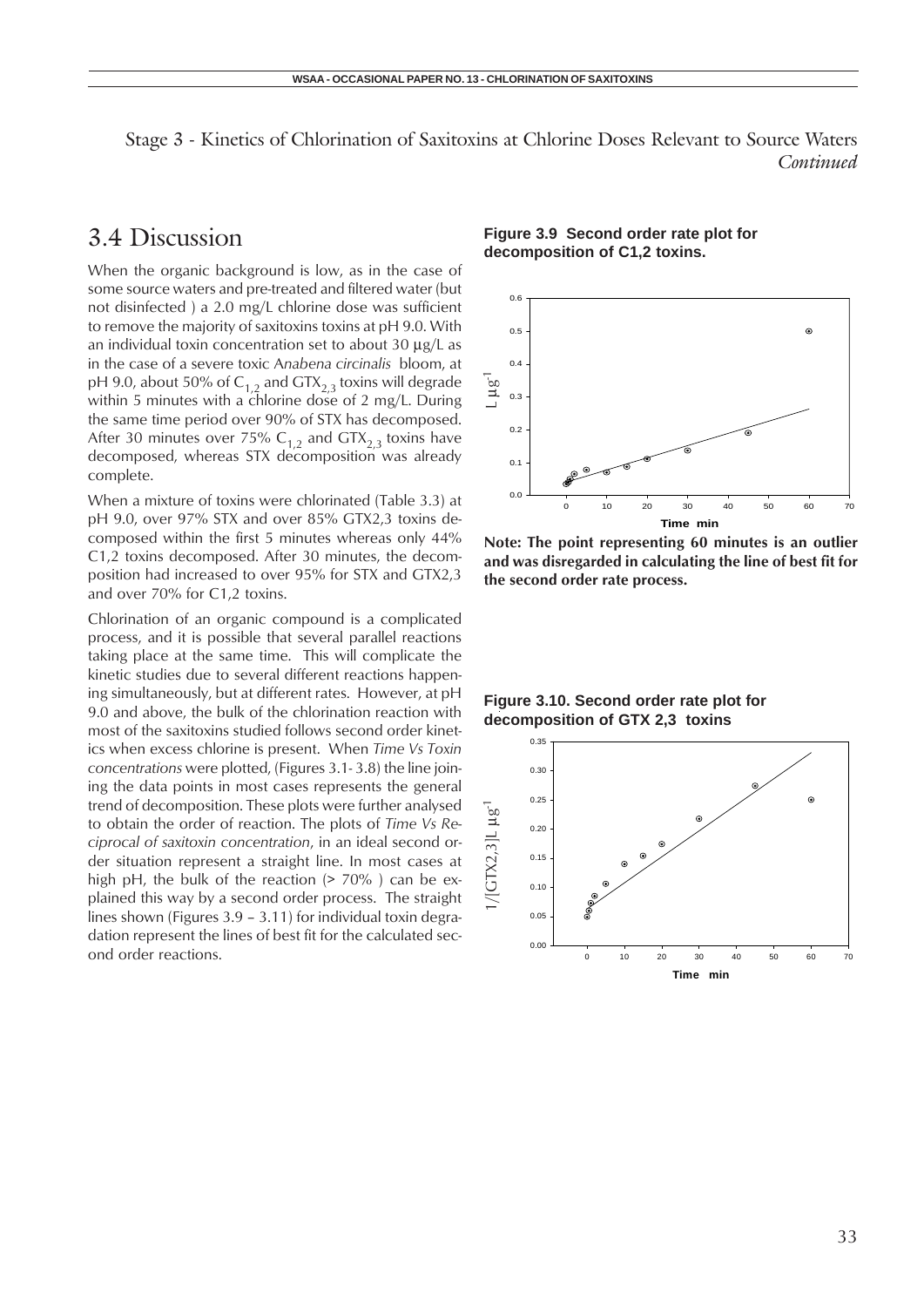#### **Figure 3.11. Second order rate plot for decomposition of STX toxin**

Second Order Plot at pH 9.0,  $1/[STX] L \mu g^{-1} Vs$  Time min



#### **Table 3.4. Removal of toxicity at pH 7.5 for mixed toxins**

| Time<br>(mins) | Toxicity as Saxitoxin toxic equivalent.<br>(concentration x relative toxicity) |                   |      |          |
|----------------|--------------------------------------------------------------------------------|-------------------|------|----------|
|                | <b>STX</b>                                                                     | $C1, C2$ $GTX2$ , |      | Total    |
|                |                                                                                |                   | GTX3 | Toxicity |
| 0              | 5.5                                                                            | 7.0               | 7.4  | 19.9     |
| 0.5            |                                                                                | 5.2               | 7.0  | 12.8     |
| 1              | 0.6                                                                            | 3.9               | 5.3  | 9.8      |
| $\overline{2}$ | 0.7                                                                            | 3.4               | 4.9  | 9.0      |
| 5              | 1.0                                                                            | 3.4               | 4.5  | 9.9      |
| 10             | 0.7                                                                            | 2.6               | 3.7  | 7.0      |
| 15             | 0.7                                                                            | 2.3               | 3.3  | 6.3      |
| 20             | 0.5                                                                            | 2.6               | 2.9  | 6.0      |
| 30             | 0.5                                                                            | 2.3               | 2.9  | 5.7      |
| 60             | 0.3                                                                            | 1.8               | 2.9  | 5.0      |

Note1. Toxicity expressed as concentration x toxicity relative to saxitoxin

Note 2. Kinetic data from stage 3 was applied to the toxin composition used in the stage 2 study.

### 3.4.1 Expression of phase 3 kinetic study results as saxitoxin toxic equivalents.

As with the results of previous phases of this study it is important to express the results as saxitoxin toxic equivalents in order to better determine the removal of toxicity due to saxitoxins from drinking waters. As previously, this was achieved by multiplying the concentrations of individual saxitoxins by their toxicity relative to saxitoxin (STX). In the stage 3 study the concentrations of STX, C1,2 and GTX2,3 spiked into the water were of the order of 20 to 30µg/L. This concentration range was chosen so that it was possible to accurately measure the degradation of the toxins. This ratio of toxins however, is not representative of that normally produced by *Anabaena circinalis* where the C toxins dominate. To represent removal of toxicity from water impacted by a large toxic bloom, the toxin composition used in the stage 2 investigation was used for simulation purposes. The kinetic data for toxin degradation in stage 3 was applied to the following concentrations of toxins: C1, 210µg/L; C2, 80µg/L; GTX2, 30µg/L; GTX3, 10µg/L; STX 10µg/L. Using the kinetics determined in stage 3, the removal of toxicity with time at pH 7.5 and 9.0 is presented in Tables 3.4 and 3.5.

#### **Table 3.5. Removal of toxicity at pH 9.0 for mixed toxins.**

| <b>TIME</b><br>(mins) | Toxicity as Saxitoxin toxic equivalents<br>(concentration x relative toxicity) |                   |      |          |  |
|-----------------------|--------------------------------------------------------------------------------|-------------------|------|----------|--|
|                       | <b>STX</b>                                                                     | $C1, C2$ $GTX2$ , |      | Total    |  |
|                       |                                                                                |                   | GTX3 | Toxicity |  |
| 0                     | 5.5                                                                            | 7                 | 7.4  | 19.9     |  |
| 0.5                   | 0.6                                                                            | 6.2               | 6.0  | 12.8     |  |
| 1                     | 0.6                                                                            | 5.0               | 4.9  | 10.5     |  |
| 2                     | 0.6                                                                            | 3.7               | 4.3  | 8.6      |  |
| 5                     | 0.6                                                                            | 3.2               | 3.4  | 7.2      |  |
| 10                    | 0.3                                                                            | 3.5               | 2.5  | 6.3      |  |
| 15                    | 0.4                                                                            | 3.0               | 2.3  | 5.7      |  |
| 20                    | 0.4                                                                            | 2.0               | 2.2  | 4.6      |  |
| 30                    | 0.4                                                                            | 1.8               | 1.8  | 4.0      |  |
| 45                    |                                                                                | 1.2               | 1.4  | 2.9      |  |
| 60                    | 0.2                                                                            | 0.5               | 1.8  | 2.5      |  |

Note1. Toxicity expressed as concentration x toxicity relative to saxitoxin

Note 2. Kinetic data from stage 3 was applied to the toxin composition used in the stage 2 study.

Considering removal of toxicity with time, Table 3.6 shows that approximately 50% of the toxicity is removed after one minute, approximately 70% after 10 mins and approximately 80% after 30mins at pH 9.0.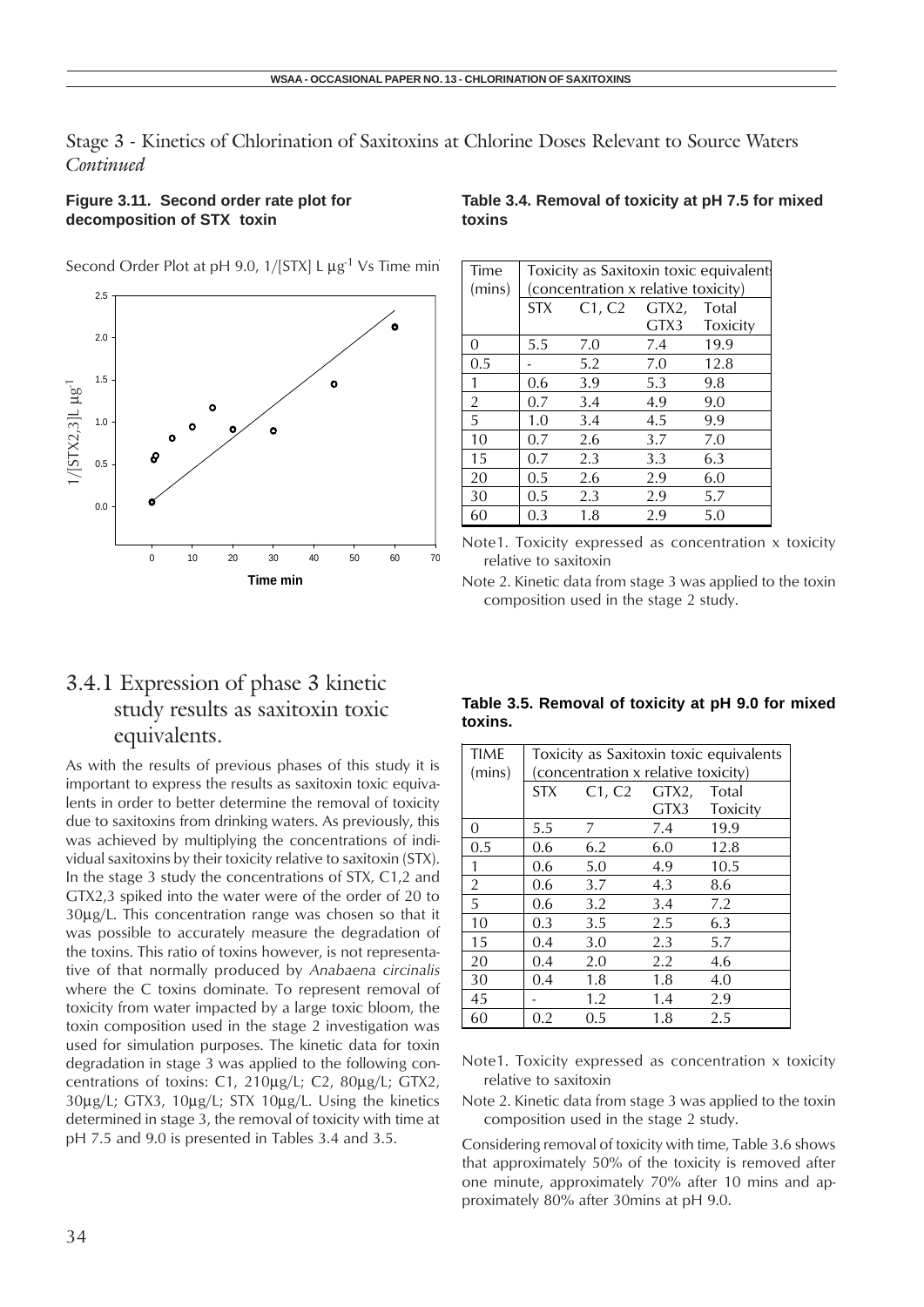#### **Table 3.6. Efficiency of removal of toxicity due to mixed saxitoxins with respect to time.**

|                | Percent removal of total |        |  |  |
|----------------|--------------------------|--------|--|--|
| Time (mins)    | toxicity                 |        |  |  |
|                | PH 7.5                   | PH 9.0 |  |  |
| $\Omega$       | Ω                        | 0      |  |  |
| 0.5            | 36                       | 36     |  |  |
| 1              | 51                       | 47     |  |  |
| $\overline{2}$ | 55                       | 57     |  |  |
| 5              | 50                       | 64     |  |  |
| 10             | 65                       | 68     |  |  |
| 15             | 68                       | 71     |  |  |
| 20             | 70                       | 77     |  |  |
| 30             | 71                       | 80     |  |  |
| 60             | 75                       | 87     |  |  |

The results for removal of saxitoxin toxicity by chlorination at both pH 9.0 and 7.5 using chlorine doses of 2mg/ L are graphically represented in Figures 3.12 and 3.13.

**Figure 3.12. Graphical representation of the removal of saxitoxin toxicity from water by chlorination at a dose of 2mg/L and at a pH of 9.0.**



**Figure 3.13. Graphical representation of the removal of saxitoxin toxicity from water by chlorination at a dose of 2mg/L and at a pH of 7.5.**



## 3.5 Summary and Conclusions for Stage Three

Chlorination of saxitoxins present in low DOC water using chlorine doses around 2mg/L are as effective as using high initial doses of chlorine in high DOC water. This demonstrates that a high initial dose of chlorine is not necessary for degradation of saxitoxins and is not related to the efficiency of degradation. Additionally it is apparent that chlorine does not selectively oxidize saxitoxins at high chlorine doses, but as expected, oxidizes saxitoxins plus organic matter according to its ease of oxidation. Providing that there is residual free chlorine, oxidation of saxitoxins will occur and efficiency is controlled by solution pH.

Second order degradation rate processes have been shown to operate for all toxins investigated. Second order degradation processes imply that degradation depends on concentration with greatest degradation occurring in the period immediately following chlorine dosing.

Higher degradation efficiency of saxitoxins was demonstrated in stage 3 where test waters had lower DOC and correspondingly chlorine doses than those used in stages 1 and 2. It is however recommended that caution be applied in interpretation of results, as use of other source waters may not achieve the degradation efficiencies demonstrated here. It would be prudent to assume that efficiencies of degradation of saxitoxins in waters by chlorination would lie within the range of results demonstrated in stages 1, 2 and 3 of the research.

Acute toxicity of saxitoxins was shown to be removed by treatment with chlorine, although it is unknown if any byproducts are formed that may exert chronic toxicity endpoints.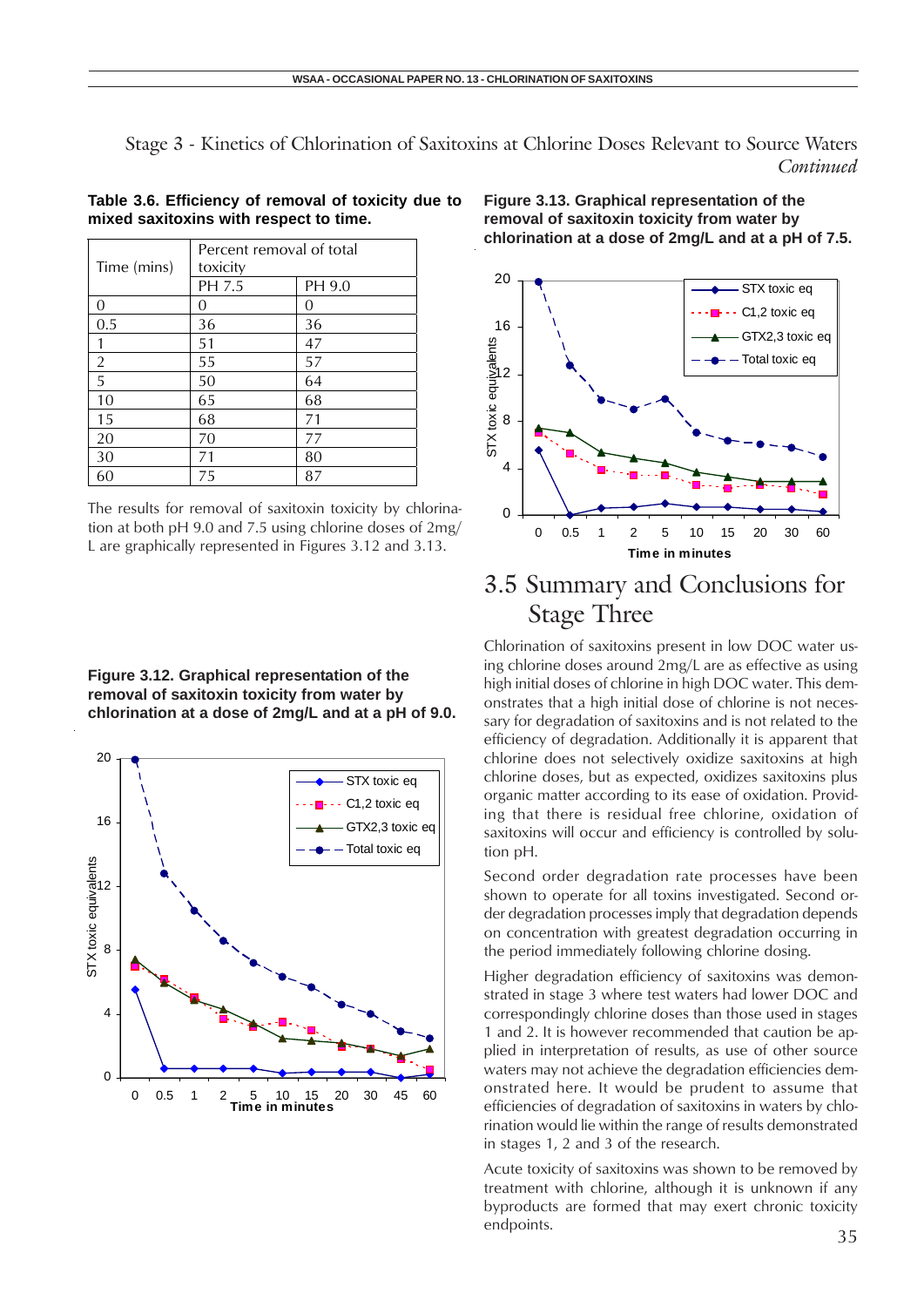## Chapter 4. Overall conclusions and recommendations

We have demonstrated that under appropriate conditions saxitoxins can be removed by chlorination although the efficiency is dependent on pH and the structures of the individual toxins.

It has been shown in this research that as long as there is a free chlorine residual of around 0.5mg/L, degradation will be promoted and that increasing the free chlorine residual does not appear to affect toxin removal. Increased efficiency of removal occurs at elevated pH with a pH of 9.0 being the highest tested and the most effective. Removal of toxins at acid pHs was not particularly effective and significant removal was only demonstrated at pH 7.5 and above.

In all cases removal was most effective for saxitoxin which is also the most toxic analogue. Saxitoxin also carries a double charge (on the guanidinium ions of the molecule) while the gonyautoxins (GTXs) are singly charged and the carbamate toxins (C toxins) are uncharged at neutral pH.

The guanidinum ions appear to be the site of chlorine attack and at lower pH these sites are protonated and therefore more protected from oxidative attack by chlorine. Conversely at high pH the guanidinium ions are not protonated and are therefore available for oxidation by chlorine. The degree of degradation was mainly influenced by the pH and the saxitoxin structures.

The source of chlorine (gaseous or hypochlorite) was shown not to influence the degree of degradation.

The kinetic studies of degradation of saxitoxins with chlorine revealed that the degradation of saxitoxins at pH of 7.5 or greater follows a second order rate reaction. This relates to more rapid saxitoxin degradation in the first 5 or 10 minutes after dosing with slower removal of the remaining saxitoxins after this time.

The research has demonstrated that the form of the toxins, whether in semipurified form, cellular extracts or cellular material did not affect the degree of degradation as long as a free chlorine residual (of 0.5mg/L) was present after 30 minutes of oxidation. Additional saxitoxins, GTX5 (B1) and dcSTX were evaluated for degradation and their removal was found to be similar to that of STX. The semipurified toxins, cellular extracts and cyanobacterial cellular material all required high initial chlorine doses and the chlorine demand would normally be lower than that used here.

To account for any potential differences in toxin removal efficiency caused by the high initial chlorine dose, further experiments were run using purified toxins spiked in filtered raw water and treated with chlorine at an initial chlorine dose of 2mg/L. The results demonstrated that degradation of toxins in low chlorine demand water was equal to, if not better than the degree of removal obtained when using high initial chlorine doses (up to  $20mg/L$ ).

Chlorination has been demonstrated to useful in the removal of saxitoxins from water under optimum conditions, and this has been confirmed by mouse bioassay which confirmed removal of acute toxicity. It is not known however, whether chlorination results in the formation of byproducts with chronic toxicity. Studies of the kinetics of degradation of saxitoxins using initial chlorine doses of 2mg/L has revealed that a second order rate process is still operating, implying that the majority of removal occurs in the first 5 to 10 minutes after chlorination is initiated.

The research results have been expressed in terms of saxitoxin toxic equivalents, a term which is more relevant to producing safe drinking water. This enables a prediction of the "toxicity" of treated water which is a simpler and more health relevant estimation of saxitoxins remaining than estimating concentrations of individual saxitoxins which vary considerably in terms of their toxicity. Given that most blooms of *Anabaena circinalis* would result in much lower concentrations than those removed in these studies, it should be possible to remove these toxins by chlorination at pH 9.0 for 30 minutes to levels below the proposed NHMRC health alert level of 2µg/L saxitoxin toxic equivalents.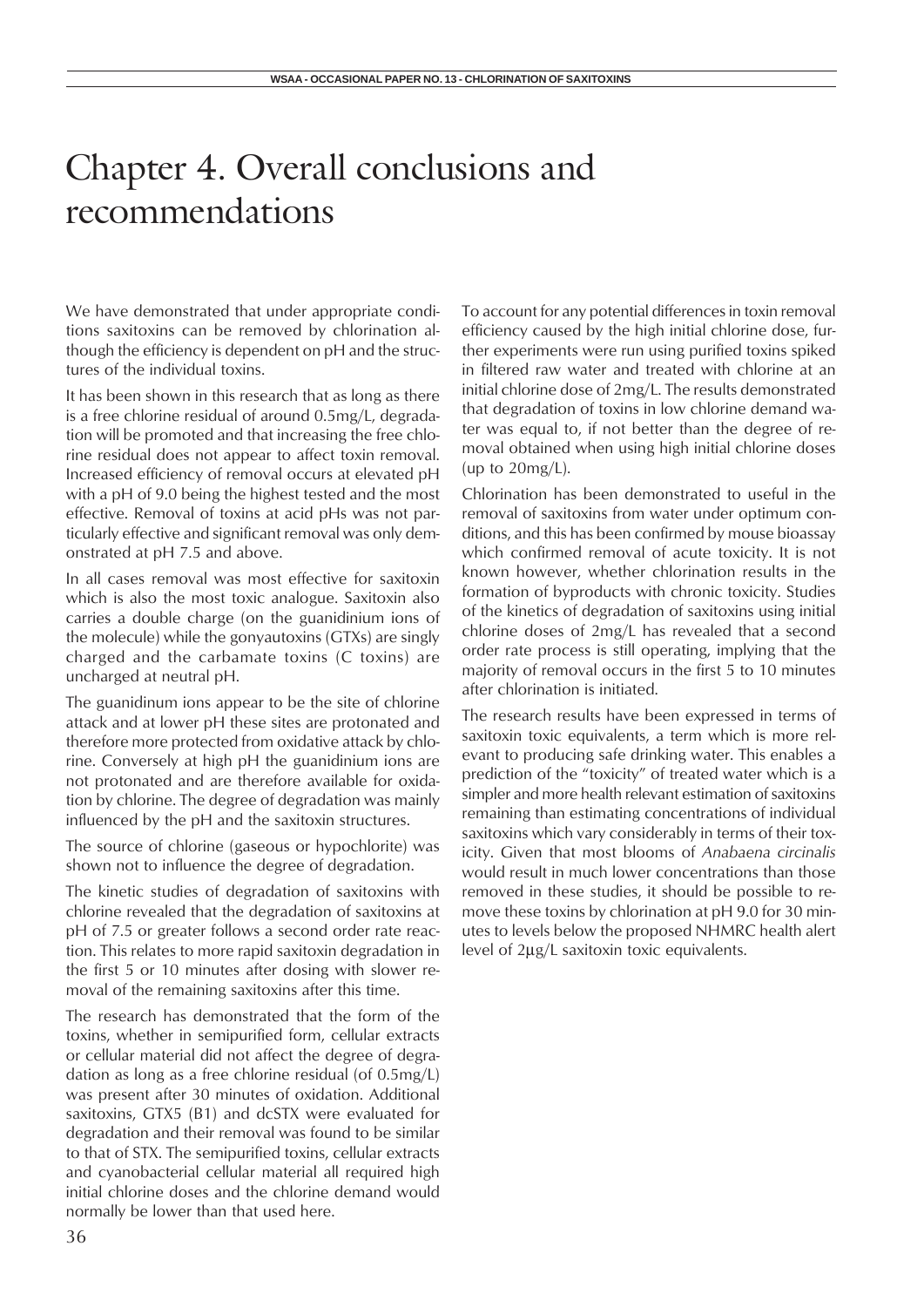# Chapter 5. Acknowledgements

The authors wish to acknowledge Water Services Association of Australia for the provision of funding for all three stages of this research.

The authors wish to thank the referees for this report, Professor Paul Lam, City University of Hong Kong and Professor Paolo Ricci, University of San Francisco, for their thorough critique of this manuscript, and their useful suggestions for improvement.

The National Research Centre for Environmental Toxicology (EnTox) is cofunded by Queensland Health, The University of Queensland, Griffith University and Queensland University of Technology.

## Chapter 6. References

Anderson, D.M. (1994) Red tides. *Sci. Am.* **271(2)**, 52-58.

Bauman, L. and Stenstrom, M.K. (1989) Observations of the reaction between organohalides and sulfite. *Environ. Sci. Technol.* **23**, 232-236.

Croue, J.-P. and Reckhow, D.A. (1989) Destruction of chlorination byproducts with sulfite. *Environ. Sci. Technol.* **23**, 1412-1419.

Carmichael, W.W. (1997) The Cyanotoxins. In: Callow, J.A. (Ed.) *Advances in Botanical Research, Vol 27*, pp. 211- 256. San Diego: Academic Press Inc.

Carmichael, W.W., Evans, W.R., Yin, Q.Q., Bell, P. and Moczydlowski, E. (1997) Evidence for paralytic shellfish poisons in the freshwater cyanobacterium *Lyngbya wollei* (Farlow ex Gomont) comb. nov. *Appl. Environ. Microbiol.* **63**, 3104-3110.

Codd, G.A. (1995) Cyanobacterial toxins: Occurrence, properties and biological significance. *Water Sci. Technol.* **32(4)**, 149-156.

Codd, G.A., Bell, S.G., Kaya, K., Ward, C.J., Beattie, K.A. and Metcalf, J.S. (1999) Cyanobacterial toxins, exposure routes and human health. *Eur. J. Phycol.* **34**, 405-415.

Fastner, J., Erhard, M., Carmichael, W.W., Sun, F., Rinehart, K.L., Ronicke, H. and Chorus, I. (1999) Characterization and diversity of microcystins in natural blooms and strains of the genera *Microcystis* and *Planktothrix* from German freshwaters. *Arch. Hydrobiol.* **145**, 147-163.

Glaze, W.H. (1990) Chemical Oxidation. In: Pontius, F.W. (Ed.) *Water Quality and Treatment: A Handbook of Community Water Supplies*, pp. 747-779.New York:McGraw-Hill.

Hall, S., Strichartz, G., Moczydlowski, E., Ravindran, A. and Reichardt, P.B. (1990) The Saxitoxins. Sources, Chemistry, and Pharmacology. In: Hall, S. and Strichartz, G. (Eds.) *Marine Toxins. Origin, Structure, and Molecular Pharmacology*, pp. 29-65. Washington: American Chemical Society.

Humpage, A.R., Rositano, J., Bretag, A.H., Brown, R., Baker, P.D., Nicholson, B.C. and Steffensen, D.A. (1994) Paralytic shellfish poisons from Australian cyanobacterial blooms. *Aust. J. Mar. Freshwater Res.* **45**, 761-771.

Ikawa, M., Auger, K., Mosley, S.P., Sasner, J.J., Noguchi, T. and Hashimoto, K. (1985) Toxin profiles of the blue-green alga *Aphanizomenon flos-aquae*. In: Anderson, D.M., White, A.W. and Baden, D.G. (Eds.) *Toxic Dinoflagellates*, pp. 299-304. New York: Elsevier.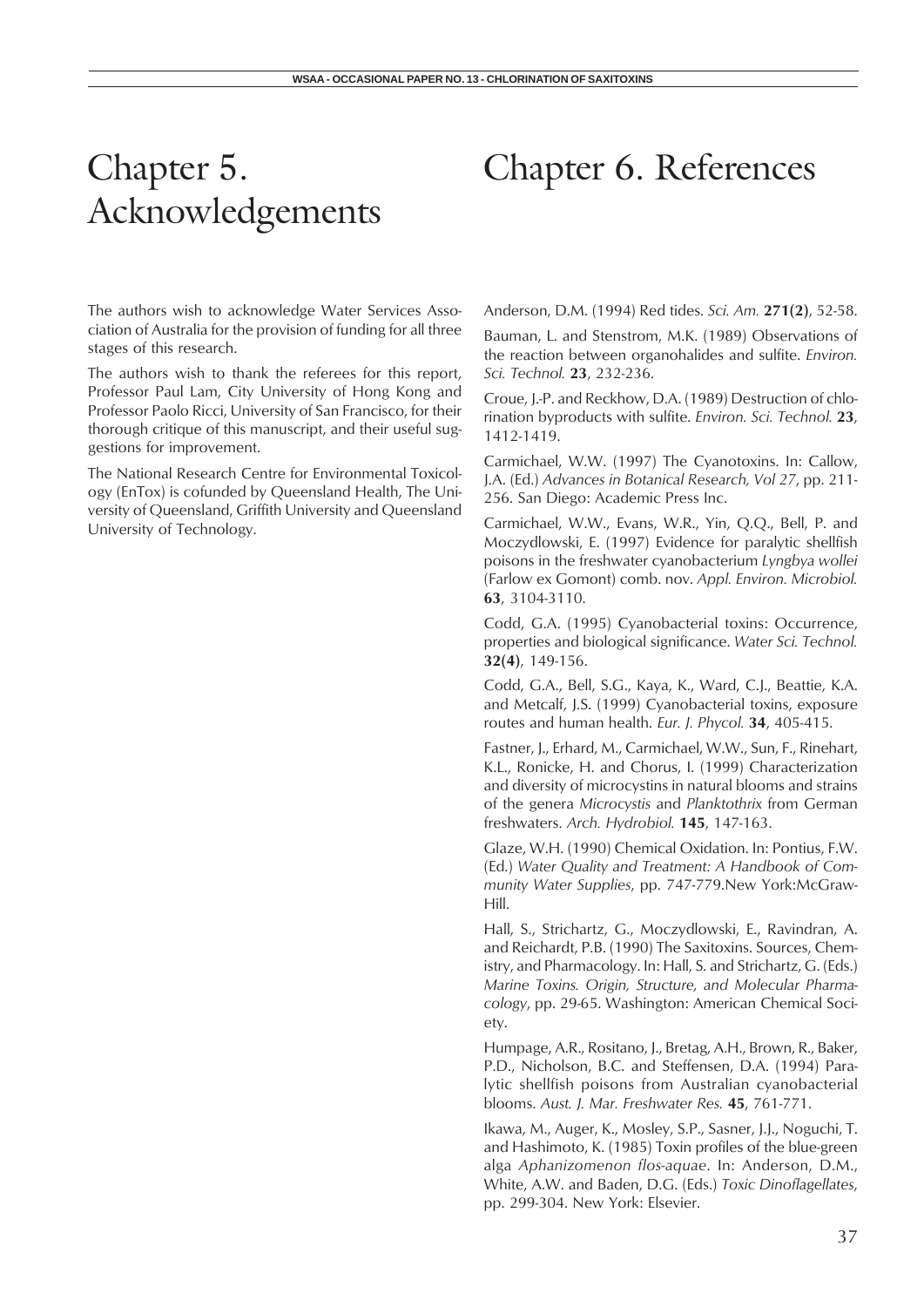Chapter 6 - References *Continued*

Jones, G.J. and Negri, A.P. (1997) Persistence and degradation of cyanobacterial paralytic shellfish poisons (PSPs) in freshwaters. *Water Res.* **31**, 525-533.

Kao, C.Y. (1993) Paralytic Shellfish Poisoning. In: Falconer, I.R. (Ed.) *Algal Toxins in Seafood and Drinking Water*, pp. 75-86. London: Academic Press.

Lagos, N., Onodera, H., Zagatto, P.A., Andrinolo, D., Azevedo, S.M.F.Q. and Oshima, Y. (1999) The first evidence of paralytic shellfish toxins in the freshwater cyanobacterium *Cylindrospermopsis raciborskii*, isolated from Brazil. *Toxicon* **37**, 1359-1373.

Lawrence, J.F., Menard, C. and Cleroux, C. (1995) Evaluation of prechromatographic oxidation for liquid chromatographic determination of paralytic shellfish poisons in shellfish. *J. AOAC Int.* **78**, 514-520.

Nicholson, B.C., Rositano, J. and Burch, M.D. (1994) Destruction of cyanobacterial peptide hepatotoxins by chlorine and chloramine. *Water Res.* **28**, 1297-1303.

Oshima, Y. (1995) Postcolumn derivatization liquid chromatographic method for paralytic shellfish toxins. *J. AOAC Int.* **78**, 528-532.

Oshima, Y., Sugino, K. and Yasumoto, T. (1989) Latest Advances in HPLC Analysis of Paralytic Shellfish Toxins. In: Natori, S., Hashimoto, K. and Ueno, Y. (Eds.) *Mycotoxins and Phycotoxins '88*, pp. 319-326. Amsterdam: Elsevier Science Publishers B.V.

Rositano, J., Nicholson, B.C., Heresztyn, T. and Velzeboer, R.M.A. (1998a) *Characterisation and Determination of PSP Toxins in Neurotoxic Cyanobacteria and Methods for Their Removal from Water*. UWRAA Research Report No. 148. Melbourne: Urban Water Research Association of Australia.

Rositano, J., Nicholson, B.C. and Pieronne, P. (1998b) Destruction of cyanobacterial toxins by ozone. *Ozone Sci. Eng.* **20**, 223-238.

Senogles, P., Shaw, G., Smith, M., Norris, R., Chiswell, R., Mueller, J., Sadler, R., and Eaglesham, G. (2000). Degradation of the cyanobacterial toxin cylindrospermopsin, from *Cylindrospermopsis raciboskii*, by chlorination. *Toxicon* **38,** 1203-1213.

Shimizu, Y. (1988) The Chemistry of Paralytic Shellfish Toxins. In: Tu, A.T. (Ed.) *Handbook of Natural Toxins. Vol. 3. Marine Toxins and Venoms*, pp. 63-85. New York and Basel: Marcel Dekker, Inc.

Sullivan, J.J., Jonas-Davies, J., and Kentala, L.L. (1985) The determination of PSP toxins by HPLC and autoanalyser. In: Anderson, D.M., White, A.W., and Baden, D.G. (Eds.) *Toxic Dinoflagellates*, pp. 275-280. New York:Elsevier.

Tsuji, K., Watanuki, T., Kondo, F., Watanabe, M.F., Nakazawa, H., Suzuki, M., Uchida, H. and Harada, K.I. (1997) Stability of microcystins from cyanobacteria - IV. Effect of chlorination on decomposition. *Toxicon* **35**, 1033- 1041.

Velzeboer, R.M.A., Baker, P.D. and Rositano, J. (1998) *Characterisation of Saxitoxins Produced by the Cyanobacterial Genus* Anabaena *in Australia*. UWRAA Research Report No. 135. Melbourne: Urban Water Research Association of Australia.

## Appendix I Quenching of Residual Chlorine Prior to Toxin Analysis

It has been shown that chemicals used to quench residual chlorine prior to analysis can have detrimental effects on the analyte of interest. A common quenching agent, sodium sulphite, has been shown to destroy some disinfection by-products resulting from the reaction of chlorine with naturally occurring organic matter (Croue and Reckhow, 1989; Bauman and Stenstrom, 1989). Microcystins can also be destroyed by some of these chemicals if used in high concentrations to quench residual oxidants (Rositano and Nicholson, unpublished results). Consequently the effect of various quenching agents on the various saxitoxins was investigated.

The concentrated semi-purified extract was spiked into high purity water and to aliquots of this solution, the quenching agents sodium sulphite, sodium thiosulphate, ascorbic acid and ammonium chloride added to produce concentrations of 100 mg/L. None of the quenching agents appeared to degrade the saxitoxins. On the basis of these results, sodium thiosulphate was chosen as the quenching agent to be used in further experiments at AWQC. It was also tested at a higher concentration (0.28 g/L) on toxins spiked into Hope Valley water. The toxin extract was spiked into the water (25 mL) to give concentrations identical to those in the dosing experiments. Sodium thiosulphate  $(40 \mu L)$  was added as described in the "Experimental" section. This higher concentration also had no effect on the saxitoxins. Samples at NRCET were quenched using either sodium sulphite or sodium thiosulphate.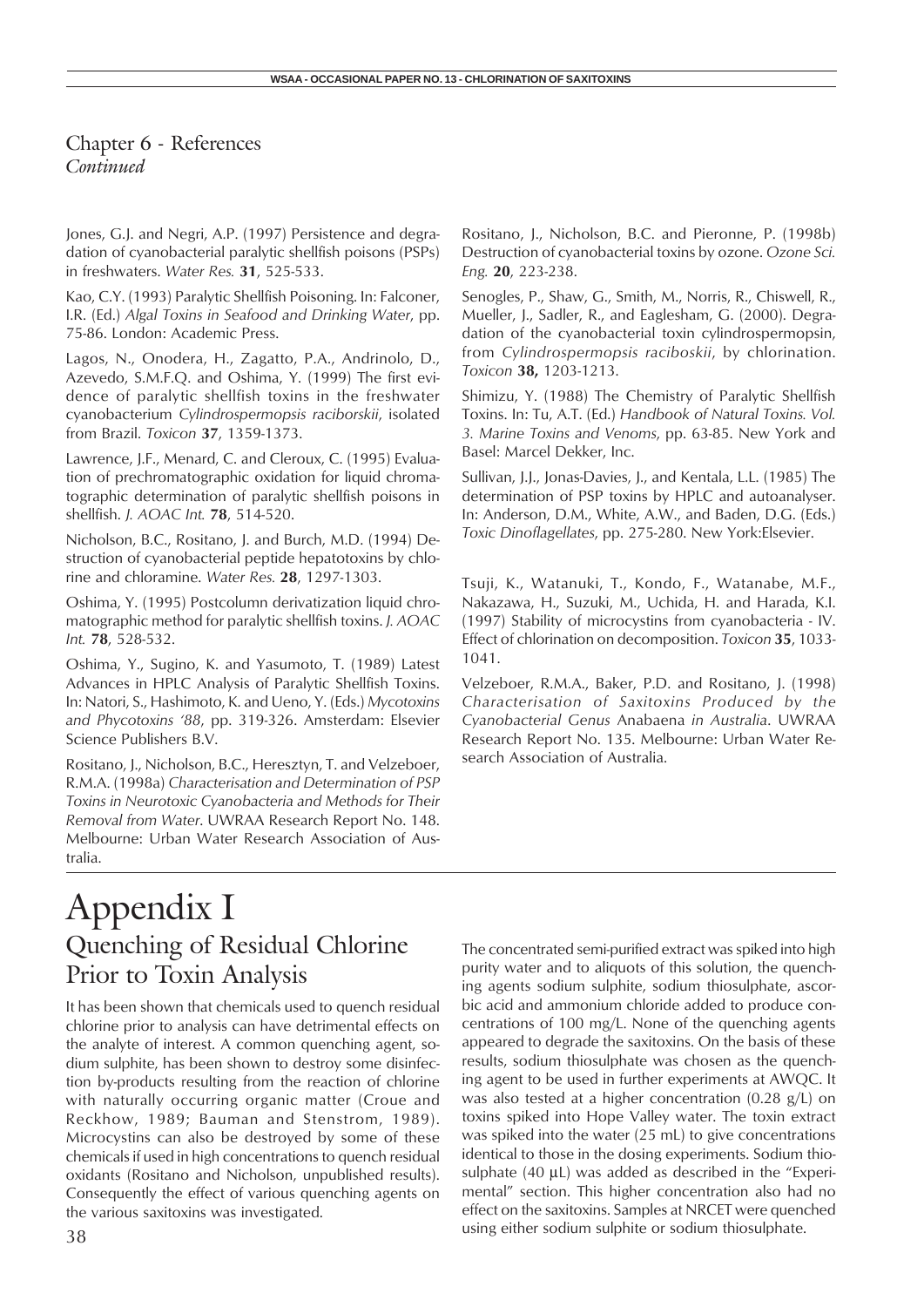## Buffer Capacity Experiments

In order to determine the effect of pH on the capacity of chlorine to remove saxitoxins, it was necessary to develop buffered systems which were capable on maintaining pH during both spiking with the semi-purified toxin (contains low levels of acetic acid), and dosing with chlorine, either chlorine water or sodium hypochlorite. Initial attempts with buffers such as Tris (tris(hydroxymethyl) ammonium chloride) indicated that this compound had a significant chlorine demand itself. The use of phosphate buffers was then investigated, at 0.01 and 0.1M concentrations. pH 5 and 9 are at the outer limits of traditional phosphate buffers so it was considered that dosing at these pH values might result in an unacceptable pH shift.

 0.1M phosphate buffered waters were prepared from disodium hydrogen phosphate (7.99 g/L) and potassium dihydrogen phosphate (5.95 g/L) with sodium hydroxide or phosphoric acid solutions added to bring the pH to the desired levels. 0.01M buffered waters were prepared using one-tenth of these concentrations. The results are shown in the following table.

#### **Buffer capacity results with differing ionic strength phosphate buffers at different pH values**

| Initial pH | pH after<br>spiking | pH after<br>dosing | pH 30 min after<br>dosing |
|------------|---------------------|--------------------|---------------------------|
|            | $(500 \mu L)$       |                    |                           |
|            | extract)            |                    |                           |

0.01M phosphate buffer, chlorine dose 26 mg/L (chlorine water)

| 7.0 | 7.0 | 6.9 | 6.8 |
|-----|-----|-----|-----|
| 9.1 | 8.6 | 8.0 | 7.9 |

0.1M phosphate buffer, chlorine dose 33 mg/L (chlorine water)

| 5.0 | 5.0 | 4.9 | $5.0*$ |
|-----|-----|-----|--------|
| 7.0 | 7.0 | 7.0 | $7.0*$ |
| 9.0 | 8.9 | 8.7 | $8.7*$ |

average of 3 replicates

The results indicate the 0.01M phosphate buffer maintains the pH reasonably well at pH 7 when chlorine water is dosed at 26 mg/L, which is slightly less than the dosed required in the toxin degradation experiments. However, it does not have the capacity to maintain the pH at 9. With 0.1M phosphate buffer, the pH was maintained at pH 5 and 7 when chlorine was dosed at 33 mg/L, the dose required to produce a residual of 0.5 mg/L after 30 min contact time. At pH 9, there was a slight reduction in pH which was still considered acceptable.

# Appendix 3

Effect of Toxin Spiking and Chlorine Dosing on the pH of Reservoir Water

| Initial pH | pH after           | pH after | pH 30 min after |
|------------|--------------------|----------|-----------------|
|            | spiking            | dosing   | dosing          |
|            | $(500 \text{ mL})$ |          |                 |
|            | extract)           |          |                 |

#### **Hope Valley Reservoir, SA**

**Toxin spike 500**µ**L, chlorine dose 38.7 mg/L (gaseous)**

| $5.0*$                   | 4.9 | 3.7 | 3.6 |
|--------------------------|-----|-----|-----|
| $7.0*$                   | 6.9 | 6.3 | 6.3 |
| $9.0*$                   | 8.2 | 6.7 | 6.8 |
| $8.2$ (natural pH) $7.8$ |     | 6.8 |     |

*Toxin spike 250* µ*L, chlorine dose 17 mg/L (gaseous)*

8.2 (natural pH)7.8 6.8

*Toxin spike 250* µ*L, chlorine dose 17 mg/L (hypochlorite)*

8.2 (natural pH) 7.8 8.8

\* pH adjusted with acid or base; starting pH 8.1. All pH values are average of 3 replicates.

#### **North Pine Dam, Queensland**

*Toxin spike 250* µ*L, chlorine dose 16.5 - 19 mg/L (gaseous)*

| $5.0*$                 | 5.1 | 5.2 |
|------------------------|-----|-----|
| $7.0*$                 | 7.1 | 7.2 |
| $9.0*$                 | 8.4 | 8.7 |
| 7.9 (natural $pH$ )8.1 |     | 7.8 |

*Toxin spike 250* µ*L, chlorine dose 14 - 15 mg/L (hypochlorite)*

| $5.0*$ | 5.1 | 5.7 |
|--------|-----|-----|
| $7.0*$ | 7.2 | 7.5 |
| $9.0*$ | 8.2 | 8.9 |

\* pH adjusted with acid or base. Average of 3 replicates.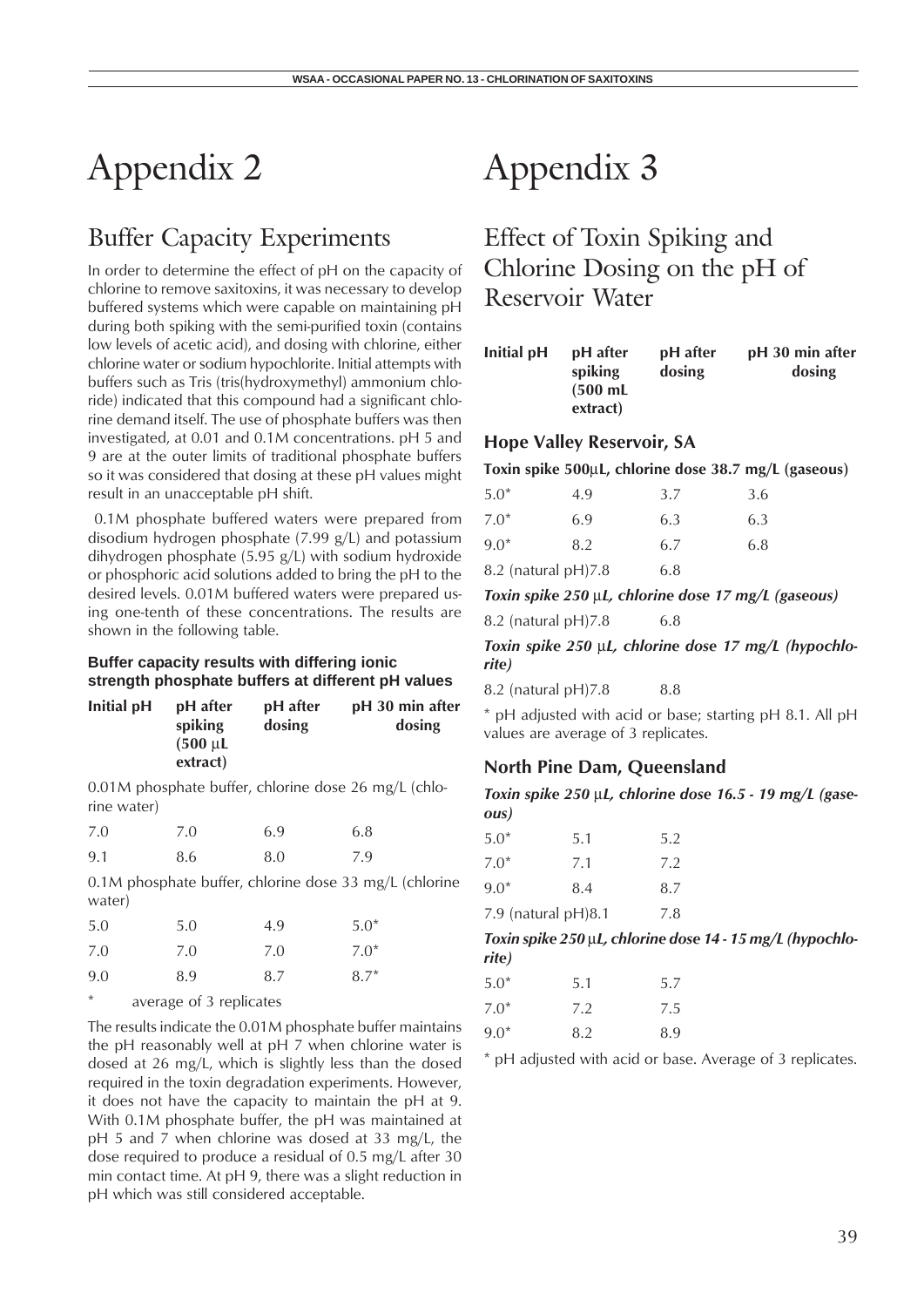Removal of Saxitoxins in Buffered High Purity Water Following Chlorination, Contact Time 30 min - NRCET Results

|                         | <b>Chlorine</b>     | <b>Free chlorine</b> | Toxin Removal (%) |             |                  |
|-------------------------|---------------------|----------------------|-------------------|-------------|------------------|
| pH                      | dose (mg/L)         | residual (mg/L)      | <b>C</b> Toxins   | <b>GTXs</b> | <b>Saxitoxin</b> |
|                         | Sodium hypochlorite |                      |                   |             |                  |
| 5                       | 16                  | 0.6                  | 17                | 17          | 80               |
|                         | 19                  | 2.2                  | 18                | 11          | 79               |
|                         | 15                  | 0.3                  | 34                | 26          | 94               |
|                         | 19                  | 2.2                  | 39                | 30          | 95               |
| 9                       | 14                  | 0.5                  | 82                | 77          | 96               |
|                         | 18                  | 2.5                  | 85                | 86          | 97               |
| <b>Gaseous chlorine</b> |                     |                      |                   |             |                  |
| 5                       | 16                  | 0.4                  | 20                | 13          | 76               |
|                         | 20                  | 2.2                  | 29                | 20          | 78               |
|                         | 17                  | 0.3                  | 25                | 22          | 94               |
|                         | 21                  | 1.2                  | 37                | 28          | 96               |
| 9                       | 16                  | 0.2                  | 77                | 64          | 95               |
|                         | 20                  | 1.3                  | 79                | 74          | 95               |

# Appendix 5

Removal of Saxitoxins in Raw Water Following Chlorination, Contact Time 30 min - NRCET Results

| pH                      | <b>Chlorine</b> dose<br>(mg/L) | <b>Free chlorine</b><br>residual (mg/L) | Toxin Removal (%) |             |                  |
|-------------------------|--------------------------------|-----------------------------------------|-------------------|-------------|------------------|
|                         |                                |                                         | <b>C</b> Toxins   | <b>GTXs</b> | <b>Saxitoxin</b> |
|                         | Sodium hypochlorite            |                                         |                   |             |                  |
| 5                       | 16                             | 0.6                                     | 17                | 17          | 80               |
|                         | 19                             | 2.2                                     | 18                | 11          | 79               |
|                         | 15                             | 0.3                                     | 34                | 26          | 94               |
|                         | 19                             | 2.2                                     | 39                | 30          | 95               |
| 9                       | 14                             | 0.5                                     | 82                | 77          | 96               |
|                         | 18                             | 2.5                                     | 85                | 86          | 97               |
| <b>Gaseous chlorine</b> |                                |                                         |                   |             |                  |
| -5                      | 16                             | 0.4                                     | 20                | 13          | 76               |
|                         | 20                             | 2.2                                     | 29                | 20          | 78               |
|                         | 17                             | 0.3                                     | 25                | 22          | 94               |
|                         | 21                             | 1.2                                     | 37                | 28          | 96               |
| 9                       | 16                             | 0.2                                     | 77                | 64          | 95               |
|                         | 20                             | 1.3                                     | 79                | 74          | 95               |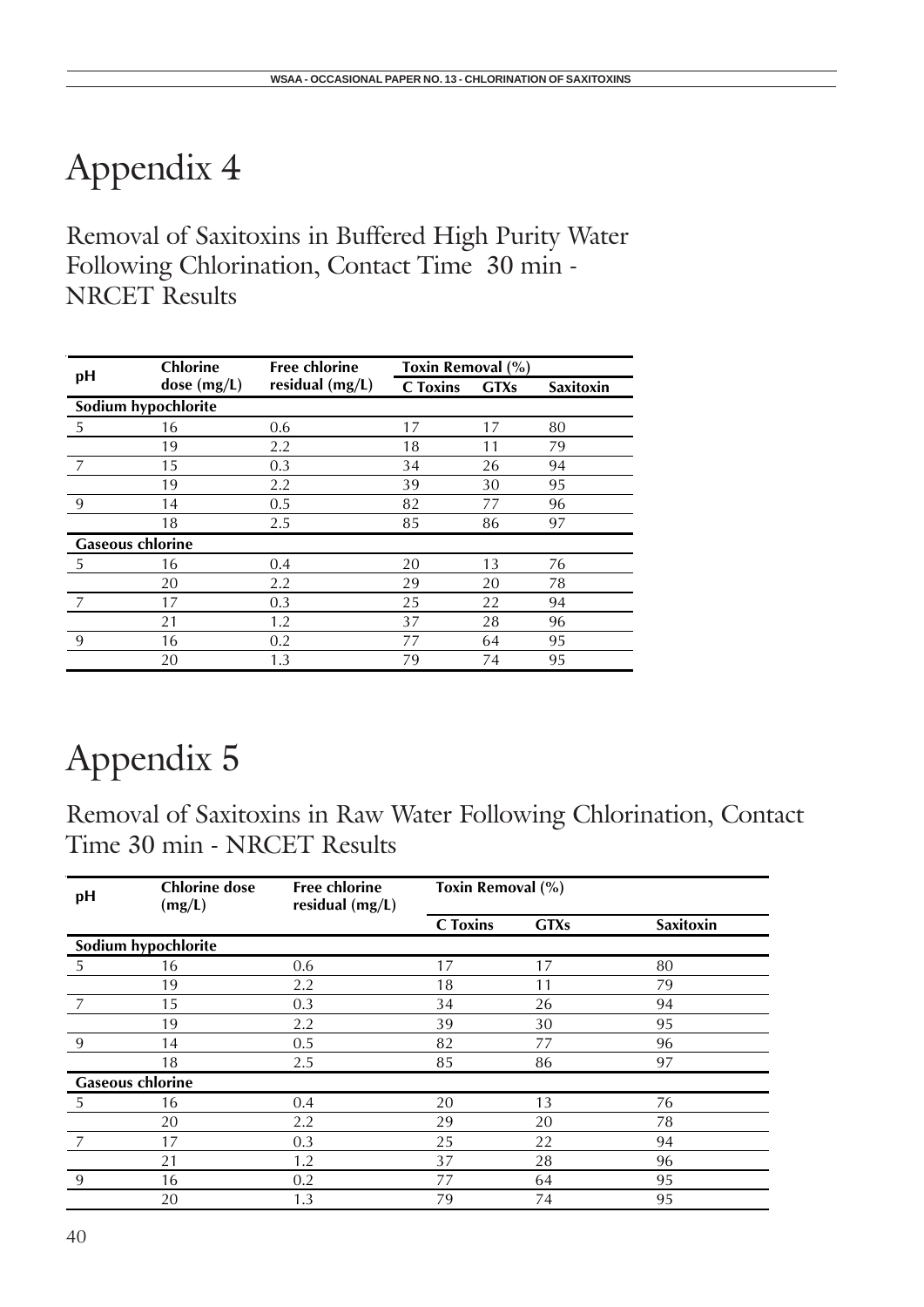## Saxitoxins Removal Following Chlorination in Hope Valley Reservoir Water. Contact Time  $30 \text{ min}$  - Toxin Spike =  $250 \text{ }\mu\text{L}$ . AWQC Results

|                                                                                       | pH after<br>chlorina<br>tion | <b>Free</b><br>chlorine<br>residual<br>mg/L | <b>Toxin</b> |                |              |            |                  |
|---------------------------------------------------------------------------------------|------------------------------|---------------------------------------------|--------------|----------------|--------------|------------|------------------|
|                                                                                       |                              |                                             | C1           | C <sub>2</sub> | GTX2         | GTX3       | <b>Saxitoxin</b> |
| Gaseous chlorine: Intitial pH natural (8.2), chlorine dose 17.0 mg/L                  |                              |                                             |              |                |              |            |                  |
| Control conc $(\mu g/L)$                                                              |                              |                                             | 144 (18)     | 71(4)          | 26.7(2.5)    | 11.5(1.5)  | 9.9(0.1)         |
| Conc after 30 min (µg/L)                                                              | 6.8                          | 0.51                                        | 101(9)       | 35(4)          | 21.3(0.7)    | 5.2(0.4)   | 2.7(0.6)         |
| Removal $(\mu g/L)$ )                                                                 |                              |                                             | 43 (27)      | 36(8)          | 5.4(3.2)     | 6.3(1.9)   | 7.2(0.7)         |
| Removal (%)                                                                           |                              |                                             | 30           | 51             | 20           | 55         | 73               |
| Gaseous chlorine: Initial pH natural (8.2) ** 500 µL spike**, chlorine dose 32.0 mg/L |                              |                                             |              |                |              |            |                  |
| Control conc (µg/L)                                                                   |                              |                                             | 482 (18)     | 175(3)         | 56.4 $(2.7)$ | 20.4(0.4)  | 26.8(1.5)        |
| Conc after 30 min (µg/L)                                                              | 6.8                          | 0.40                                        | 337 (44)     | 109(12)        | 49.6 $(3.2)$ | 13.8(0.9)  | 14.1(1.7)        |
| Removal (µg/L)                                                                        |                              |                                             | 145(62)      | 66 (15)        | 6.8(5.9)     | 6.6(1.3)   | 12.7(3.2)        |
| Removal (%)                                                                           |                              |                                             | 30           | 38             | 12           | 32         | 47               |
| Sodium hypochlorite: Initial pH natural (8.2), chlorine dose 15.0 mg/L                |                              |                                             |              |                |              |            |                  |
| Control conc (µg/L)                                                                   |                              |                                             | 138 (26)     | 66(0)          | 26.9(4.1)    | 11.0(0.1)  | 9.3(0.9)         |
| Conc after 30 min $(\mu g/L)$                                                         | 8.8                          | 0.63                                        | $20$         | 10             | 1.4(0.4)     | $2$        | $2$              |
| Removal (µg/L)                                                                        |                              |                                             | >118         | >56            | 25.5(4.5)    | >9.0       | >7.3             |
| Removal (%)                                                                           |                              |                                             | >86          | >85            | 95           | >82        | $>78$            |
| Gaseous chlorine: Initial pH 5.4, chlorine dose 16.0 mg/L                             |                              |                                             |              |                |              |            |                  |
| Control conc (µg/L)                                                                   |                              |                                             | 175(22)      | 62(8)          | 24.3(0.3)    | 8.1(0.3)   | 11.1(0.4)        |
| Conc after 30 min $(\mu g/L)$                                                         | 3.9                          | 0.22                                        | 139 (13)     | 45(5)          | 19.3(2.1)    | 5.5(0.5)   | 6.3(0.2)         |
| Removal (µg/L)                                                                        |                              |                                             | 36(35)       | 17(13)         | 5.0(2.4)     | 2.6(0.8)   | 4.8(0.6)         |
| Removal (%)                                                                           |                              |                                             | 21           | 27             | 21           | 32         | 43               |
| Gaseous chlorine: Initial pH 7.1, chlorine dose 16.5 mg/L                             |                              |                                             |              |                |              |            |                  |
| Control conc (µg/L)                                                                   |                              |                                             | 154(24)      | 56(10)         | 26.8(0.9)    | 10.5(0.6)  | 10.3(0.1)        |
| Conc after 30 min (µg/L)                                                              | 6.6                          | 0.41                                        | 108(13)      | 31(4)          | 22.6(2.5)    | 5.1(0.5)   | 3.5(0.8)         |
| Removal $(\mu g/L)$                                                                   |                              |                                             | 46 (37)      | 25(15)         | 4.2(3.4)     | 5.4(1.1)   | 6.8(0.9)         |
| Removal (%)                                                                           |                              |                                             | 30           | 45             | 16           | 51         | 66               |
| Gaseous chlorine: Initial pH 9.0, chlorine dose 18.5 mg/L                             |                              |                                             |              |                |              |            |                  |
| Control conc $(\mu g/L)$                                                              |                              |                                             | 113(6)       | 64(3)          | 32.2(0.3)    | 12.5(0.3)  | 8.0(0.4)         |
| Conc after 30 min $(\mu g/L)$                                                         | 6.4                          | 0.56                                        | 71(2)        | 28(3)          | 21.9(0.7)    | 4.9(0.4)   | $\leq$ 2         |
| Removal (µg/L)                                                                        |                              |                                             | 42(8)        | 36(6)          | 10.3(1.0)    | 7.6(0.7)   | >6.0             |
| Removal (%)                                                                           |                              |                                             | 37           | 56             | 32           | 61         | $>75$            |
| Sodium hypochlorite: Initial pH 5.0, chlorine dose 16.5 mg/L                          |                              |                                             |              |                |              |            |                  |
| Control conc (µg/L)                                                                   |                              |                                             | 142(13)      | 51(5)          | 35.1(0.3)    | 10.8(0.3)  | 8.7(0.1)         |
| Conc after 30 min (µg/L)                                                              | 5.6                          | 0.44                                        | 99 (16)      | 29(4)          | 27.5(1.7)    | $7.5$ ).5) | 3.9(0.4)         |
| Removal (µg/L)                                                                        |                              |                                             | 43 (29)      | 22(9)          | 7.6(2.0)     | 3.3(0.8)   | 4.8(0.5)         |
|                                                                                       |                              |                                             | 30           | 43             | 22           | 31         | 55               |

Average of 2 replicates (controls) or 3 replicates (conc after 30 minutes). Number in brackets is standard deviation.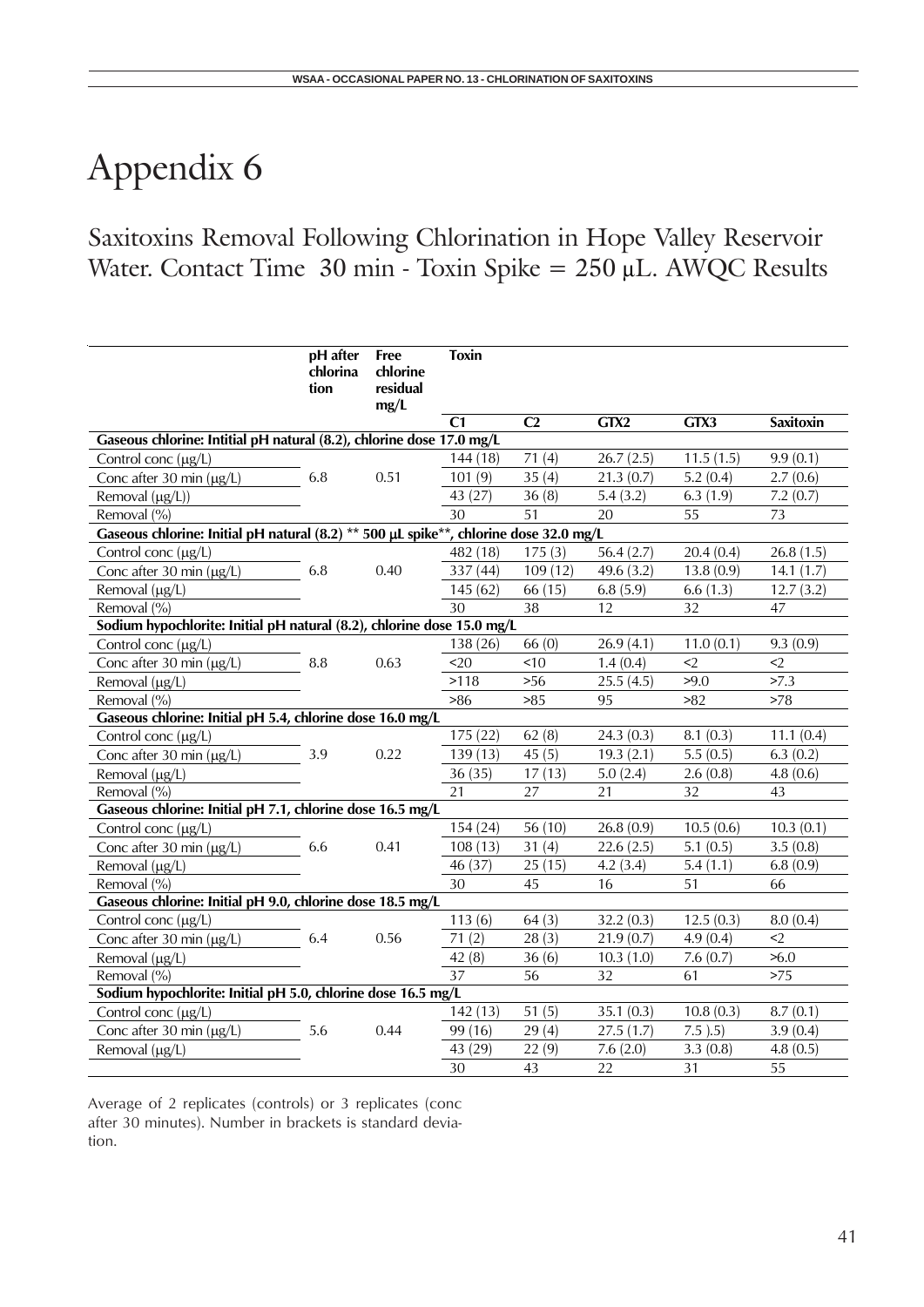## Removal of Saxitoxins With Time in Buffer (pH 7) and Raw Water Following Chlorination - NRCET Results

| <b>Time</b><br>(min) | <b>Free chlorine</b><br>residual $(mg/L)$          | Toxin Removal (%) |             |           |  |  |
|----------------------|----------------------------------------------------|-------------------|-------------|-----------|--|--|
|                      |                                                    | C Toxins          | <b>GTXs</b> | Saxitoxin |  |  |
|                      | Buffer pH 7 - chlorine (gaseous) dose 15 mg/L      |                   |             |           |  |  |
| 5                    | 0.9                                                | 14                | 10          | 84        |  |  |
| 10                   | 0.6                                                | 19                | 12          | 90        |  |  |
| 15                   | 0.5                                                | 23                | 15          | 83        |  |  |
| 20                   | 0.4                                                | 27                | 16          | 94        |  |  |
| 30                   | 0.2                                                | 29                | 17          | 95        |  |  |
| 40                   | 0.2                                                | 32                | 19          | 96        |  |  |
| 50                   | 0.1                                                | 34                | 19          | 96        |  |  |
| 60                   | 0.1                                                | 38                | 21          | 96        |  |  |
| 120                  | 0.1                                                | 42                | 24          | 97        |  |  |
| 24 hr                |                                                    | 49                | 25          | 97        |  |  |
|                      | Raw water pH 7.5 - chlorine (gaseous) dose 19 mg/L |                   |             |           |  |  |
| 5                    | 1.0                                                | 3                 |             | 35        |  |  |
| 10                   | 0.7                                                | 5                 | 3           | 37        |  |  |
| 15                   | 0.5                                                | 7                 | 3           | 40        |  |  |
| 20                   | 0.4                                                | 9                 | 4           | 41        |  |  |
| 30                   | 0.3                                                | 11                | 6           | 41        |  |  |
| 40                   | 0.3                                                | 12                | 7           | 42        |  |  |
| 50                   | 0.2                                                | 14                | 9           | 42        |  |  |
| 60                   | 0.2                                                | 16                | 10          | 43        |  |  |
| 120                  | 0.2                                                | 31                | 21          | 44        |  |  |
| 19 hr                |                                                    | 41                | 25          | 65        |  |  |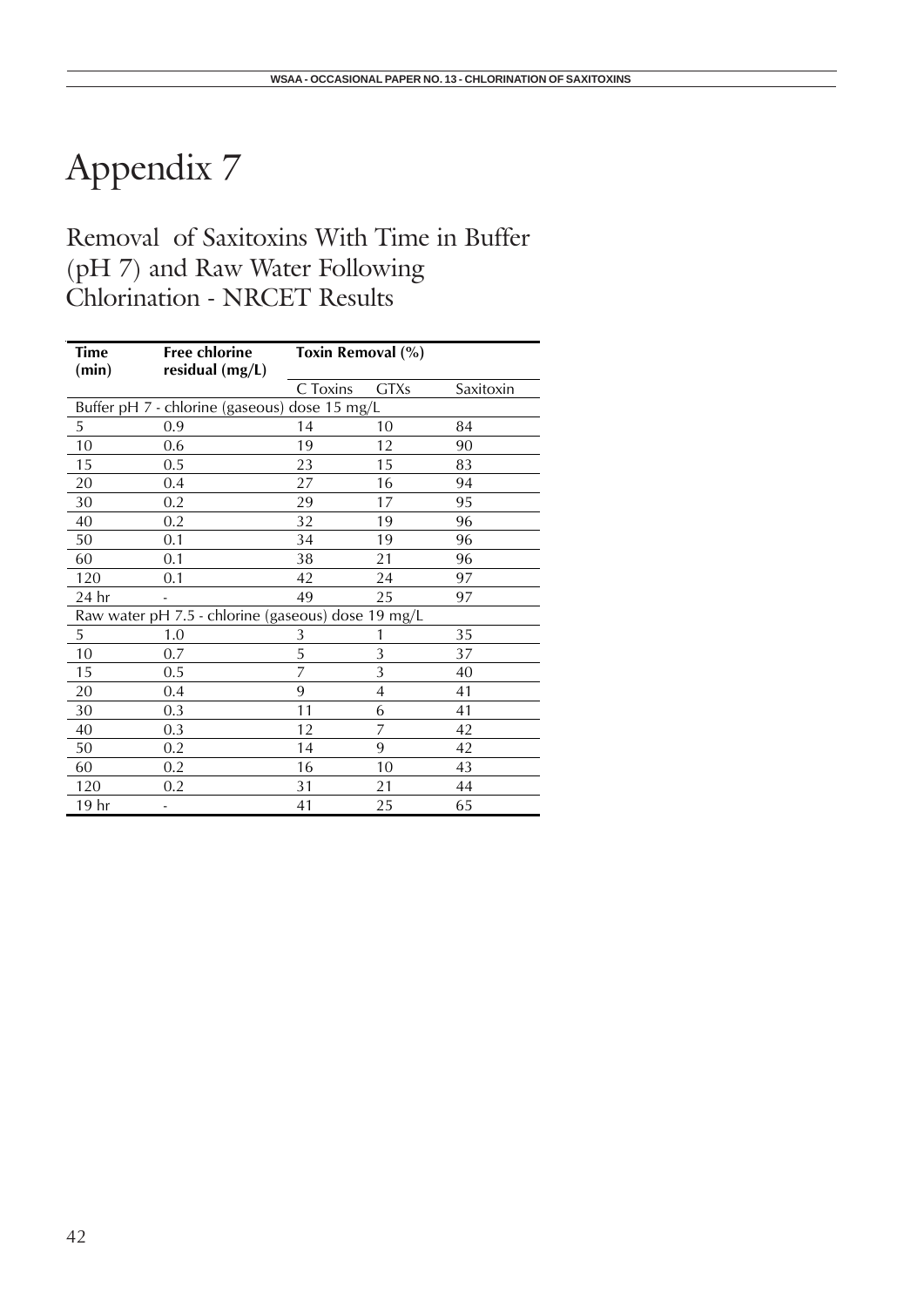Saxitoxins Removal Following Chlorination in Hope Valley Reservoir Water. AWQC Results (chlorine dose 17mg/L)

|                               | pH after<br>chlorination | <b>Free chlorine</b><br>residual<br>mg/L | <b>Toxin</b>   |                |       |      |                  |
|-------------------------------|--------------------------|------------------------------------------|----------------|----------------|-------|------|------------------|
|                               |                          |                                          | C <sub>1</sub> | C <sub>2</sub> | GTX2  | GTX3 | <b>Saxitoxin</b> |
| Initial pH 9.5                |                          |                                          |                |                |       |      |                  |
| Control conc $(\mu g/L)$      |                          |                                          | 204            | 67             | 19.2  | 9.1  | 10.1             |
| Conc after 30 min $(\mu g/L)$ | 7.2                      | 0.48                                     | 94             | 36             | 13.3  | 3.5  | 1.7              |
| Removal $(\mu g/L)$           |                          |                                          | 110            | 31             | 5.9   | 5.6  | 8.4              |
| Removal (%)                   |                          |                                          | 54             | 46             | 31    | 62   | 83               |
| Initial pH 9.0                |                          |                                          |                |                |       |      |                  |
| Control conc $(\mu g/L)$      |                          |                                          | 199            | 74             | 22.7  | 8.5  | 10.7             |
| Conc after 30 min $(\mu g/L)$ | 7.4                      | 0.26                                     | 88             | 33             | 13.1  | 3.7  | 1.3              |
| Removal $(\mu g/L)$           |                          |                                          | 111            | 41             | 9.6   | 4.8  | 9.4              |
| Removal (%)                   |                          |                                          | 56             | 55             | 42    | 56   | 88               |
| Initial pH 9.5                |                          |                                          |                |                |       |      |                  |
| Control conc $(\mu g/L)$      |                          |                                          | 196            | 66             | 18.6  | 9.9  | 9.8              |
| Conc after 30 min $(\mu g/L)$ | 7.4                      | 0.26                                     | 68             | 19             | 9.3   | 1.9  | < 0.5            |
| Removal $(\mu g/L)$           |                          |                                          | 128            | 47             | 9.3   | 8.0  | >9.3             |
| Removal $(\% )$               |                          |                                          | 65             | 71             | 50    | 81   | >95              |
| Initial pH 9.6                |                          |                                          |                |                |       |      |                  |
| Control conc $(\mu g/L)$      |                          |                                          | 204            | 72             | 21.7  | 11.3 | 9.8              |
| Conc after 30 min $(\mu g/L)$ | 8.1                      | 0.40                                     | 80             | 33             | 12.7  | 3.2  | 1.1              |
| Removal $(\mu g/L)$           |                          |                                          | 124            | 39             | 9.0   | 8.1  | 8.7              |
| Removal (%)                   |                          |                                          | 61             | 54             | 41    | 72   | 89               |
| Initial pH 9.7                |                          |                                          |                |                |       |      |                  |
| Control conc $(\mu g/L)$      |                          |                                          | 217            | 74             | 20.7  | 11.8 | 10.4             |
| Conc after 30 min $(\mu g/L)$ | 8.4                      | 0.21                                     | 36             | 5              | 5.4   | 1.5  | < 0.5            |
| Removal $(\mu g/L)$           |                          |                                          | 181            | 69             | 15.3  | 10.3 | >9.9             |
| Removal (%)                   |                          |                                          | 83             | 93             | 74    | 87   | $>95$            |
| Initial pH 10.1               |                          |                                          |                |                |       |      |                  |
| Control conc $(\mu g/L)$      |                          |                                          | 187            | 67             | 15.3  | 12.1 | 9.2              |
| Conc after 30 min $(\mu g/L)$ | 9.3                      | 0.52                                     | 20             | $\overline{2}$ | < 0.5 | 1.2  | < 0.5            |
| Removal $(\mu g/L)$           |                          |                                          | 167            | 65             | >14.8 | 10.9 | >8.7             |
| Removal (%)                   |                          |                                          | 89             | 97             | >97   | 90   | $>95$            |

All concentrations average of duplicate experiments

Contact Time = 30 min. Toxin Spike =  $250 \mu L$ . Chlorine Dose 17 mg/L.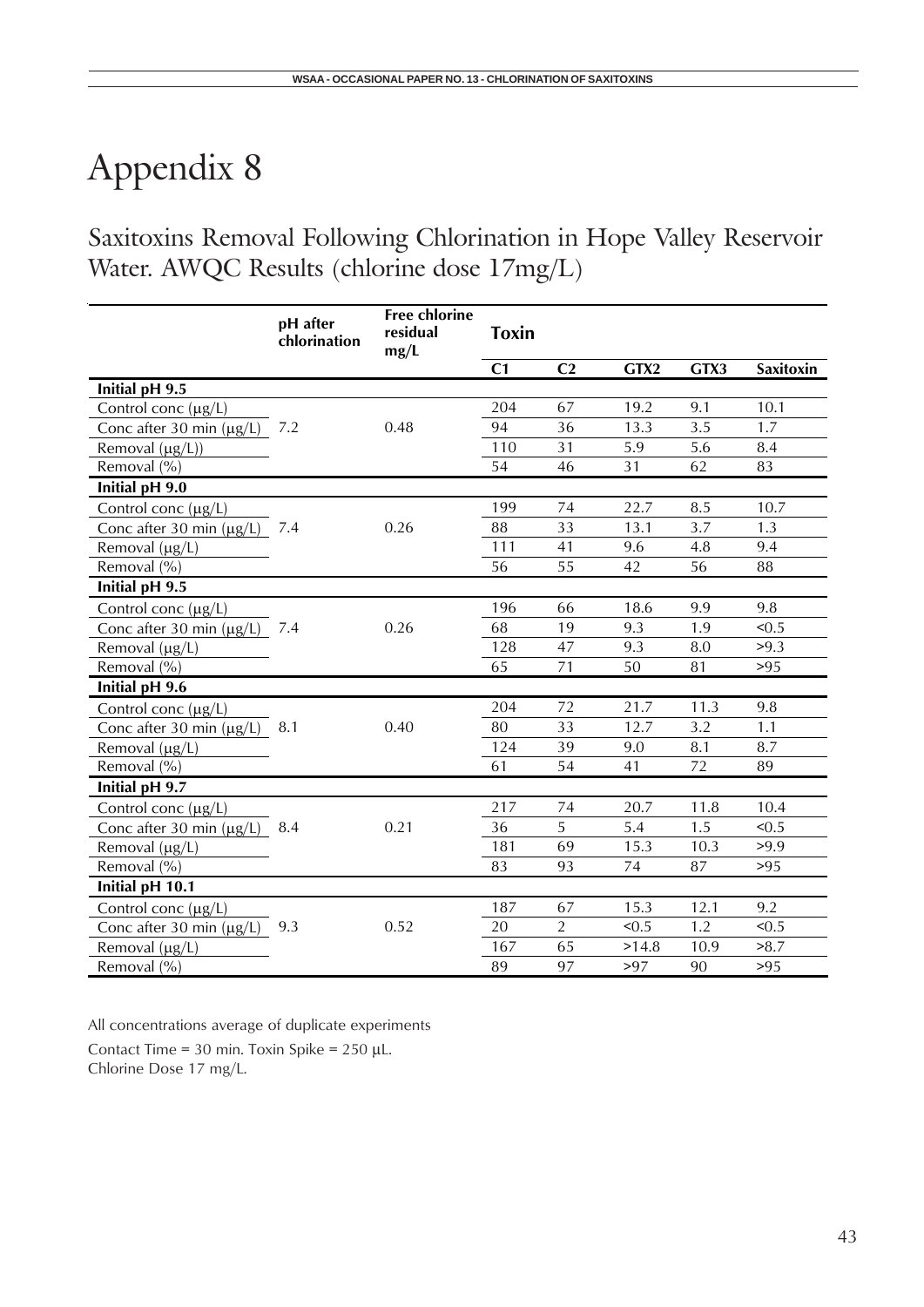Saxitoxins Removal Following Chlorination in Hope Valley Reservoir Water. AWQC Results (chlorine dose 20mg/L)

|                               | pH after     | <b>Free chlorine</b> | <b>Toxin</b>   |                |         |      |            |
|-------------------------------|--------------|----------------------|----------------|----------------|---------|------|------------|
|                               | chlorination | residual<br>(mg/L)   | C <sub>1</sub> | C <sub>2</sub> | GTX2    | GTX3 | <b>STX</b> |
| Initial pH 9.5                |              |                      |                |                |         |      |            |
| Control conc (µg/L)           |              |                      | 204            | 67             | 19.2    | 9.1  | 10.1       |
| Conc after 30 min $(\mu g/L)$ | 7.2          | 1.7                  | 84             | 37             | 11.7    | 3.7  | 1.0        |
| Removal (µg/L)                |              |                      | 120            | 30             | 7.5     | 5.4  | 9.1        |
| Removal (%)                   |              |                      | 59             | 45             | 39      | 59   | 90         |
| Initial pH 9.6                |              |                      |                |                |         |      |            |
| Control conc $(\mu g/L)$      |              |                      | 196            | 66             | 18.6    | 9.9  | 9.8        |
| Conc after 30 min $(\mu g/L)$ | 7.2          | 1.8                  | 60             | 21             | $7.4\,$ | 2.2  | < 0.5      |
| Removal (µg/L)                |              |                      | 136            | 45             | 11.2    | 7.7  | >9.3       |
| Removal (%)                   |              |                      | 69             | 68             | 60      | 78   | >95        |
| Initial pH 9.0                |              |                      |                |                |         |      |            |
| Control conc $(\mu g/L)$      |              |                      | 199            | 74             | 22.7    | 8.5  | 10.7       |
| Conc after 30 min $(\mu g/L)$ | 7.4          | 1.3                  | 90             | 34             | 12.0    | 3.7  | 0.5        |
| Removal $(\mu g/L)$           |              |                      | 109            | 40             | 10.7    | 4.8  | 10.2       |
| Removal (%)                   |              |                      | 55             | 54             | 47      | 56   | 95         |
| Initial pH 9.6                |              |                      |                |                |         |      |            |
| Control conc $(\mu g/L)$      |              |                      | 204            | 72             | 21.7    | 11.3 | 9.8        |
| Conc after 30 min $(\mu g/L)$ | 7.9          | 1.2                  | 87             | 34             | 12.9    | 3.4  | 0.7        |
| Removal (µg/L)                |              |                      | 117            | 38             | 8.8     | 7.9  | 9.1        |
| Removal (%)                   |              |                      | 57             | 53             | 41      | 70   | 93         |
| Initial pH 9.7                |              |                      |                |                |         |      |            |
| Control conc $(\mu g/L)$      |              |                      | 217            | 74             | 20.7    | 11.8 | 10.4       |
| Conc after 30 min $(\mu g/L)$ | 8.3          | 1.4                  | 19             | $\overline{3}$ | < 0.5   | 0.7  | < 0.5      |
| Removal (µg/L)                |              |                      | 198            | 71             | >20.2   | 11.1 | >9.9       |
| Removal (%)                   |              |                      | 91             | 96             | >98     | 94   | >95        |
| Initial pH 10.1               |              |                      |                |                |         |      |            |
| Control conc $(\mu g/L)$      |              |                      | 187            | 67             | 15.3    | 12.1 | 9.2        |
| Conc after 30 min $(\mu g/L)$ | 9.2          | 2.2                  | 13             | 1              | < 0.5   | 0.7  | < 0.5      |
| Removal $(\mu g/L)$           |              |                      | 174            | 66             | >14.8   | 11.4 | >8.7       |
| Removal (%)                   |              |                      | 93             | 99             | >97     | 94   | >95        |

All concentrations average of duplicate experiments

Contact Time = 30 min. Toxin Spike =  $250 \mu L$ . Chlorine Dose 20 mg/L.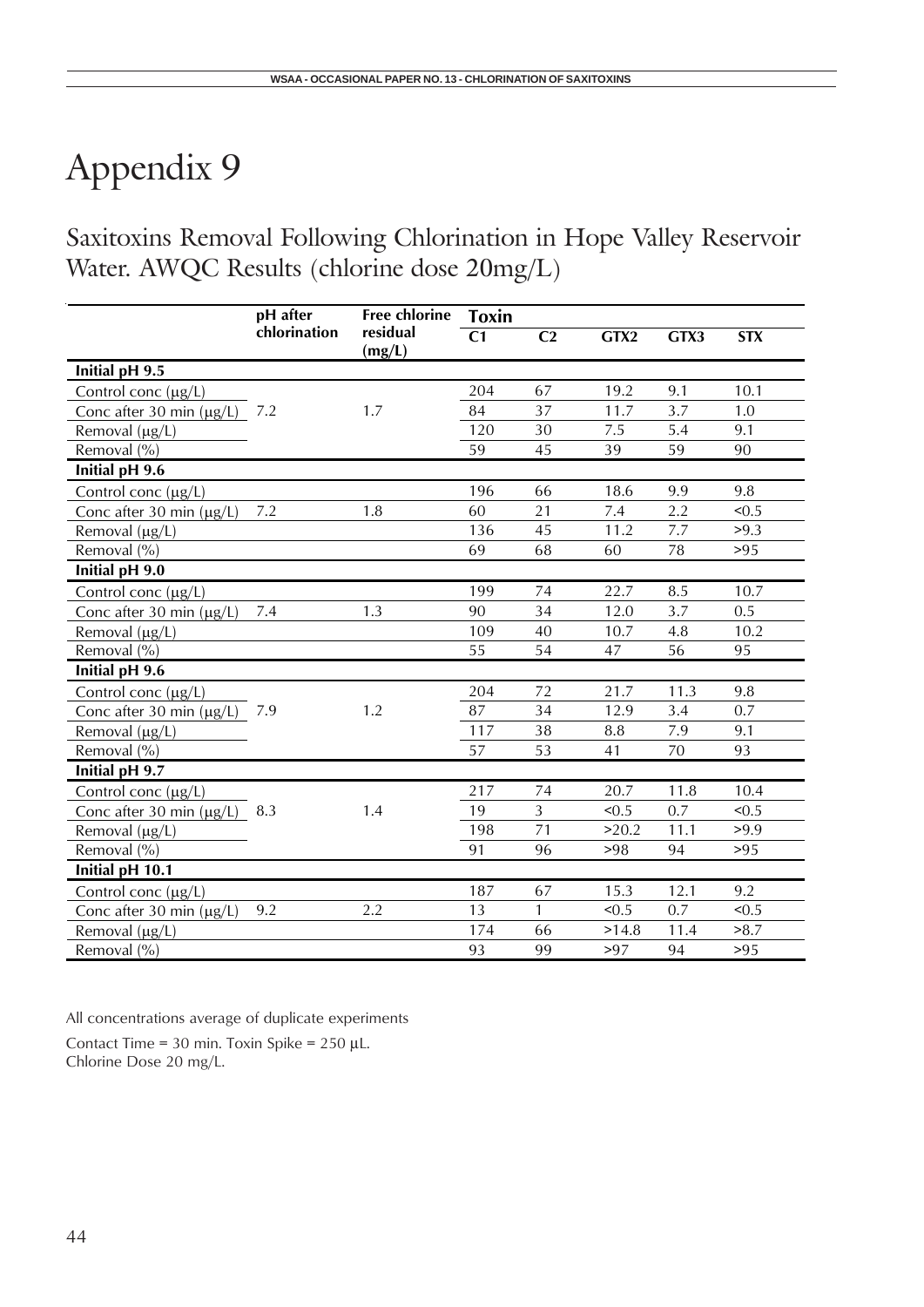## Results of Chlorination of Saxitoxins in Cell-free Extract and Cellular Suspensions of *A. circinalis.* (NRCET Results)

Chlorination of saxitoxins in cell-free extract from *A. circinalis.* Note that the pH presented in the table refers to the pH after the addition of NaOCl.

| Sample                         | (%removed) | C1, C2 $\mu$ g/L dcSTX $\mu$ g/L<br>(%removed) (%removed) | GTX2, $3 \mu g/L$ | GTX5 (B1) $\mu$ g/L<br>(%removed) | STX<br>$\mu$ g/L<br>$(%$ removed) | Initial $Cl2$ | Residual Cl <sub>2</sub><br>Dose mg/L Level mg/L |
|--------------------------------|------------|-----------------------------------------------------------|-------------------|-----------------------------------|-----------------------------------|---------------|--------------------------------------------------|
| Initial Toxin<br>Concentration | 226        | 0.55                                                      | 26.0              | 17.2                              | 5.5                               |               |                                                  |
| pH 7.6 After<br>Chlorination   | 121(46)    | 0.03(95)                                                  | 11.4(58)          | 1.2(93)                           | 1.2(78)                           | 7.20          | 0.28                                             |
| pH 8.2 After<br>Chlorination   | 85(62)     | 0.04(93)                                                  | 8.4(69)           | 0.9(95)                           | 0.8(85)                           | 7.20          | 0.29                                             |
| pH 8.6 After<br>Chlorination   | 58 (74)    | 0.04(93)                                                  | 6.1(77)           | 0.7(96)                           | 0.6(89)                           | 7.20          | 0.31                                             |
| pH 9.0 After<br>Chlorination   | 47 (79)    | 0.03(93)                                                  | 4.6(85)           | 0.6(96)                           | 0.3(95)                           | 7.20          | 0.35                                             |
| pH 9.3 After<br>Chlorination   | 39(83)     | 0.01(98)                                                  | 3.1(88)           | 0.4(98)                           | 0.2(96)                           | 7.20          | 0.85                                             |
| pH 9.6 After<br>Chlorination   | 29(87)     | 0.00(100)                                                 | 1.7(92)           | 0.4(98)                           | 0.1(98)                           | 7.20          | 0.58                                             |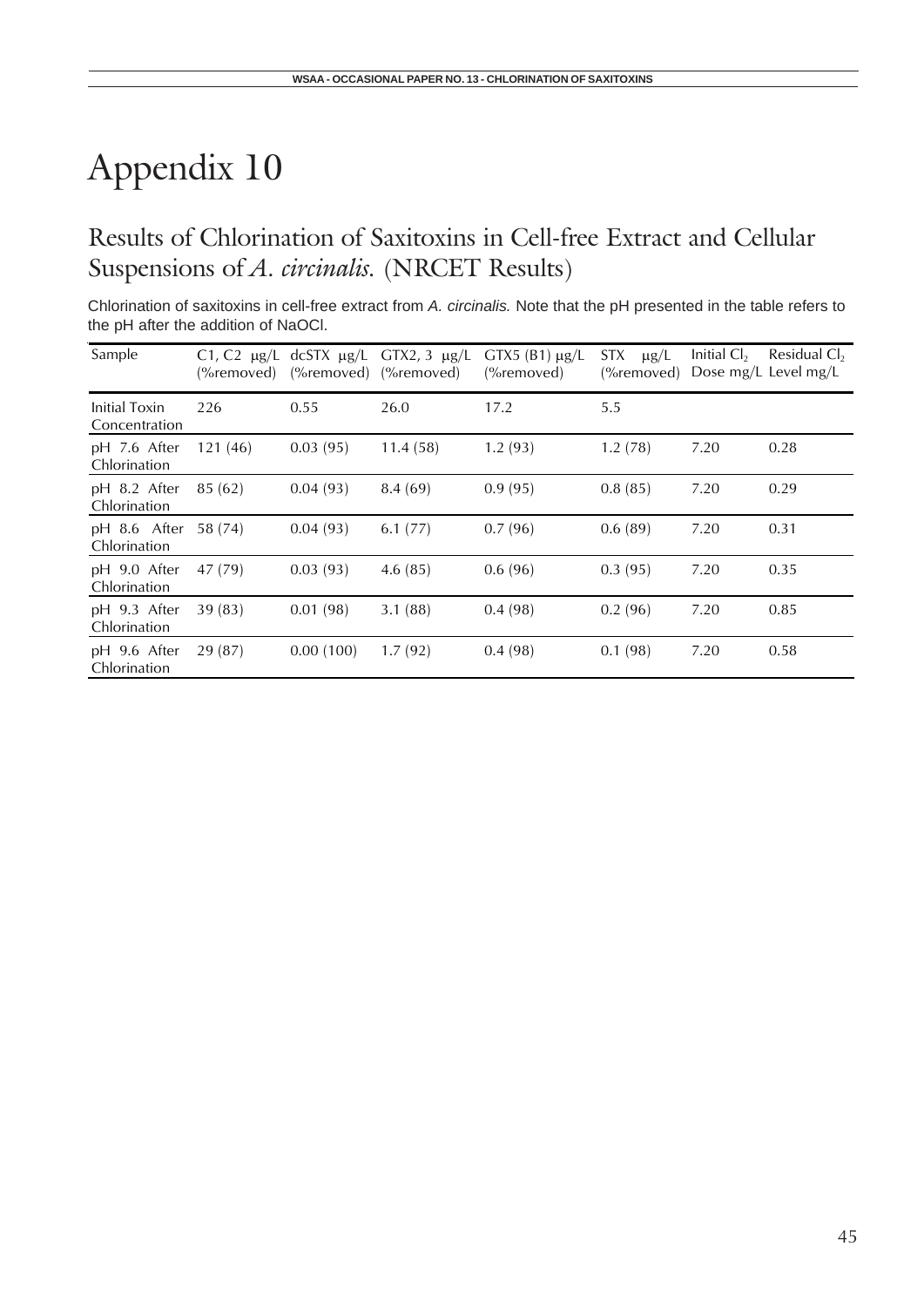### Appendix 10 *Continued*

Chlorination of saxitoxins in cellular suspension of *A. circinalis.* Note that the pH presented in the table refers to the pH after the addition of NaOCl

| Sample                         | C <sub>1</sub> , C <sub>2</sub> $\mu$ g/L<br>(%removed) | $(%$ removed) | dcSTX $\mu$ g/L GTX2, 3 $\mu$ g/L<br>$(%$ removed) | $GTX5(B1) \mu g/L$<br>(%removed) | STX.<br>$\mu$ g/L<br>$(%$ removed) | Initial $Cl2$ | Residual $Cl2$<br>Dose mg/L Level mg/L |
|--------------------------------|---------------------------------------------------------|---------------|----------------------------------------------------|----------------------------------|------------------------------------|---------------|----------------------------------------|
| Initial Toxin<br>Concentration | 265                                                     | 0.63          | 29                                                 | 20                               | 5.7                                |               |                                        |
| pH 7.5 After<br>Chlorination   | 113(57)                                                 | 0.01(98)      | 6.6(77)                                            | 0.6(97)                          | 0.07(99)                           | 20.00         | 0.50                                   |
| pH 8.1 After<br>Chlorination   | 63 (76)                                                 | 0.01(98)      | 3.3(89)                                            | 0.4(98)                          | 0.18(97)                           | 20.00         | 0.60                                   |
| pH 8.4 After<br>Chlorination   | 60 (77)                                                 | 0.02(97)      | 3.8(87)                                            | 0.4(98)                          | 0.33(94)                           | 20.00         | 0.50                                   |
| pH 8.8 After<br>Chlorination   | 37(86)                                                  | 0.03(95)      | 2.9(90)                                            | 0.5(97)                          | 0.07(99)                           | 20.00         | 0.56                                   |
| pH 9.0 After<br>Chlorination   | 27(90)                                                  | 0.03(95)      | 2.2(92)                                            | 0.3(99)                          | 0.25(96)                           | 20.00         | 0.79                                   |
| pH 9.4 After<br>Chlorination   | 39(85)                                                  | 0.00(100)     | 0.5(98)                                            | 0.3(99)                          | 0.03(100)                          | 20.00         | 1.11                                   |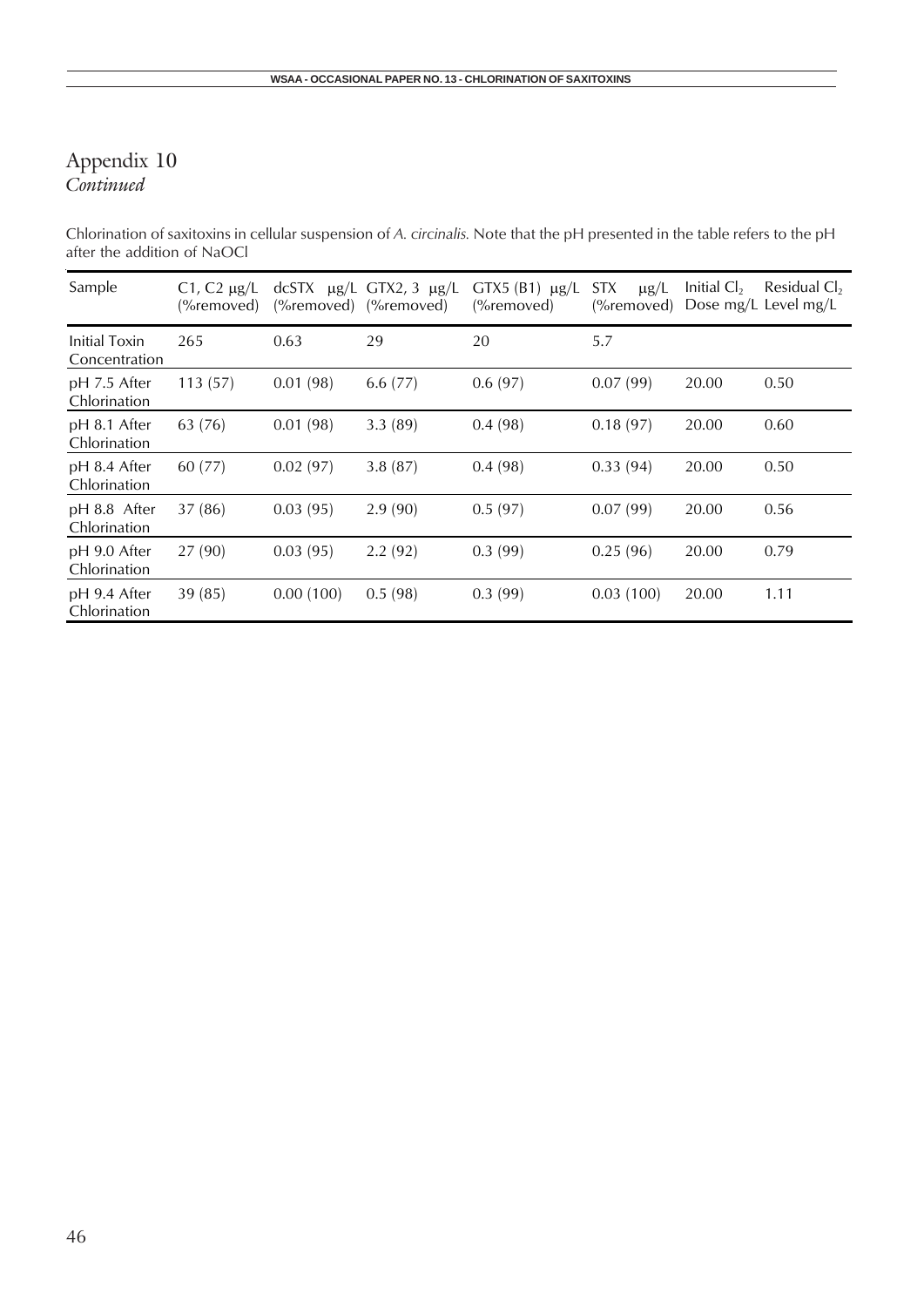## Mouse Bioassay Results

| Sample                                                | Result    |
|-------------------------------------------------------|-----------|
| Negative control <sup>2</sup>                         |           |
| Positive control with<br>thiosulphate <sup>3</sup>    | $+$ , $+$ |
| Positive control without<br>thiosulphate <sup>4</sup> | $+$ , $+$ |
| Treated sample <sup>5</sup>                           |           |

#### $-$  = non toxic;  $+$  = toxic

- 1. An aliquot (40 mL) of all samples concentrated to 2.5 mL by rotary evaporation prior to toxicity testing. All mice approximately 20 g in weight with 1.0 mL injected intraperitoneally. Mice which died did so within 8 – 16 minutes with evidence of a neurotoxic effect. All initial sample volumes 125 mL.
- 2. Water sample dosed to give 20 mg/L chlorine and quenched after 30 min with sodium thiosulphate (200  $\mu$ L)
- 3. Water sample spiked with toxin (2.5 mL) followed by sodium thiosulphate addition (200 µL) after 30 min
- 4. Water sample spiked with toxin (2.5 mL) only
- 5. Water sample spiked with toxin (2.5 mL), dosed with chlorine to give a concentration of 20 mg/L followed by quenching with sodium thiosulphate (120 µL) after 30 min. pH after 30 min contact = 8.8; chlorine residual  $= 2.8$  mg/L.

## Index of Tables

| Table 2.1 Removal of saxitoxins with respect to time                                                   |
|--------------------------------------------------------------------------------------------------------|
| Table 3.1 Chlorine levels after 30 and 60 minutes 29<br>Table 3.2 Individual toxin degradation data 30 |
| Table 3.3 Degradation data for the mixed toxins 30                                                     |
| Table 3.4 Removal of toxicity at pH 7.5 for mixed toxins                                               |
| Table 3.5 Removal of toxicity at pH 9.0 for mixed toxins                                               |
| Table 3.6 Efficiency of removal of toxicity due to mixed                                               |

saxitoxins with respect to time ......................................... 35